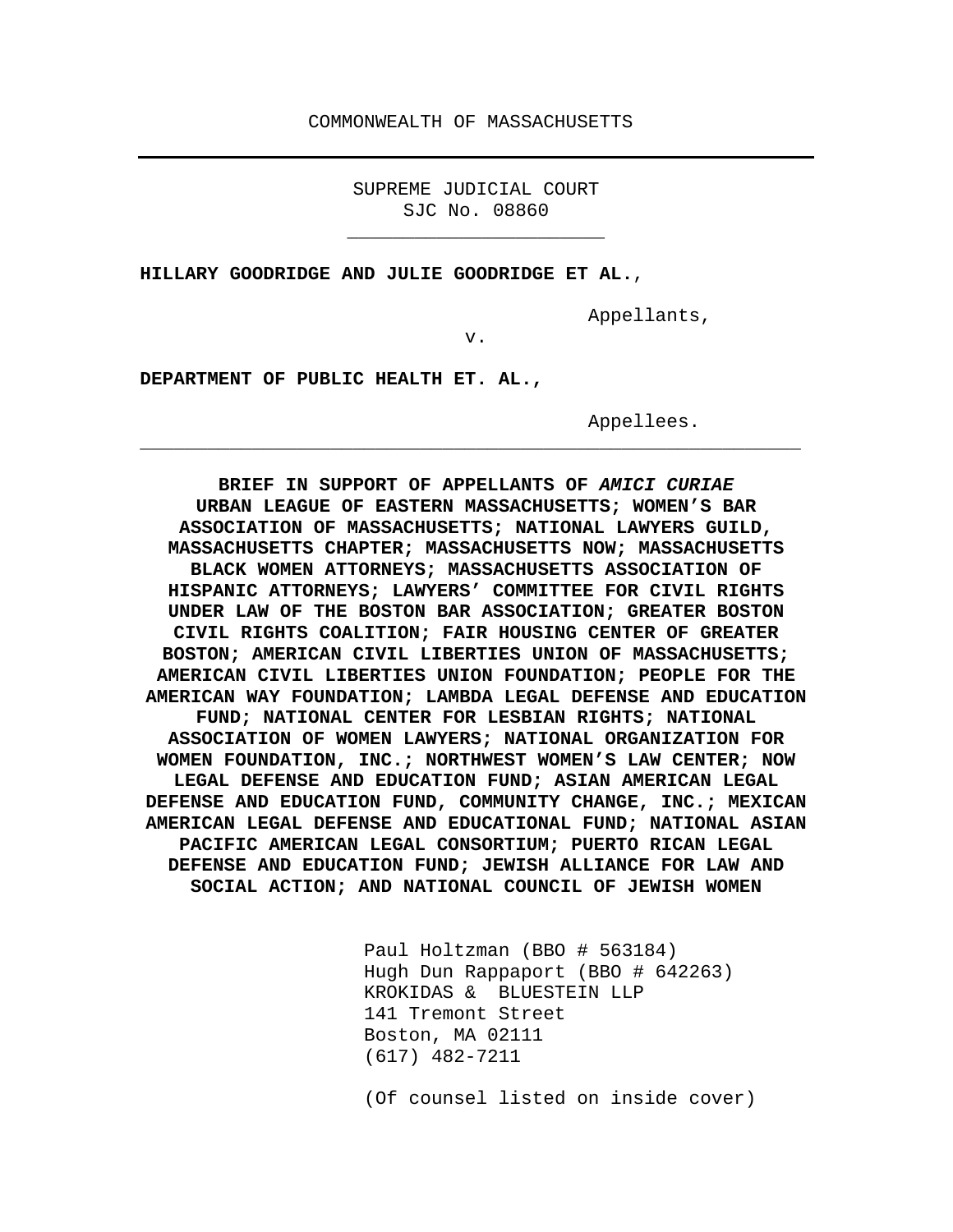Leslie Cooper James D. Esseks AMERICAN CIVIL LIBERTIES UNION FOUNDATION 125 Broad Street New York, New York 10004 (212) 549-2627

John Reinstein, BBO # 416120 Sarah R. Wunsch, BBO # 548767 ACLU OF MASSACHUSETTS 99 Chauncy St., Suite 310 Boston, Massachusetts 02111 (617) 482-3170

Jon W. Davidson Senior Counsel LAMBDA LEGAL DEFENSE AND EDUCATION FUND, INC. 3325 Wilshire Boulevard, Ste. 1300 Los Angeles, California 90010 (213) 382-7600

Shannon Minter Legal Director NATIONAL CENTER FOR LESBIAN RIGHTS 870 Market Street, Suite 570 San Francisco, CA 94102 (415) 392-6257 x310

Elliot M. Mincberg Judith E. Schaeffer PEOPLE FOR THE AMERICAN WAY FOUNDATION 2000 M Street, NW, Suite 400 Washington, D.C. 20036 (202) 467-4999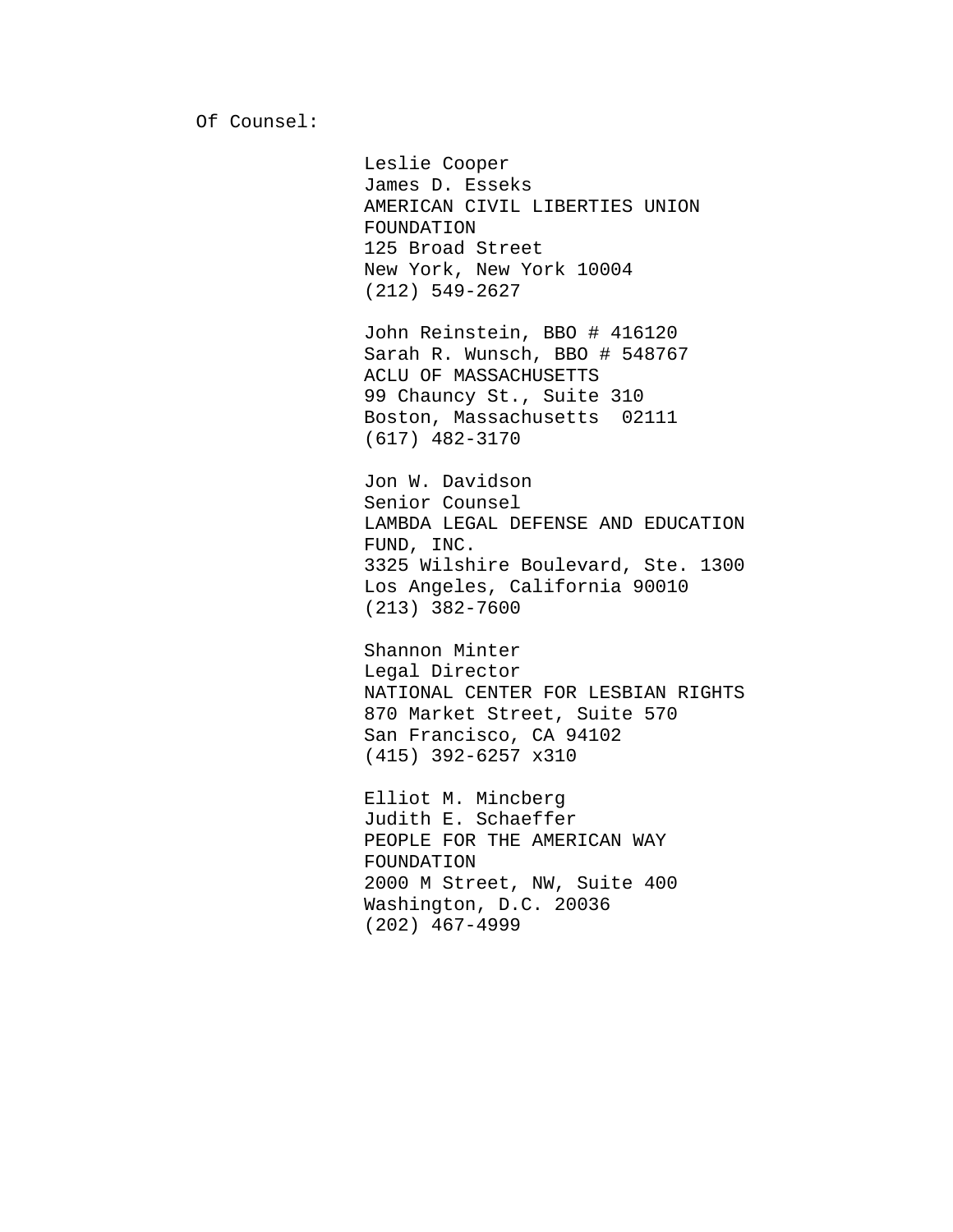## **TABLE OF AUTHORITIES**

### **Cases**

| Able v. U.S.,<br>155 F.3d 628 (2d Cir. 1998)  25                                                            |
|-------------------------------------------------------------------------------------------------------------|
| Ben Shalom v. Marsh,<br>881 F. 2d 454 (7 <sup>th</sup> Cir. 1989), cert. denied, 494                        |
| Bottoms v. Bottoms,<br>457 S.E.2d 102 (Va. 1995)  33                                                        |
| Boutilier v. INS,                                                                                           |
| Bowers v. Hardwick,<br>478 U.S. 186 (1986)  24                                                              |
| Bradwell v. Illinois,<br>83 U.S. (16 Wall.) 130 (1872)  16                                                  |
| Children's Hospital and Medical Center v. Belshe,<br>97 Cal. App. $4^{th}$ 740, Cal. Rptr. 2d 629 (2002) 23 |
| Cleburne v. Cleburne Living Center,<br>473 U.S. 432 (1985)  26,27,36                                        |
| DeSantis v. Pacific Tel.,                                                                                   |
| Equality Foundation v. Cincinnati,<br>128 F.3d 289 (6 <sup>th</sup> Cir. 1997), cert. denied, 525 U.S.      |
| Ex parte H.H.,<br>Ct. Civ. App. 2991129 (Ala. S.Ct. Feb. 15, 2002). 33                                      |
| Frank v. Denham's Adm'r,<br>15 Ky. (5 Litt.) 330 (1824)  5                                                  |
| Frontiero v. Richardson,                                                                                    |
| Griswold v. Connecticut,<br>381 U.S. 479 (1965)  18                                                         |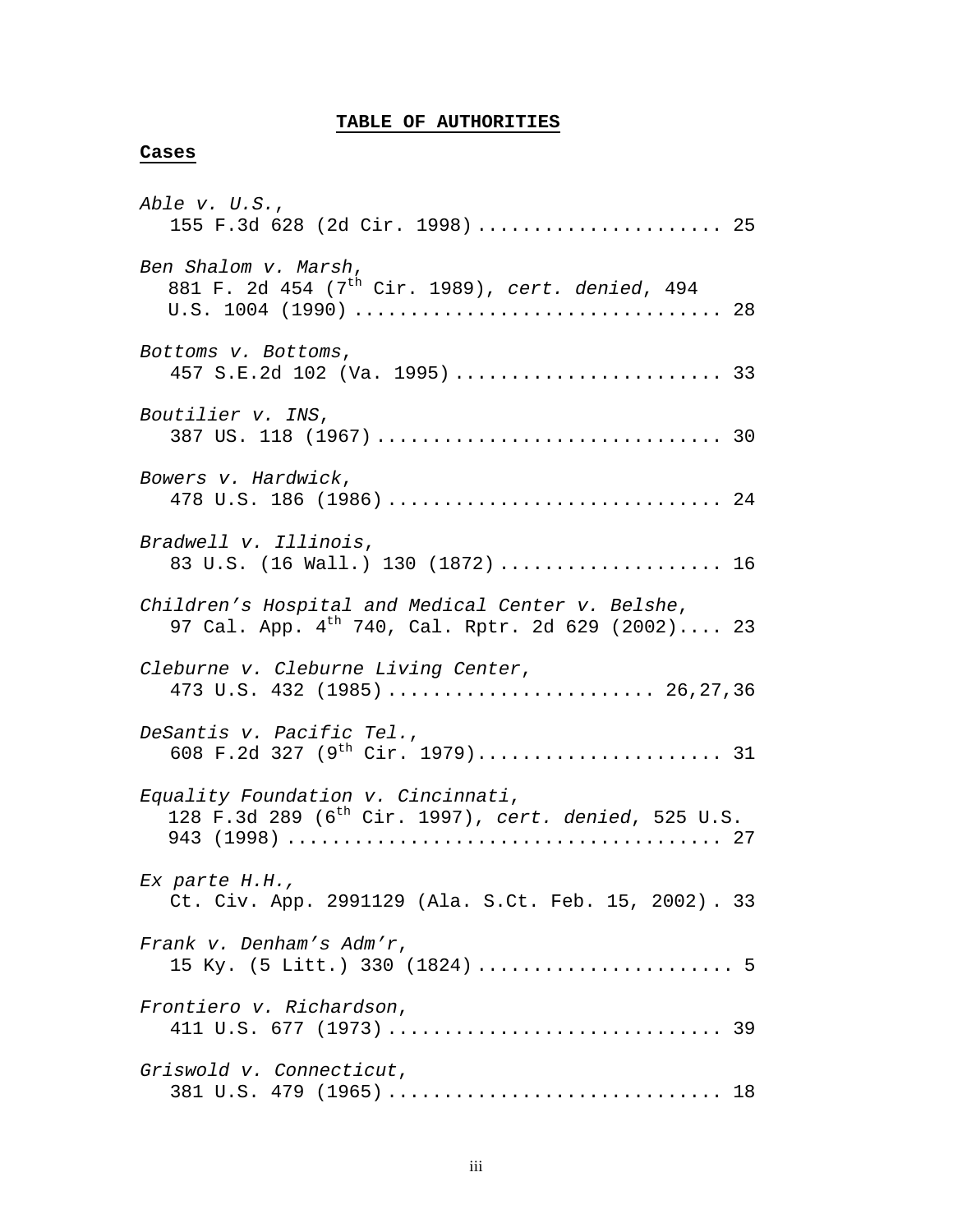| Hernandez-Montiel v. INS,<br>225 F.3d 1084 (9 <sup>th</sup> Cir. 2000) 45                                         |
|-------------------------------------------------------------------------------------------------------------------|
| High Tech Gays v. Defense Indust. Sec. Clearance<br><i>Office,</i><br>895 F.2d 563 (9 <sup>th</sup> Cir. 1990) 27 |
|                                                                                                                   |
| Hooper v. Bernalillo County Assessor,                                                                             |
| Hunter v. Erikson,<br>393 U.S. 385 (1969)  44                                                                     |
| Jersey Shore Medical Center-Fitkin Hospital v. Estate                                                             |
| of Baum,<br>417 A.2d 1003 (N.J. 1980)  18                                                                         |
| Joyner v. Joyner,<br>59 N.C. 322 (1862)  17                                                                       |
| Kirchberg v. Feenstra,                                                                                            |
| Longval v. Superior Ct. Dep't of Trial Ct.,<br>434 Mass. 718 (2001)  22                                           |
| Loving v. Virginia,                                                                                               |
| Lowell v. Kowalksi,<br>380 Mass. 663 (1980)  2                                                                    |
| Lyng v. Castillo,                                                                                                 |
| Mass. Bd. of Retirement v. Murgia,<br>427 U.S. 307 (1976)  27,36                                                  |
| Marriage of Schiffman,<br>620 P.2d 579 (Cal. 1980) 18                                                             |
| Maynard v. Hill,                                                                                                  |
| Meyer v. Nebraska,                                                                                                |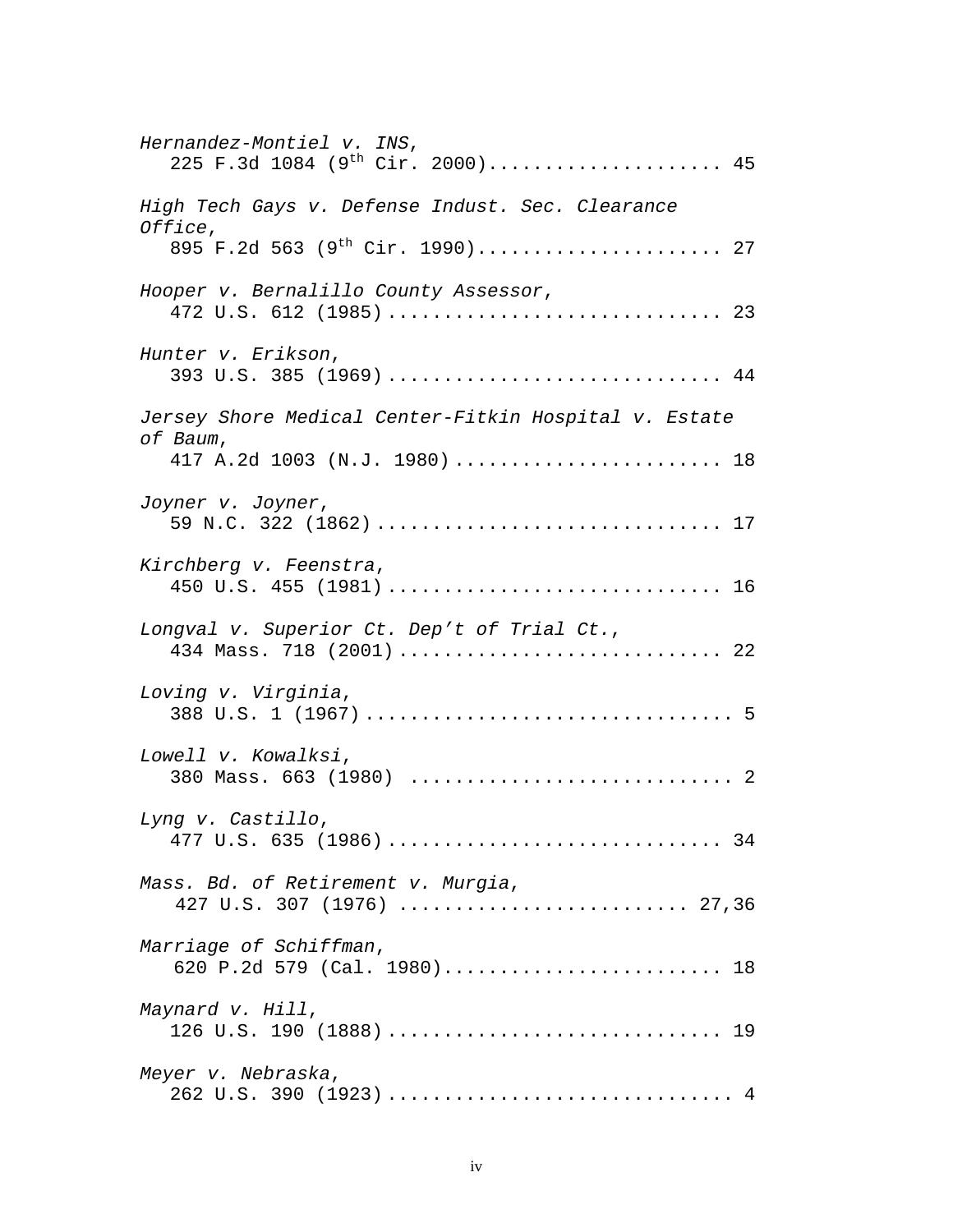| Miguel v. Guess,<br>51 P.3d 89 (Wash. App. 2002)  31                           |
|--------------------------------------------------------------------------------|
| Moran v. Quality Aluminum Casting Co.,<br>150 N.W.2d 137 (Wisc. 1967)  17      |
| Orr v. Orr,<br>440 U.S. 268 (1979)  18                                         |
| Pace v. Alabama,                                                               |
| Padula v. Webster,<br>822 F.2d 97 (D.C. Cir. 1987)  29                         |
| People v. Liberta,<br>474 N.E. 567 (N.Y. 1984)  17                             |
| Perez v. Sharp,<br>198 P.2d 17 (Cal. 1948)  8                                  |
| Planned Parenthood v. Casey,<br>505 U.S. 833 (1992)  16                        |
| Plyler v. Doe,                                                                 |
| Quinn v. Nassau County Police Dept.,<br>53 F. Supp. 2d 347 (E.D.N.Y. 1999)  31 |
| Reitman v. Mulkey,<br>387 U.S. 369 (1967)  44                                  |
| Romer v. Evans,<br>517 U.S. 620 (1996)  23,49                                  |
| Rowland v. Mad River Local Sch. Dist.,<br>470 U.S. 1009 (1985)  23,29          |
| Scaccia v. State Ethics Comm'n,<br>431 Mass. 351 (2000)  22                    |
| Scott v. State,                                                                |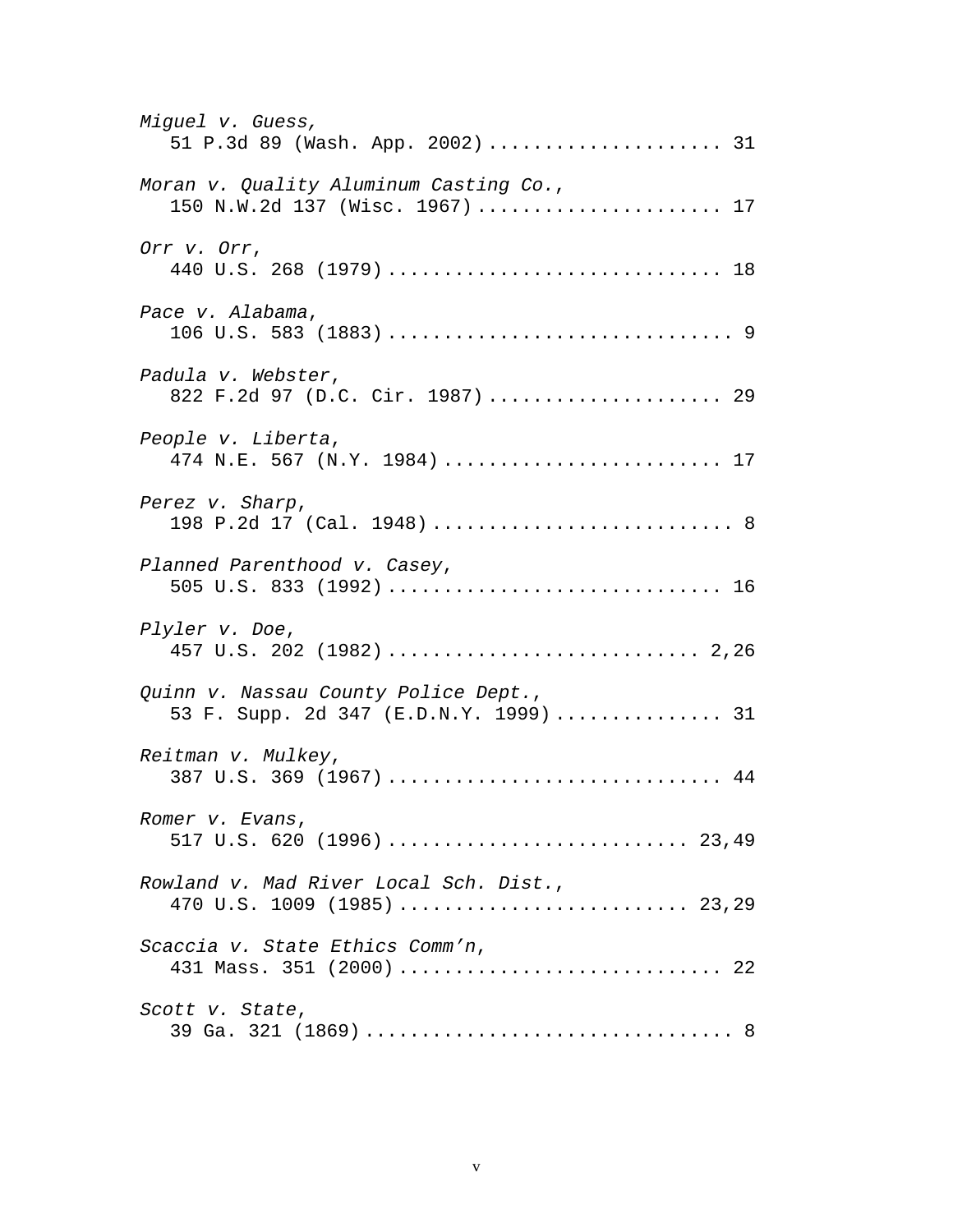| Skinner v. Oklahoma,                                                                    |
|-----------------------------------------------------------------------------------------|
| State v. Oliver,                                                                        |
| State v. Taylor,<br>415 So. 2d 1043 (Ala. 1982)  17                                     |
| Steffan v. Perry,<br>41 F. 3d 677 (D.C. Cir. 1994) 25                                   |
| Tanner v. Oregon Health Sciences University,<br>971 P.2d 435 (Or. App. 1998) 23         |
| Turner v. Safley,<br>482 U.S. 78 (1987)  15,19,20                                       |
| U.S. v. Carolene Prods. Co.,                                                            |
| United States v. Virginia,                                                              |
| Watkins v. United States Army,<br>875 F.2d at 717 (9 <sup>th</sup> Cir. 1989) 25,46     |
| Weaver v. Nebo Sch. Dist.,<br>29 F. Supp. 2d 1279 (D. Utah 1998)  31                    |
| Weigand v. Houghton,<br>730 So. 2d 581 (Miss. 1999)  33                                 |
| Woodward v. U.S.,<br>871 F.2d 1068 (Fed. Cir. 1989)  28                                 |
| Wynn & Wynn P.C. v. Mass. Comm'n Against<br>Discrimination,<br>431 Mass. 655 (2000)  24 |
| Zablocki v. Redhail,                                                                    |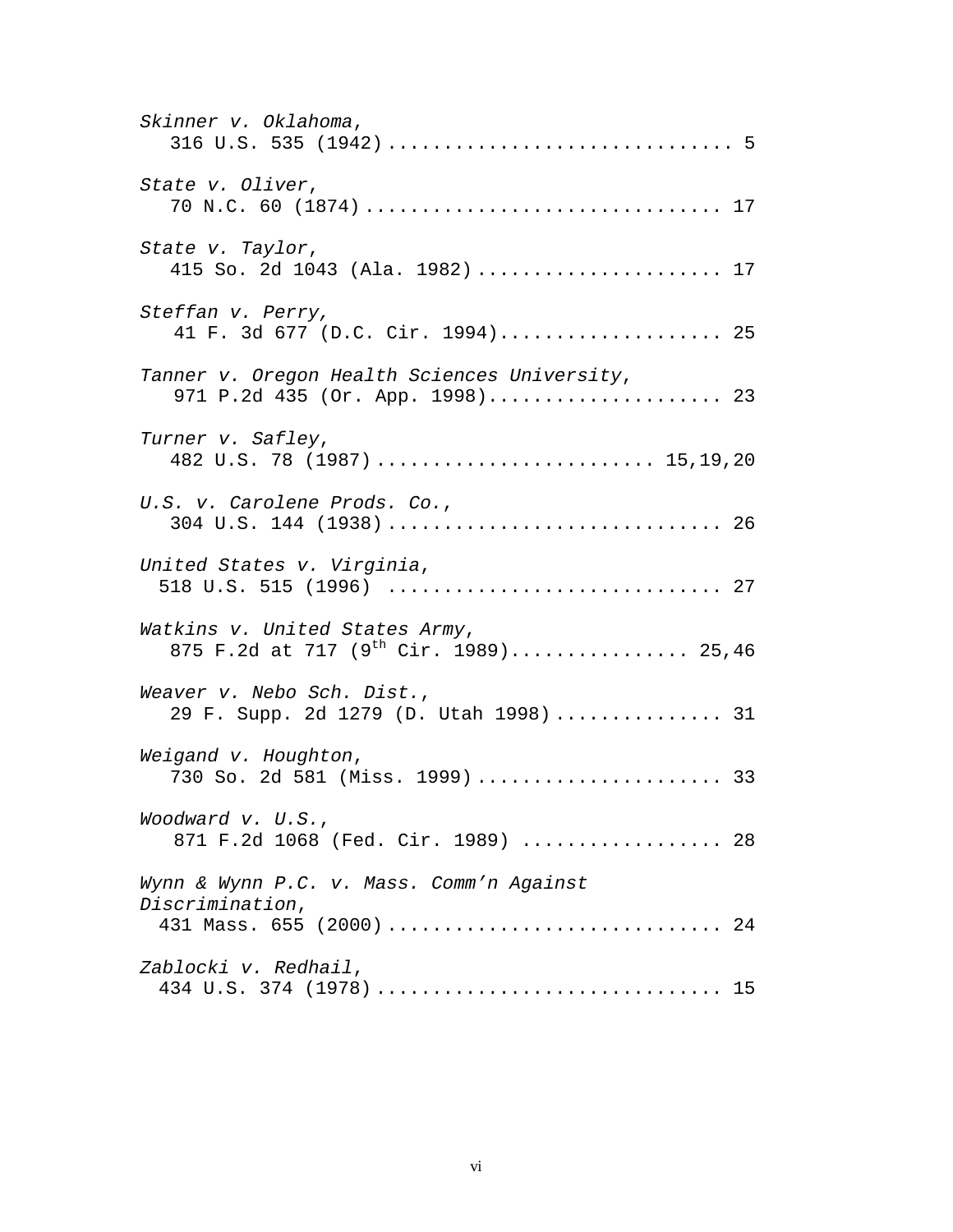# **Statutes**

|  |  | An Act Concerning Servants and Slaves, |  |  |
|--|--|----------------------------------------|--|--|

# **Other Authorities**

| William Blackstone, Commentaries on the Laws of<br>England ch. 15, Book 1 16                                                                                                                                                                                                                                        |
|---------------------------------------------------------------------------------------------------------------------------------------------------------------------------------------------------------------------------------------------------------------------------------------------------------------------|
| Bruce A. Ackerman, Beyond Carolene Products, 98 Harv.<br>L. Rev. 713 (1985)  39                                                                                                                                                                                                                                     |
| Alabama Repeals Ban against Interracial Marriage,<br>CHATTANOOGA TIMES B2 (Nov. 8, 2000) 10                                                                                                                                                                                                                         |
| American Psychiatric Association, Fact Sheet:<br>Homosexual and Bisexual Issues (February 2000). 35,46                                                                                                                                                                                                              |
| John Boswell, Christianity, Social Tolerance and                                                                                                                                                                                                                                                                    |
| Brief Amicus Curiae of Historians Nancy F. Cott,<br>Michael Grossberg, et al 15                                                                                                                                                                                                                                     |
| Brief Amici Curiae of the Massachusetts Psychiatric<br>Society, et al 35,36,46                                                                                                                                                                                                                                      |
| Margaret A. Burnham, An Impossible Marriage:<br>Slave Law and Family Law, 5 LAW & INEQUALITY 187                                                                                                                                                                                                                    |
| Stephen Buttry and Leslie Reed, Challenge is Ahead<br>Over 416, OMAHA WORLD-HERALD, Nov. 8, 2000, at $1 43$                                                                                                                                                                                                         |
| Patricia A. Cain, Litigating for Lesbian and Gay<br>Rights: A Legal History, 79 Va. L. Rev. 1551                                                                                                                                                                                                                    |
| Child Welfare League of America, CWLA Standards<br>Regarding Sexual Orientation of Applicants, and CWLA<br>Policy Regarding Adoption by Lesbian and Gay<br>Individuals, Ann Sullivan (ed.), Issues in Gay and<br>Lesbian Adoption: Proceedings of the Fourth Annual<br>Pierce-Warwick Adoption Symposium (1995)  35 |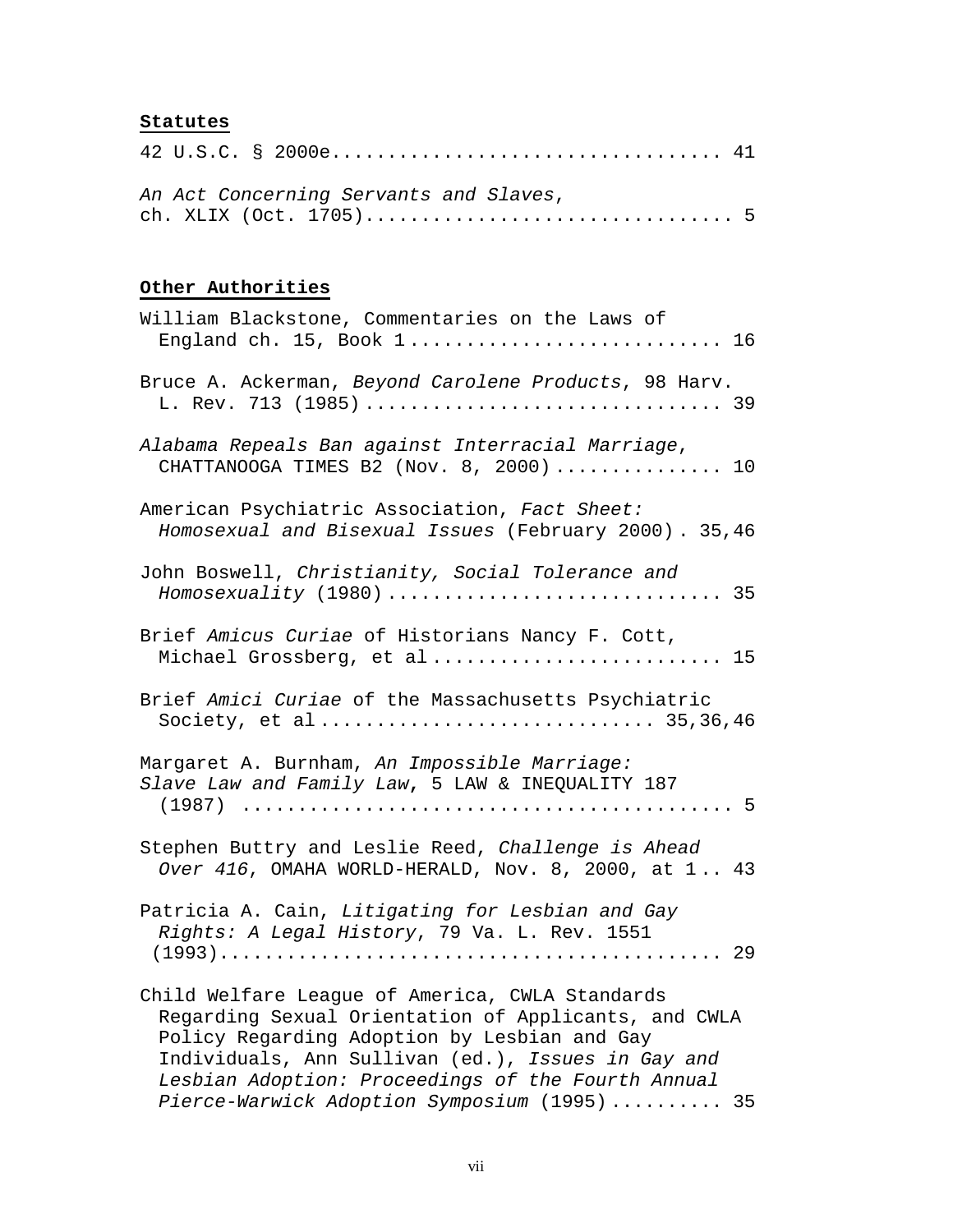| Chuck Colbert, Sharper Focus: Honoring Harvard's<br>"Judge Debbie," INNEWSWEEKLY, November 21, 2001 40                                                 |
|--------------------------------------------------------------------------------------------------------------------------------------------------------|
| The Constitutional Status of Sexual Orientation:<br>Homosexuality as a Suspect Classification, 98 Harv.<br>L. Rev. 1285 (1985)  45                     |
| Nancy Cott, Public Vows: A History Of Marriage And                                                                                                     |
| David Crary, Openly Gay Politicians Remain Rare 40                                                                                                     |
| Peggy Cooper Davis, Neglected Stories (1997) 20                                                                                                        |
| Data Lounge, Maine Civil Rights Repeal 43                                                                                                              |
| John D'Emilio and Estelle B. Freedman, Intimate<br>Matters: A History of Sexuality in America (1988) 6                                                 |
| John Hart Ely, Democracy and Distrust (1980) 47                                                                                                        |
| Federal Bureau of Investigation, Hate Crime Statistics<br>2000 (November 19, 2001)  32                                                                 |
| E.J. Graff, What is Marriage For? The Strange History<br>of Our Most Intimate Institution (1999)  33                                                   |
| E.J. Graff, When Heather's Mommies Marry, THE BOSTON<br>GLOBE 71 (Jan. 5, 1997)  10                                                                    |
| Michael Grossberg, Governing The Hearth (1985)  6                                                                                                      |
| Human Rights Campaign, Frequently Asked Questions on<br>Sexual Orientation Discrimination 42                                                           |
| Janet E. Halley, The Politics of the Closet: Towards<br>Equal Protection for Gay, Lesbian and Bisexual<br>Identity, 36 U.C.L.A. L. Rev. 915 (1989)  39 |
| Carole Jenny, et al., Are Children at Risk of Sexual<br>Abuse by Homosexuals?, 94 Pediatrics 44 (1994) 35                                              |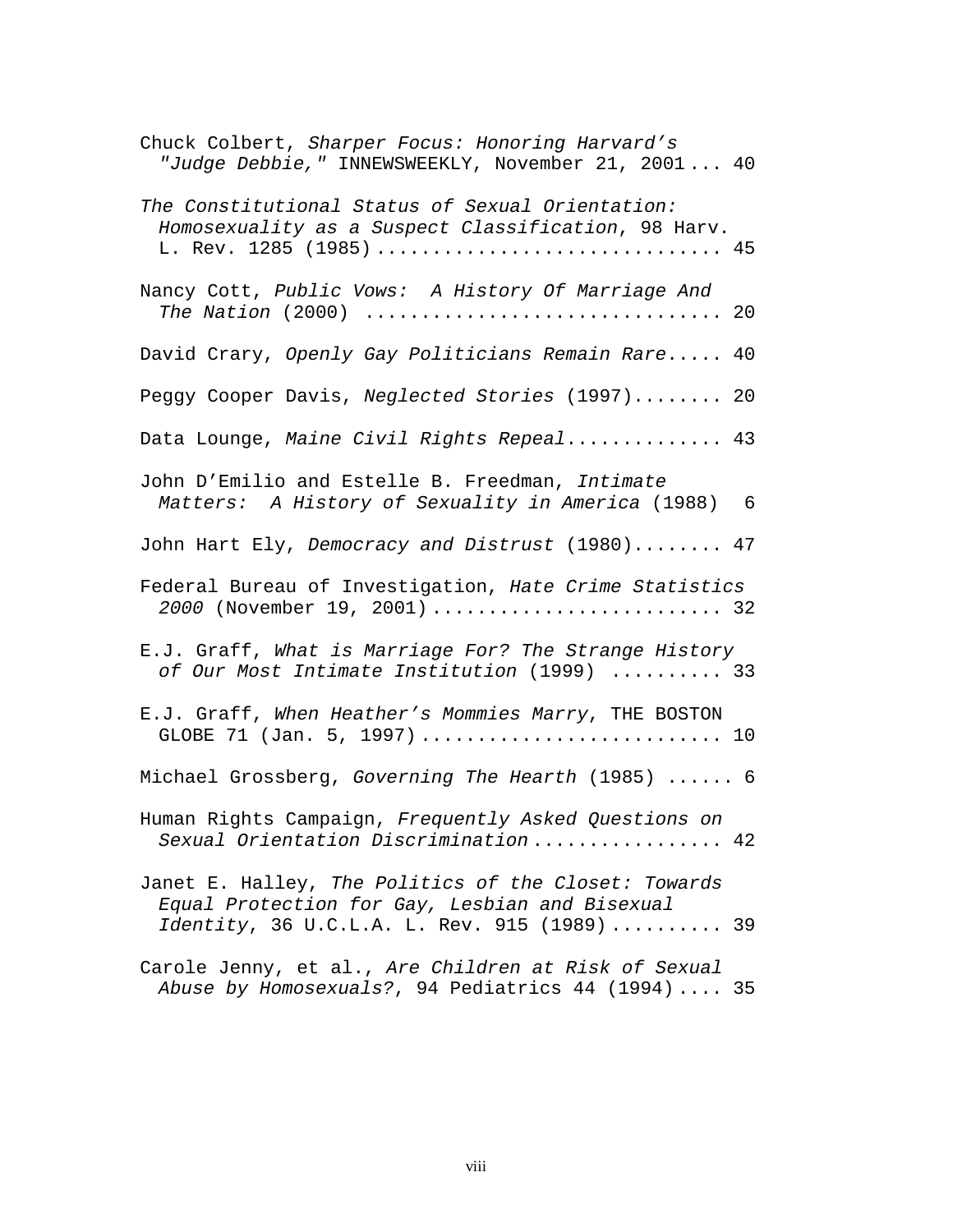| Hrishi Karthikeyan and Gabriel J. Chin, Preserving<br>Racial Identity: Population Patterns and the<br>Application of Anti-Miscegenation Statutes to Asian<br>Americans, 1910-1950, 9 ASIAN L.J. 1 (2002) 7                                           |
|------------------------------------------------------------------------------------------------------------------------------------------------------------------------------------------------------------------------------------------------------|
| Kaiser Family Foundation, Inside-OUT: A Report On The<br>Experiences Of Lesbians, Gays And Bisexuals In<br>America And The Public's Views On Issues And Policies<br>Related To Sexual Orientation (Nov. 2001)  4                                     |
| Lambda Legal Defense & Education Fund, History of<br>Anti-Gay Initiatives in the U.S.  43                                                                                                                                                            |
| Lambda Legal Defense & Education Fund, Hawaii, Alaska<br>Election Results Don't Stop Freedom to                                                                                                                                                      |
| Michael Mitterauer and Reinhard Sieder, The European<br>Family: Patriarchy to Partnership from the Middle                                                                                                                                            |
| Laurence C. Nolan, The Meaning of Loving: Marriage,<br>Due Process and Equal Protection (1967- 1990) as<br>Equality and Marriage, From Loving to Zablocki, 41                                                                                        |
| Ellen C. Perrin, M.D. and the Committee on<br>Psychosocial Aspects of Child and Family Health,<br>American Academy of Pediatrics, Policy Statement:<br>Coparent or Second Parent Adoption by Same Sex<br>Parents, 109 Pediatrics 339 (Feb. 2002)  36 |
| Sue Anne Pressley, 2 Accused of Killing, Burning Gay<br>Man, WASHINGTON POST, March 5, 1999 at A01 33                                                                                                                                                |
| "Referendums in 3 States Seek to Thwart Gay Rights:<br>Homosexuality: Measures in Michigan, Florida and<br>Texas Would Remove Protected Status and Deny<br>Benefits," L.A. TIMES v. 4, 2001, at A38 42                                               |
| Tracey Rich, Sexual Orientation Discrimination<br>in the Wake of Bowers v. Hardwick, 22 Ga. L.                                                                                                                                                       |
| Keith E. Sealing, Blood Will Tell: Scientific Racism<br>and the Legal Prohibitions Against Miscegenation, 5<br>MICH. J. RACE & LAW 559 (2000)  7                                                                                                     |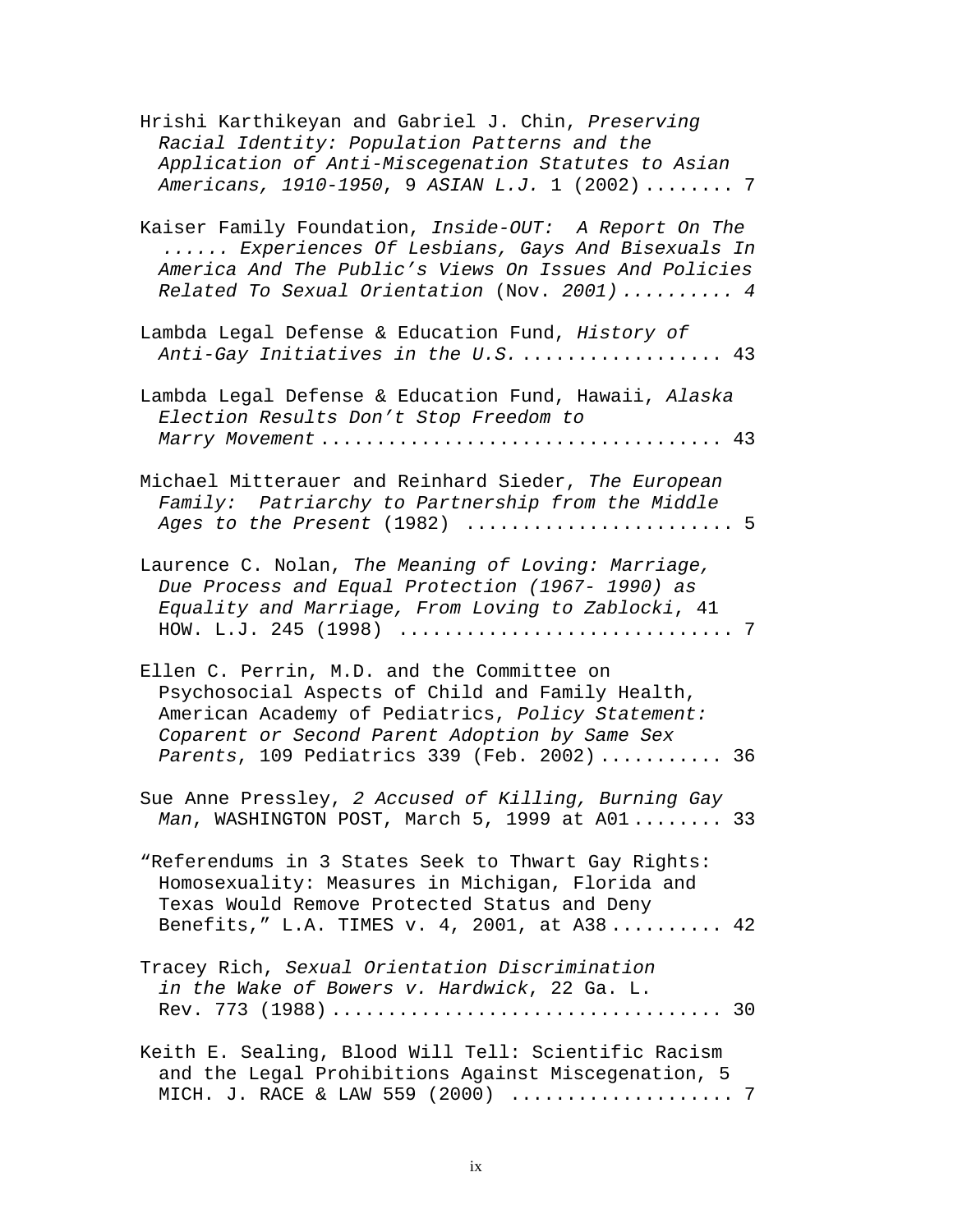| Soldier Sentenced to Prison - Man Pleads Guilty to<br>Lesser Charge in Killing of Barracks Mate Rumored to<br>be Gay, AUGUSTA CHRON., Jan. 9, 2000, at A03 34 |
|---------------------------------------------------------------------------------------------------------------------------------------------------------------|
| Judith Stacey and Timothy Biblarz, (How) Does the<br>Sexual Orientation of Parents Matter?, 66 Am. Soc.                                                       |
| Laurence H. Tribe, American Constitutional Law (2d ed.)                                                                                                       |
| U.S. Surgeon General, The Surgeon General's Call to<br>Action To Promote Sexual Health And Responsible<br>Sexual Behavior (July 9, 2001)  31                  |
| Marcelo Vilela, Out in Congress 40                                                                                                                            |
| Karen M. Woods, Law Making: A "Wicked and Mischievous<br>Connection": The Origins of Indian-White<br>Miscegenation Law, 23 LEGAL STUD.                        |
|                                                                                                                                                               |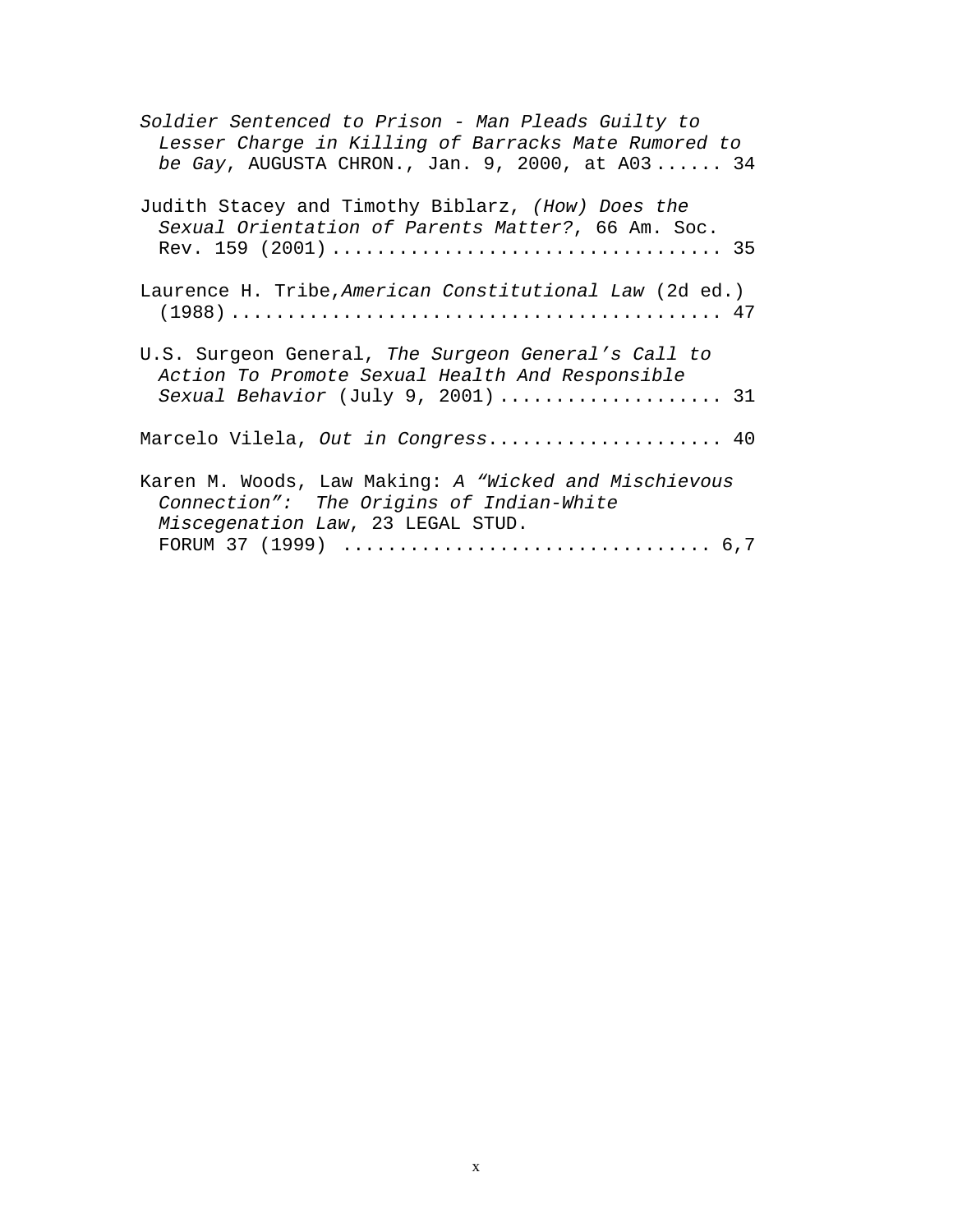# **TABLE OF CONTENTS**

| STATEMENT OF INTEREST OF AMICI $1$                                                                                                                                                                                    |
|-----------------------------------------------------------------------------------------------------------------------------------------------------------------------------------------------------------------------|
| SUMMARY OF ARGUMENT $\ldots \ldots \ldots \ldots \ldots \ldots \ldots \ldots \ldots \ldots \ldots 1$                                                                                                                  |
|                                                                                                                                                                                                                       |
|                                                                                                                                                                                                                       |
|                                                                                                                                                                                                                       |
| I. The Denial of Civil Rights Challenged In This Case<br>Is As Offensive and Demanding of Judicial Remedy As<br>Constitutional Flaws In Prior Marriage Laws That<br>Courts Rightly Have Found It Necessary To Correct |
| AWhen Equal Access to the Institution of Marriage<br>Wrongly Has Been Denied in the Past, Courts Have<br>Stepped in to Protect that Fundamental Right 4                                                               |
| 1. Throughout history, members of disfavored<br>groups selectively have been denied the right                                                                                                                         |
| 2. Courts have extended the right to marry in<br>the past to those improperly denied that                                                                                                                             |
| B. Courts Also Have Intervened To Correct Inequality<br>Of Women Within The Institution Of Marriage.  13                                                                                                              |
| C Allowing Some In Our Society To Be Deprived Of<br>Equal Marriage Rights Denies Human Dignity and                                                                                                                    |

**Perpetuates Intolerable Harm. ..................** 16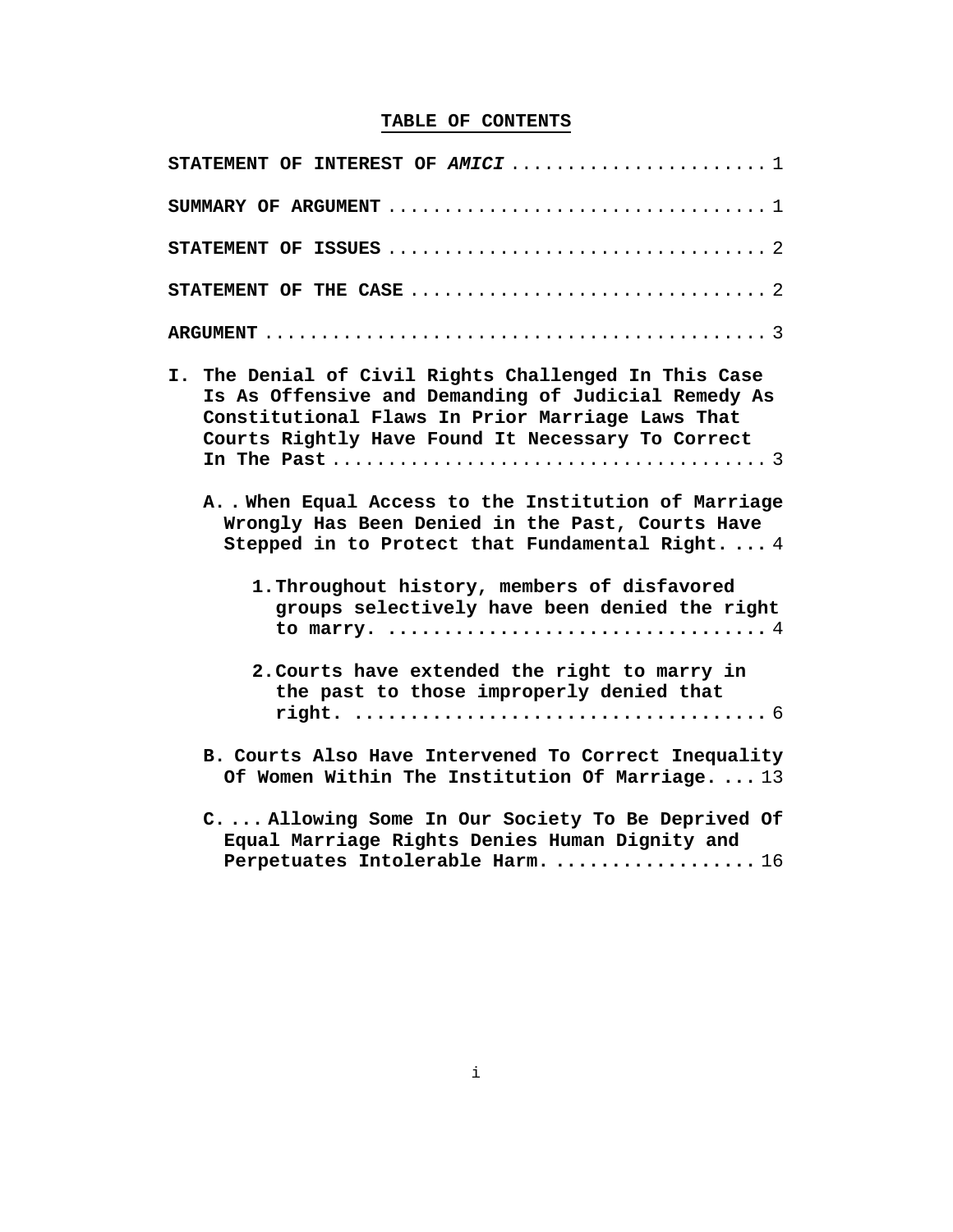| II. Under Federal Principles of Equal Protection,    |
|------------------------------------------------------|
| Sexual Orientation Classifications Merit Strict      |
|                                                      |
|                                                      |
| A Lesbians And Gay Men Have Suffered A History Of    |
| Purposeful Unequal Treatment  25                     |
|                                                      |
| BSexual Orientation Is Unrelated to Ability To       |
| Perform In Or Contribute To Society 30               |
|                                                      |
| C Lesbians And Gay Men Are Uniquely Disadvantaged    |
| In The Political Arena  33                           |
|                                                      |
| D. Even If Immutability Were Necessary - Which It Is |
| Not - Sexual Orientation Is Sufficiently             |
| Immutable To Trigger Strict Scrutiny.  39            |
|                                                      |
|                                                      |
|                                                      |
| <b>ADDENDUM</b>                                      |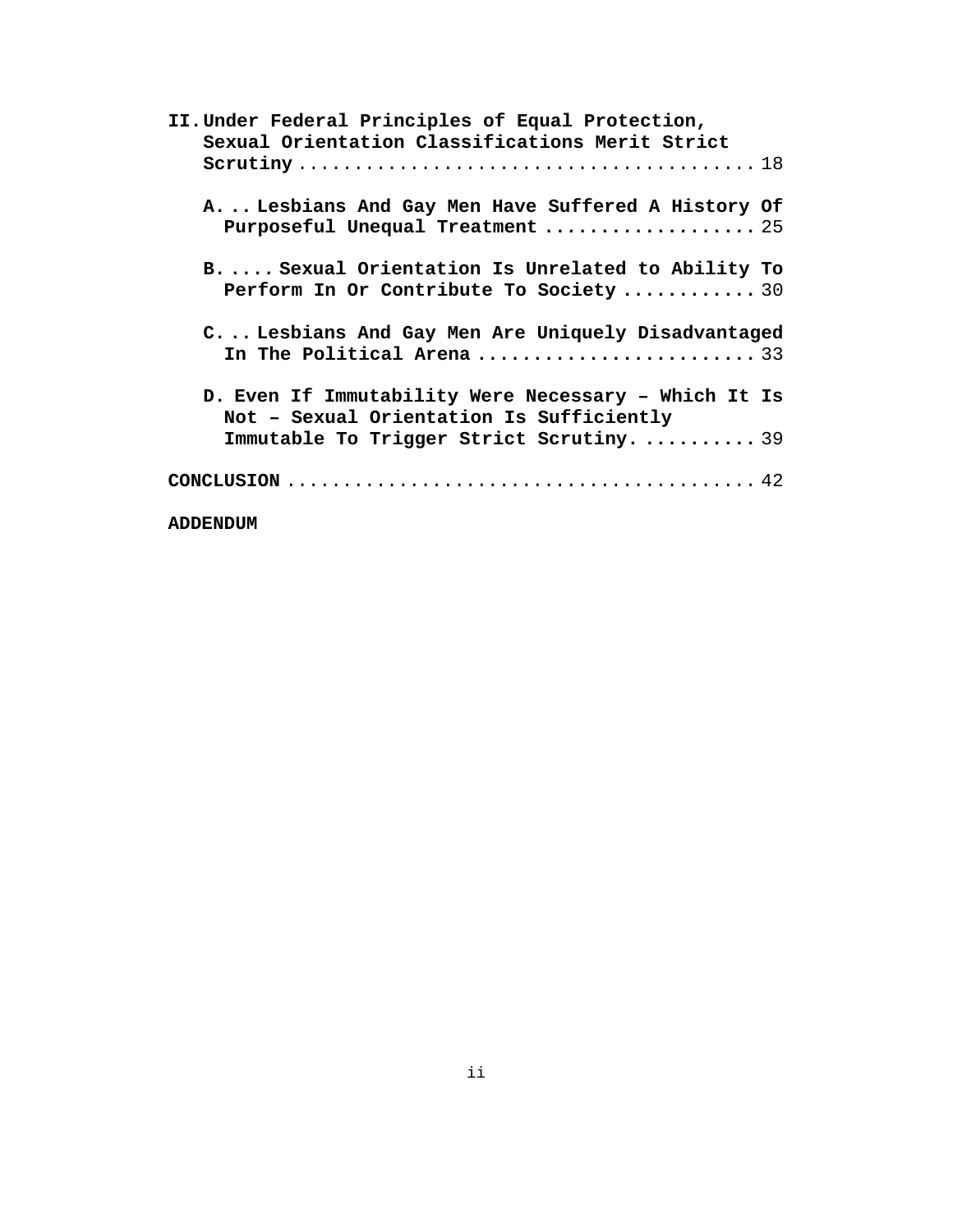#### **STATEMENT OF INTEREST OF** *AMICI*

*Amici* represent a coalition of our nation's leading civil rights groups devoted to seeking equality and protecting the rights of all people, regardless of race, national origin, sex, disability, religion or sexual  $\alpha$ rientation $^{-1}$ 

#### **SUMMARY OF ARGUMENT**

*Amici* submit this brief in support of Appellants for two reasons. First, from each of their diverse perspectives, *Amici* all have come to understand that denying lesbians and gay men the fundamental right to marry the partner of their choice is profoundly wrong – just as wrong, and wrong in many of the same ways, as prior denials of marital equality on the basis of race, religion, and sex. *Amici* seek to assist the Court in appreciating the legacy of inequality of our current marriage laws and in understanding the critical role our nation's courts have fulfilled, as part of their constitutional responsibilities, in ending these wrongs.

Second, *Amici* seek to assist the Court with regard to the level of scrutiny that should be applied in this case. *Amici* agree with Appellants that the exclusion of lesbian and gay couples from civil marriage lacks a rational

 $\overline{a}$ 

See the Addendum to this brief for individual statements of the interest of each *Amicus*.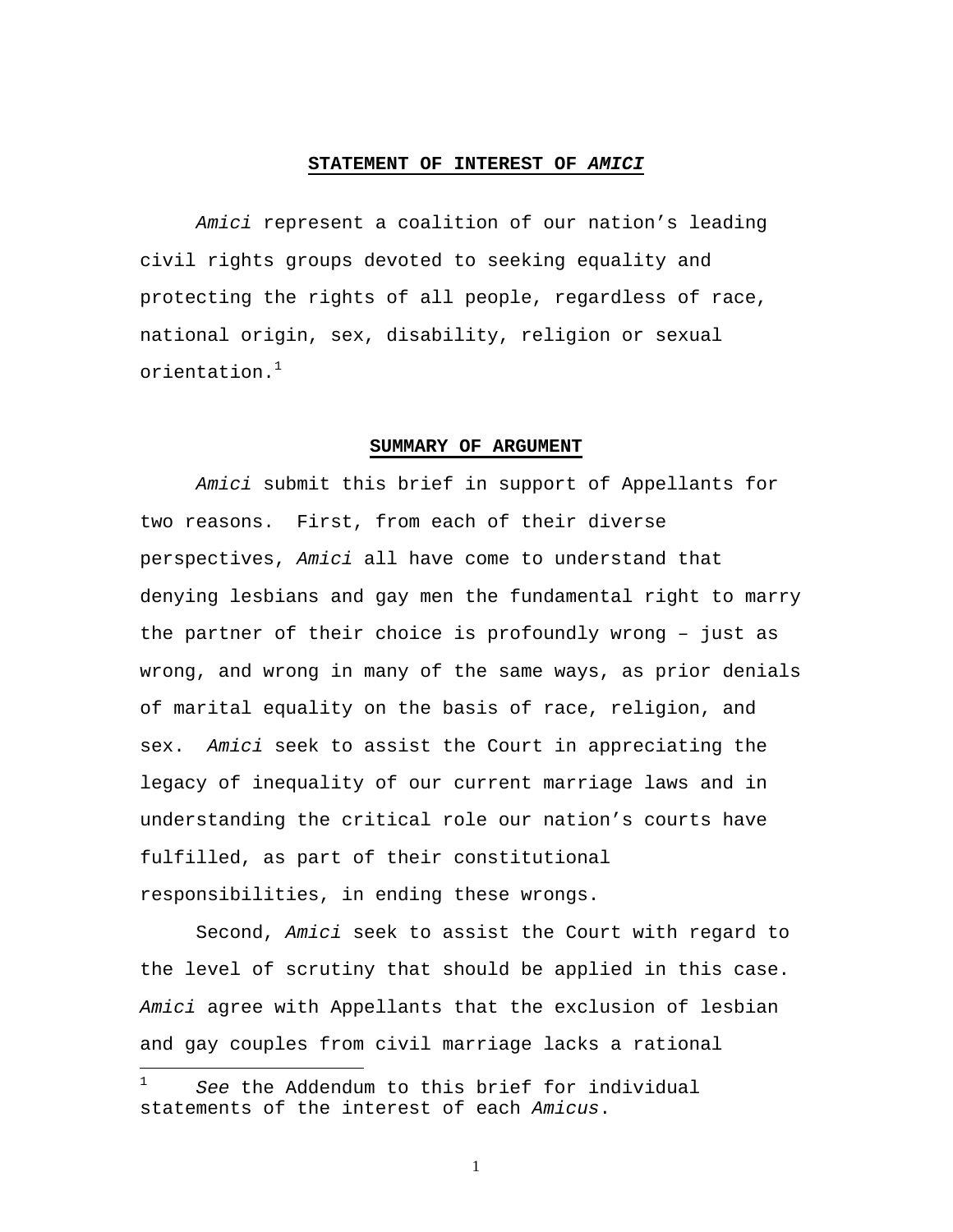relationship to any legitimate government interest. Even were that not true, however, this exclusion would need to withstand strict scrutiny in order to be constitutional, because it discriminates against lesbians and gay men on the basis of their sexual orientation.<sup>2</sup> In determining the level of scrutiny required of laws that discriminate on the basis of sexual orientation, this Court may wish to consider the principles underlying and set forth in federal cases addressing when courts are obligated to examine more closely laws that treat some in our nation unequally to the rest. Proper application of those principles mandates strict scrutiny of the discrimination against lesbians and gay men produced by the application of the Commonwealth's marriage laws to exclude same-sex couples from marriage.

#### **STATEMENT OF ISSUES**

*Amici* adopt Appellants' Statement Of Issues.

 $\overline{a}$ 

#### **STATEMENT OF THE CASE**

 $2^2$  As demonstrated at length in Appellants' brief, strict scrutiny is required for two additional, independently sufficient reasons. First, Massachusetts' marriage laws, as applied, discriminate on the basis of sex as well as sexual orientation, and statutory classifications based on sex are "subject to strict judicial scrutiny" in Massachusetts. *Lowell v. Kowalksi*, 380 Mass. 663, 666 (1980). Second, courts "treat[] as presumptively invidious those classifications that…impinge upon the exercise of a fundamental right," *Plyler v. Doe*, 457 U.S. 202, 216-17 (1982) (internal quotations omitted), and, as explained below, the defendants' application of Massachusetts' marriage laws absolutely bars lesbians and gay men from exercising their fundamental right to marry the partner of their choice.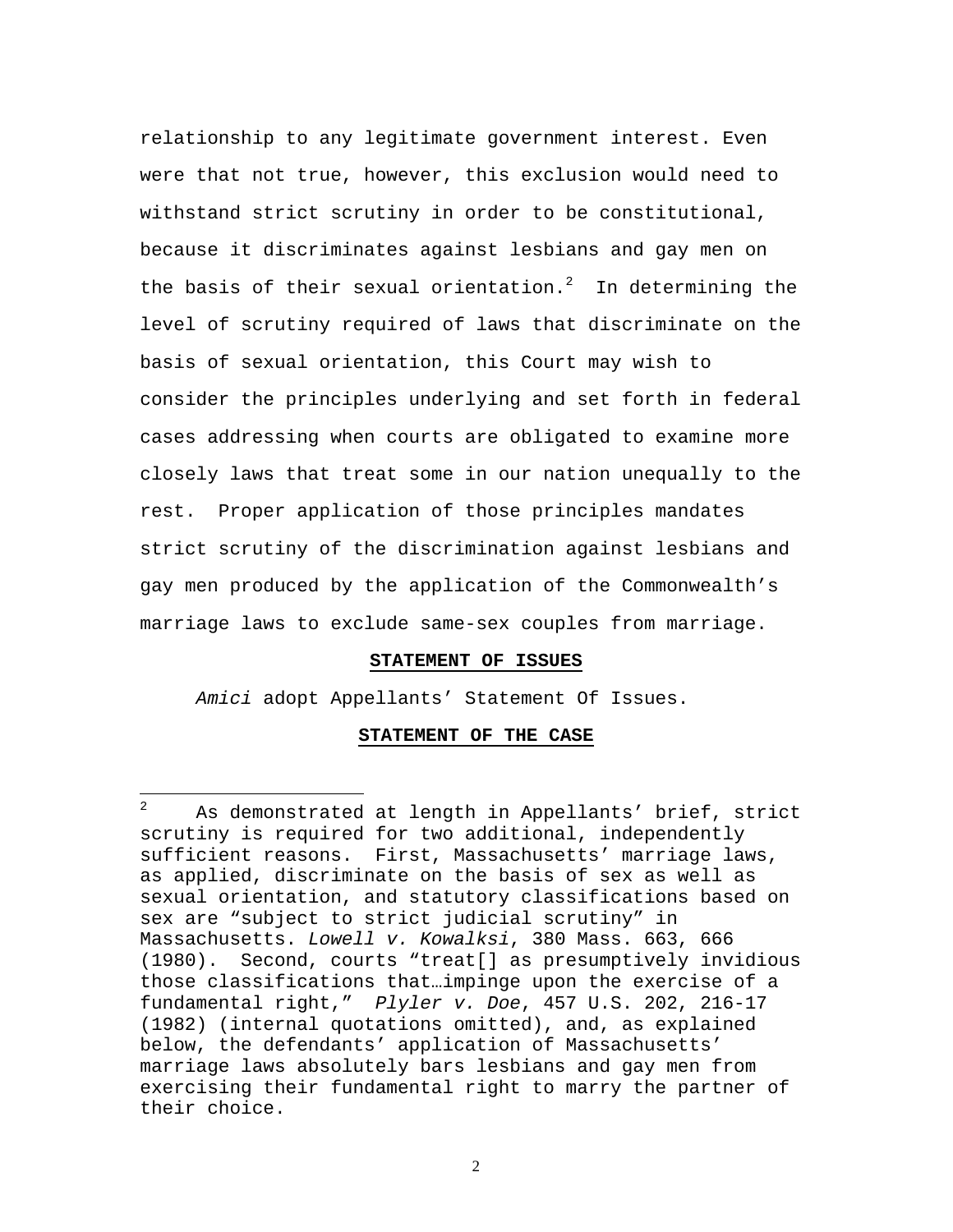*Amici* adopt Appellants' Statement Of The Case.

#### **ARGUMENT**

**I. THE DENIAL OF CIVIL RIGHTS CHALLENGED IN THIS CASE IS AS OFFENSIVE AND DEMANDING OF JUDICIAL REMEDY AS CONSTITUTIONAL FLAWS IN PRIOR MARRIAGE LAWS THAT COURTS RIGHTLY HAVE FOUND IT NECESSARY TO CORRECT IN THE PAST**

Our nation's laws governing the institution of civil marriage have been substantially modified over time in response to society's deepened appreciation of the civil rights of all people. $3$  When presented with legal challenges, the judiciary has fulfilled its constitutional duty to ensure that the benefits and responsibilities of civil marriage are extended without the kind of unlawful discrimination that is present in this case.

Past challenges to marriage laws have contested (1) limitations placed on members of particular groups in society that abridged their fundamental right to marry, as well as (2) denials of equality to certain people within the institution of marriage. This section of this brief traces these past challenges to illustrate how and when courts are obliged to strike down laws affecting marriage in order to remedy constitutional violations and protect

 $\overline{a}$ 

<sup>3</sup> *See generally* E.J. Graff, *What is Marriage For? The Strange History of Our Most Intimate Institution* (1999).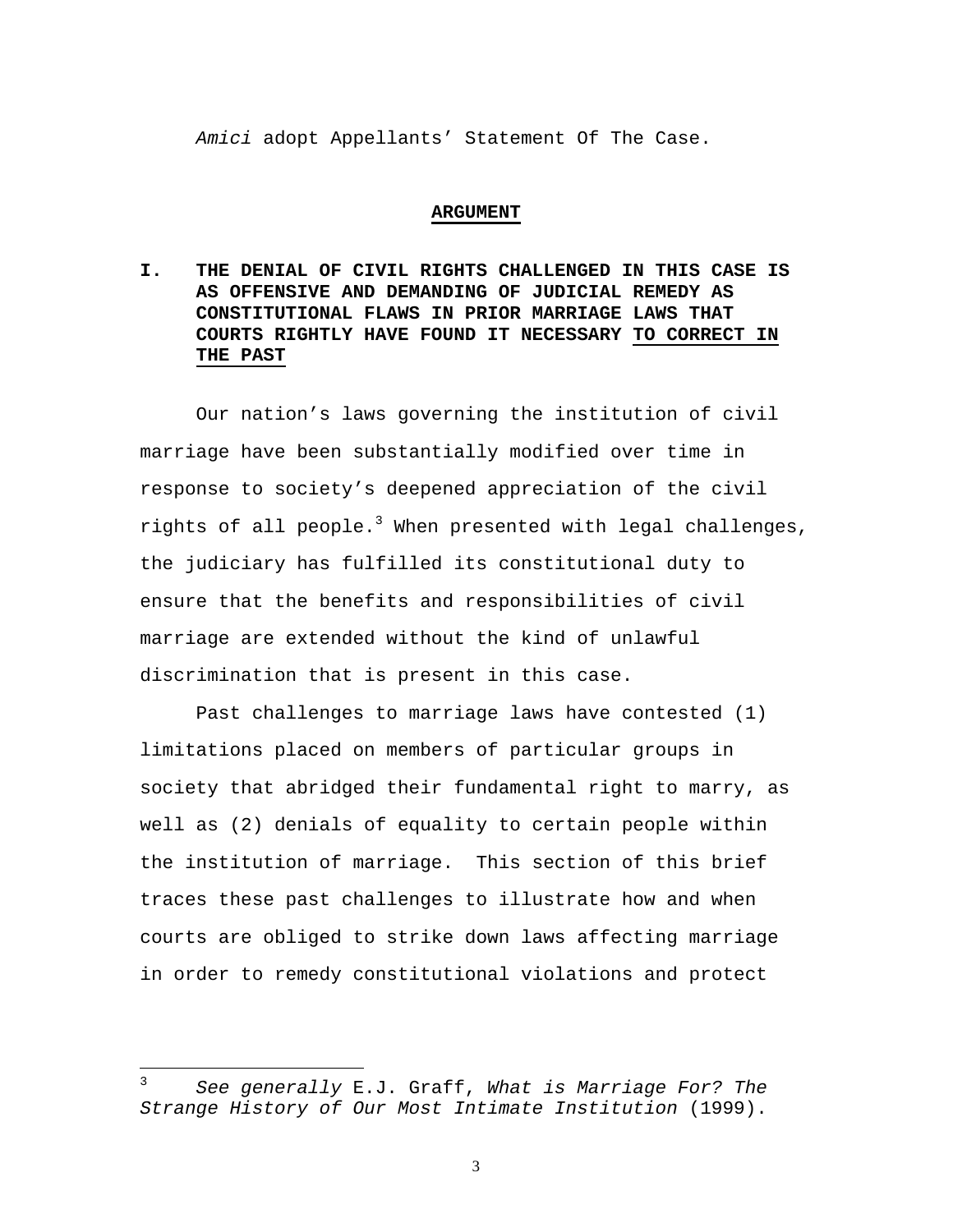the civil rights of disfavored minorities.

- **A. When Equal Access to the Institution of Marriage Wrongly Has Been Denied in the Past, Courts Have Stepped in to Protect that Fundamental Right.**
	- **1. Throughout history, members of disfavored groups selectively have been denied the right to marry.**

The right to marry has been long understood in this country to be fundamental. *See Meyer v. Nebraska*, 262 U.S. 390, 399 (1923) (describing the right to marry as part of the liberty guaranteed by the due process clause and as "essential to the orderly pursuit of happiness" by those who are free); *Skinner v. Oklahoma*, 316 U.S. 535, 541 (1942) (describing right to marry as "one of the basic civil rights of man"); *Loving v. Virginia*, 388 U.S. 1, 12 (1967) (referring to "freedom of choice to marry" as a "vital personal right[]" and "fundamental freedom" that may "not be restricted by invidious... discriminations"). $4$ 

Yet, throughout history, this fundamental right selectively has been denied to some individuals on the basis of their class, religion, disability, race or sexual orientation. For example, beginning in the sixteenth century, servants and laborers were not allowed to marry in Bavaria and Austria without the permission of local

 $\overline{4}$ <sup>4</sup> *See also* Commonwealth's Opp. To Pls. M. For Summ. Jdgmt. at 29 (conceding that "Supreme Court cases… have recognized a fundamental right to marry.").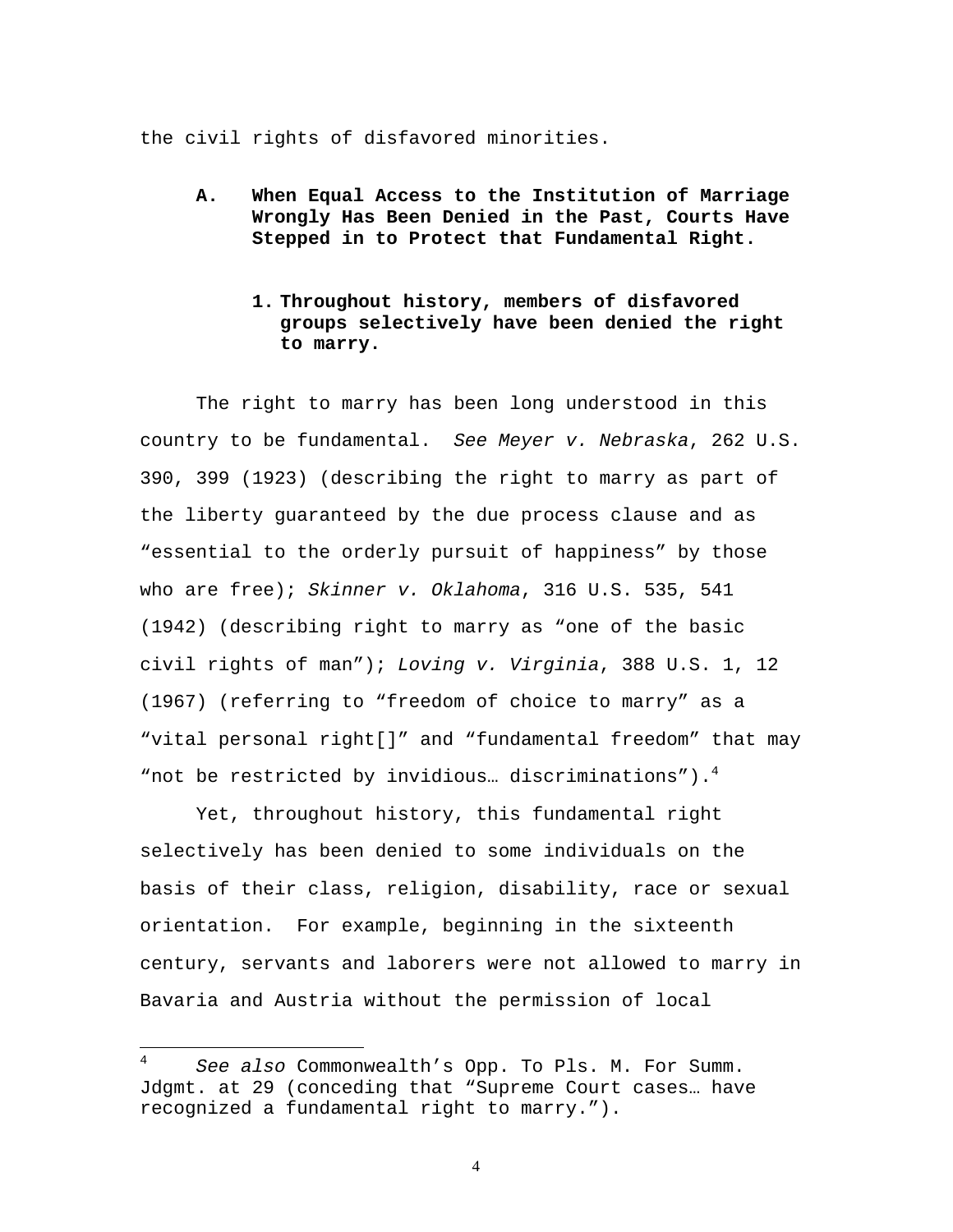governing authorities.<sup>5</sup> Likewise, slaves in the United States were not permitted to marry. $6$  The same exclusion from marriage covered indentured servants in some states. $7$ 

Laws restricting interfaith marriages are another unfortunate part of America's heritage. $8$  And statutes prohibiting epileptics from marrying did not disappear in this nation until 1976.<sup>9</sup>

Laws banning marriage between whites and non-whites had a lengthy history in the United States. In 1664, Maryland became the first colony to prohibit interracial marriages. $10$  By 1750, all the southern colonies, plus

5 <sup>5</sup> Michael Mitterauer and Reinhard Sieder, *The European Family: Patriarchy to Partnership from the Middle Ages to the Present* 123 (1982). This law remained on the books in Austria until 1921. *Id.*

<sup>7</sup> *See, e.g.*, *An Act Concerning Servants and Slaves*, ch. XLIX (Oct. 1705), 3 THE STATUTES AT LARGE OF VIRGINIA: BEING A COLLECTION OF ALL THE LAWS OF VIRGINIA FROM THE FIRST SESSION OF THE LEGISLATURE IN THE YEAR 1619 447-48 (William W. Hening ed.,  $1809-1823$ ).

<sup>8</sup> *See* Karen M. Woods, *Law Making: A "Wicked and Mischievous Connection": The Origins of Indian-White Miscegenation Law*, 23 LEGAL STUD. FORUM 37, 53 (1999) (referring to 1705 Virginia statute that provided that, if a white master or mistress married a "Jew, Moor, Mahometan, or other infidel," his or her white, Christian servants were to be set free).

<sup>9</sup> *Compare* Roscoe L. Barrow and Howard D. Fabing, *Epilepsy and the Law* 30, 42-56 (2d ed. 1966) (identifying 17 states with such laws as of 1956) with Epilepsy Foundation, *The Legal Rights of Persons with Epilepsy*  $(1976)$ .

<sup>10</sup> John D'Emilio and Estelle B. Freedman, *Intimate Matters: A History of Sexuality in America* 35-36 (1988).

<sup>6</sup> *See, e.g.*, *Frank v. Denham's Adm'r*, 15 Ky. (5 Litt.) 330, 331 (1824); *see generally* Margaret A. Burnham, *An Impossible Marriage: Slave Law and Family Law***,** 5 LAW & INEQUALITY 187 (1987).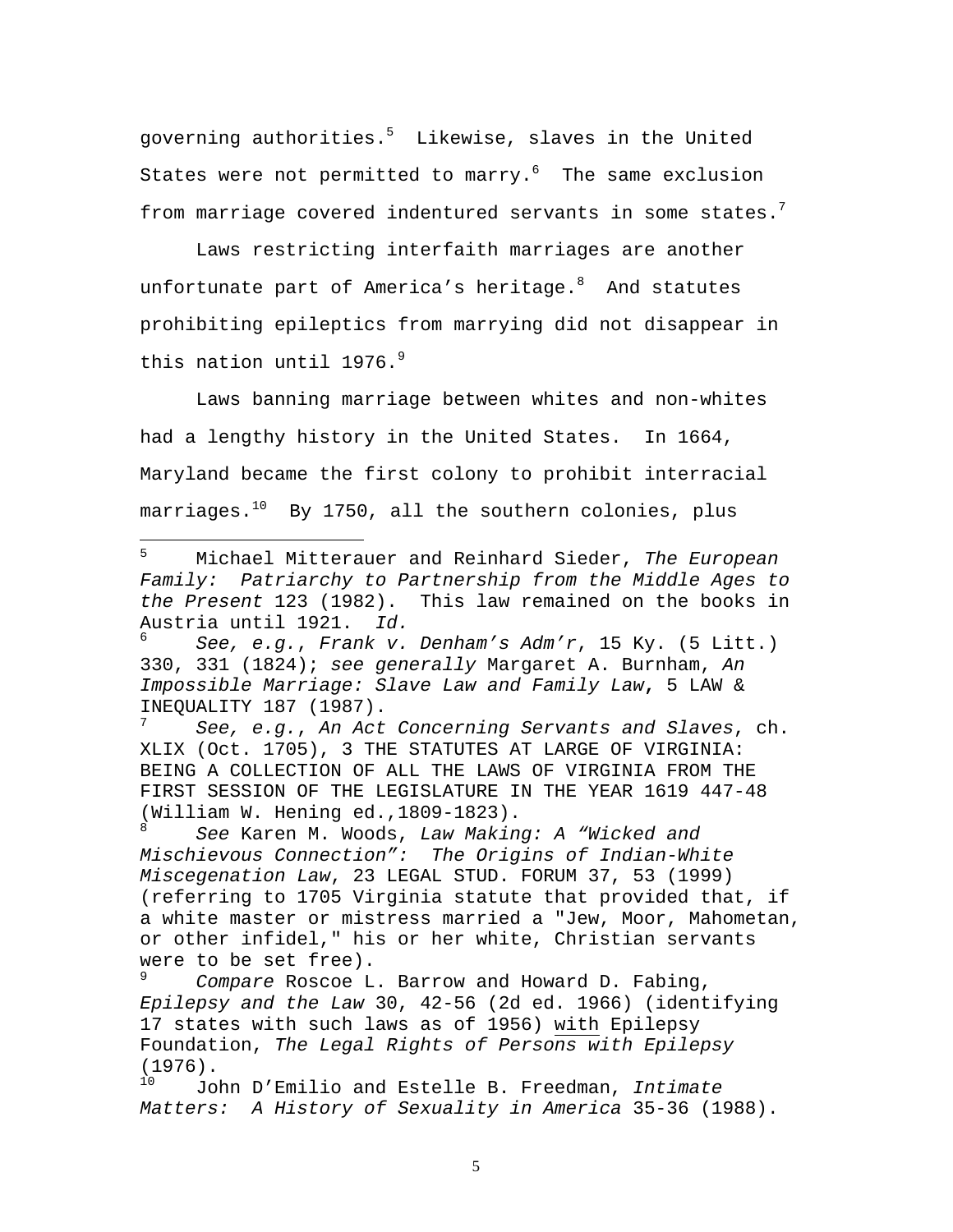Massachusetts and Pennsylvania, made such marriages illegal. $11$  In the nineteenth century, 38 states banned certain interracial marriages and, in the remainder, the same result was accomplished through social prejudice. $^{12}$ Little more than half a century ago, anti-miscegenation laws<sup>13</sup> were still on the books in 30 states.<sup>14</sup>

### **2. Courts have extended the right to marry in the past to those improperly denied that right.**

"Miscegenation is an awkward term to use [today]; the implication it carries is that 'race' is a meaningful construct and that sex and reproduction between the races is something akin to bestiality. But it is impossible to write about anti-miscegenation laws without using the term." Keith E. Sealing, *Blood Will Tell: Scientific Racism and the Legal Prohibitions Against Miscegenation*, 5 MICH. J. RACE & LAW 559, 560 n. 1 (2000).

<sup>14</sup> *Perez v. Sharp*, 198 P.2d 17, 38 (Cal. 1948)(Shenk, J., dissenting).

 $11$  $\frac{11}{12}$  *Id.* at 36.

<sup>12</sup> Michael Grossberg, *Governing The Hearth* 127 (1985). Although most of these laws principally were directed against marriages between African-Americans and Caucasians, many were more broadly worded and applied. By 1950, 15 states had statutes prohibiting marriages between whites and Asian-Americans. Hrishi Karthikeyan and Gabriel J. Chin, *Preserving Racial Identity: Population Patterns and the Application of Anti-Miscegenation Statutes to Asian Americans, 1910-1950*, 9 *ASIAN L.J.* 1, 3, 14-18 (2002). Likewise, Native Americans at one time were prohibited from marrying whites in a number of states, including Massachusetts, Rhode Island, and Maine, *see* Woods, *supra* note 8, 23 LEGAL STUD. FORUM at 58-60, and some states prohibited marriages between Native Americans and blacks. Laurence C. Nolan, *The Meaning of Loving: Marriage, Due Process and Equal Protection (1967- 1990)as Equality and Marriage, From Loving to Zablocki*, 41 HOW. L.J. 245, 249, n. 26 (1998).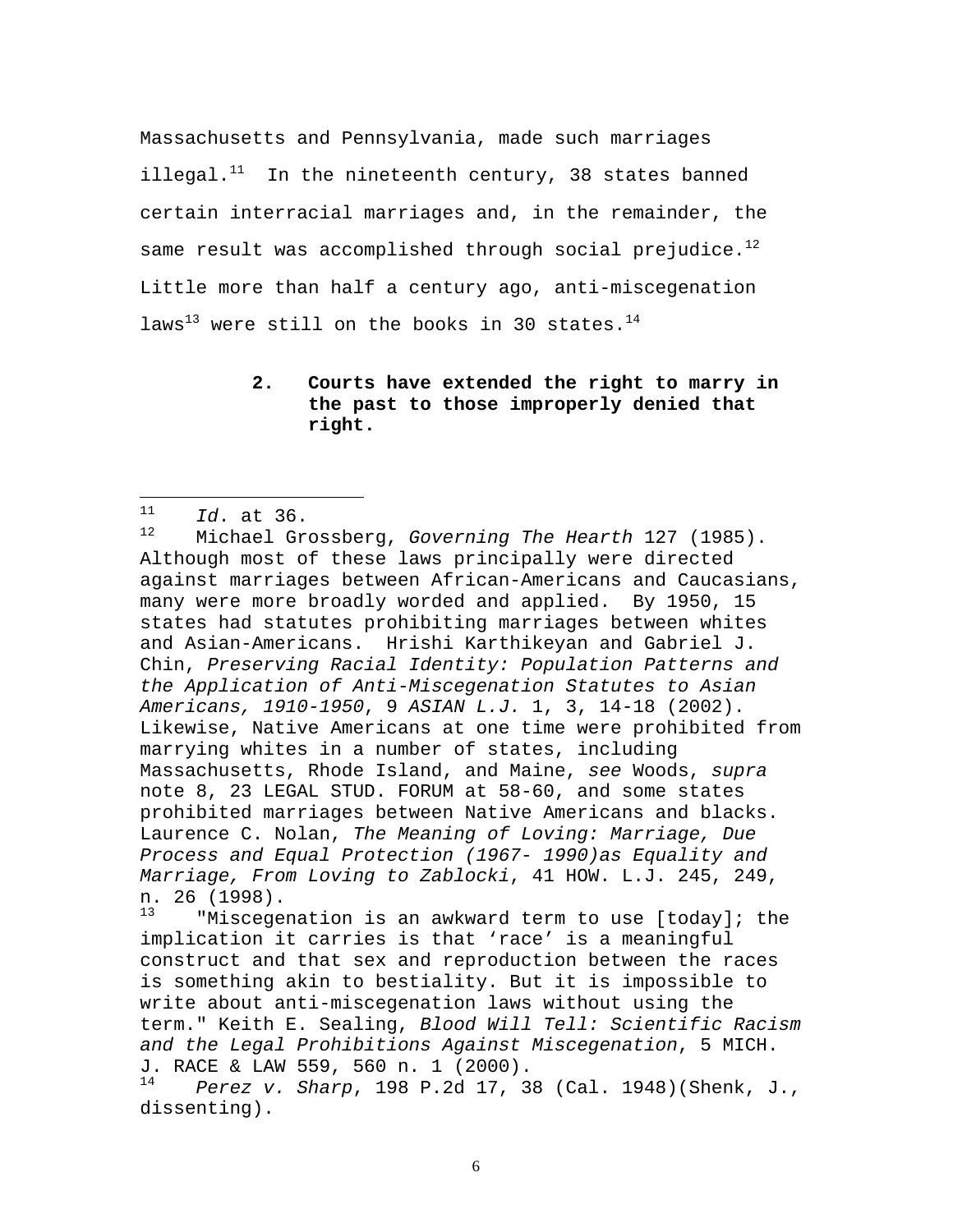This is not the first case in which a court has been asked to extend the right to marry to those to whom it was being wrongly denied. As discussed below, courts have done so for members of a number of socially disfavored groups, including prison inmates and "deadbeat dads." The first line of cases in which this occurred, however, dealt with laws barring different-race marriages.

Although some courts had turned aside challenges to these laws on racist grounds, $15$  in 1948 the California Supreme Court became the first court to hold that such laws violate the federal Constitution. *Perez v. Sharp*, 198 P.2d 17, 21, 29 (Cal. 1948).

It is instructive to examine *Perez* in some detail because of the parallels between (1) the arguments invoked to justify laws that interfered with a person's choice of whom to marry based on his or her race and (2) the arguments invoked by the defendants in defense of Massachusetts' marriage laws, as applied to lesbians and gay men.

1

<sup>15</sup> *See, e.g.*, *Scott v. State*, 39 Ga. 321, 323 (1869) ("The amalgamation of the races is not only unnatural, but is always productive of deplorable results. Our daily observation shows us that the offspring of these unnatural connections are generally sickly and effeminate, and that they are inferior in physical development and strength, to the full-blood of either race. It is sometimes urged that such marriages should be encouraged, for the purpose of elevating the inferior race. The reply is, that such connections never elevate the inferior race to the position of the superior, but they bring down the superior to that of the inferior. They are productive of evil, and evil only, without any corresponding good.").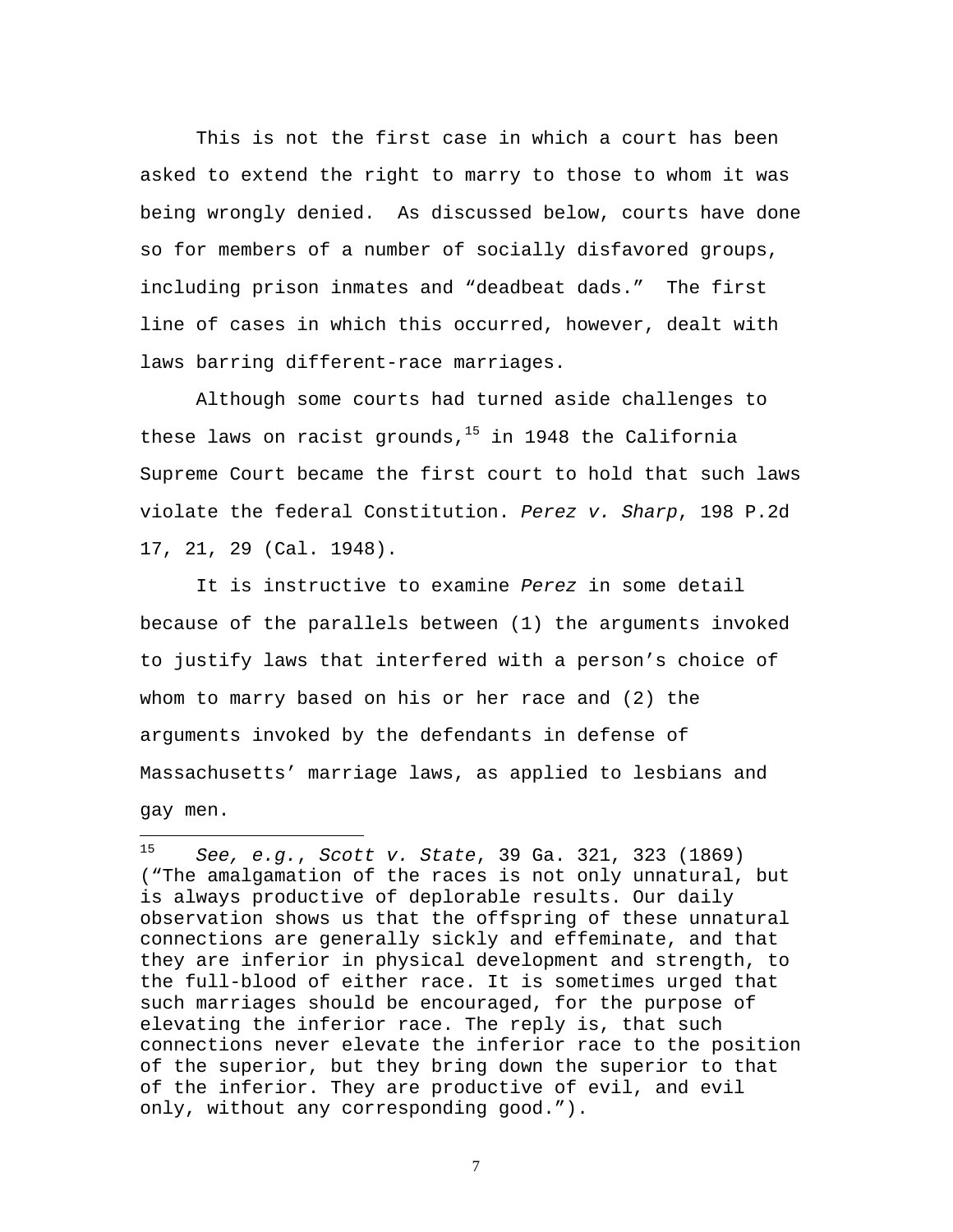The *Perez* decision was controversial and courageous, and yet today it is recognized as clearly correct. At the time the case was decided, there was a nearly "unbroken line of judicial support, both state and federal, for the validity of [anti-miscegenation laws]. $10^{16}$ Even the United States Supreme Court had approved such laws, affirming a conviction under a statute authorizing up to seven years of hard labor as punishment for entering into an interracial marriage. *Pace v. Alabama*, 106 U.S. 583 (1883).

The *Perez* majority was not deterred, however, by Justice Shenk's citation in his dissent of 19 decisions uniformly upholding anti-miscegenation laws, 198 P.2d at 39-41, nor by his complaints that

such laws have been in effect in this country since before our national independence and in this state since our first legislative session. They have never been declared unconstitutional by any court in the land although frequently they have been under attack. It is difficult to see why such laws, valid when enacted and constitutionally enforceable in this state for nearly 100 years and elsewhere for a much longer period of time, are now unconstitutional under the same Constitution and with no change in the factual situation.

*Id*. at 35. The majority understood that the long-standing duration of a wrong cannot justify its perpetuation.<sup>17</sup> Likewise, the majority recognized that the Constitution had

 $\overline{a}$ 

 $^{16}$  *Perez* at 41 (Shenk, J., dissenting).

<sup>17</sup> *See id*. at 26-27.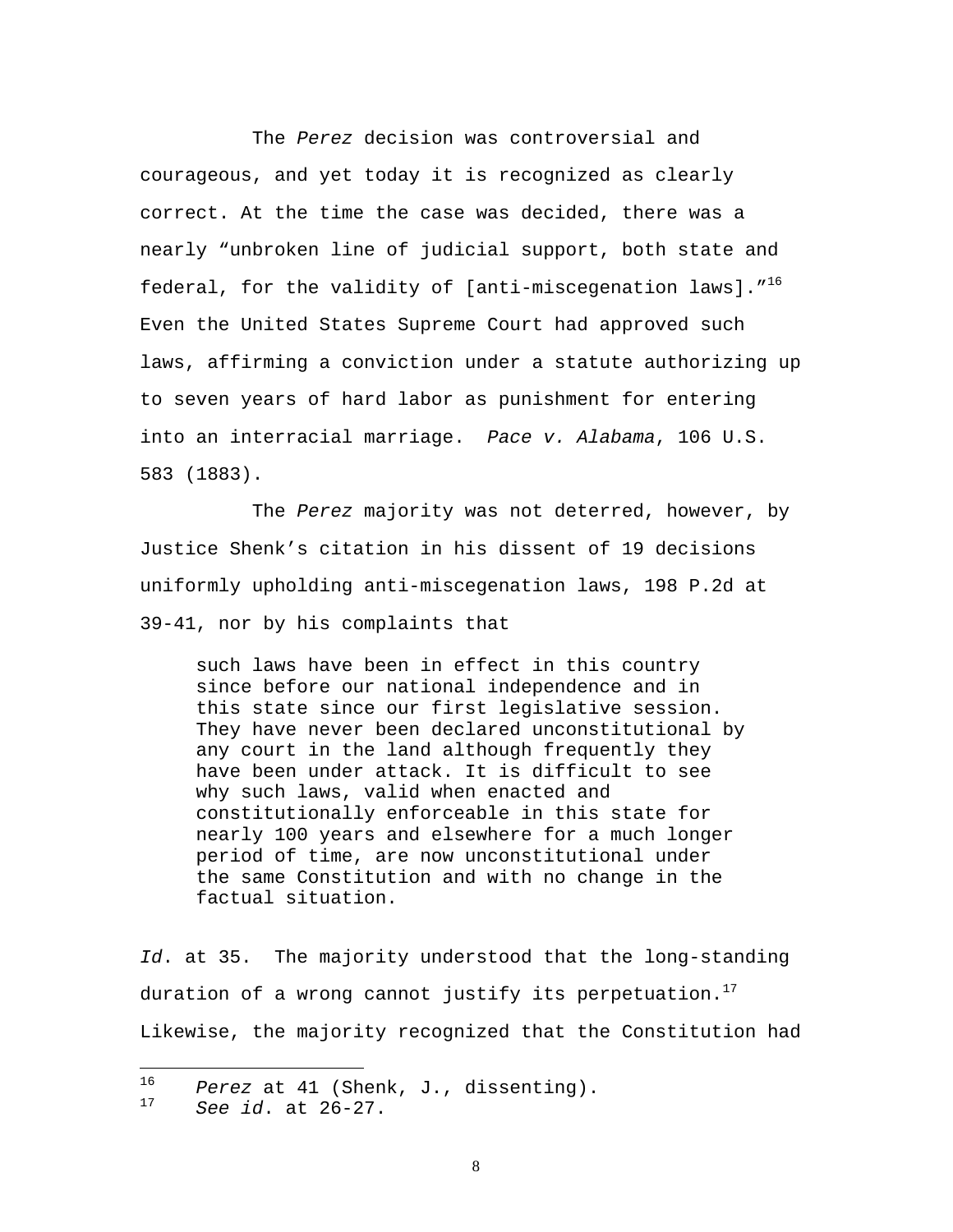not changed, but rather that its mandates had become more clearly understood.<sup>18</sup>

The *Perez* court also was not dissuaded by the widespread popular support for bans on interracial marriages that existed at the time of the decision.<sup>19</sup> Similarly, it was not put off course by arguments that such marriages were "unnatural," 198 P.2d at 22, or by other myths surrounding interracial relationships. $^{20}$  Instead, the court took solemnly its sworn obligation to ensure that, no matter how strongly "tradition" or public sentiment might support such laws, legislation infringing a right as fundamental as the right to marry "must be based upon more than prejudice and must be free from oppressive

 $\overline{a}$ 

Even nearly twenty years later, in 1967, 72% of Americans were opposed to interracial relationships and 48% thought they should be illegal. Graff, *supra* note 3, at 156. In fact, just two years ago, when the voters of Alabama considered repealing the state's unenforceable ban on interracial marriage, more than 300,000 voters, comprising approximately 40% of that state's voting public, sought to maintain the law on the books. *Alabama Repeals Ban against Interracial Marriage*, CHATTANOOGA TIMES B2 (Nov. 8, 2000). By way of comparison, more Americans are in favor of marriage for lesbian and gay couples today than were in favor of interracial marriage when the Supreme Court struck down anti-miscegenation laws. E.J. Graff, *When Heather's Mommies Marry*, THE BOSTON GLOBE 71 (Jan. 5,  $\frac{1997}{20}$ .

<sup>20</sup> *See* 198 P.2d at 22, n. 2, *quoting State v. Jackson*, 80 Mo. 175, 179 (1883), which cited "well authenticated fact that if the issue of a black man and a white woman, and a white man and a black woman intermarry, they cannot possibly have any progeny."

<sup>18</sup> *Id.* at 19-20 (tracing development of equal protection doctrine), 32 (Carter, J., concurring) ("the statutes now before us were never constitutional").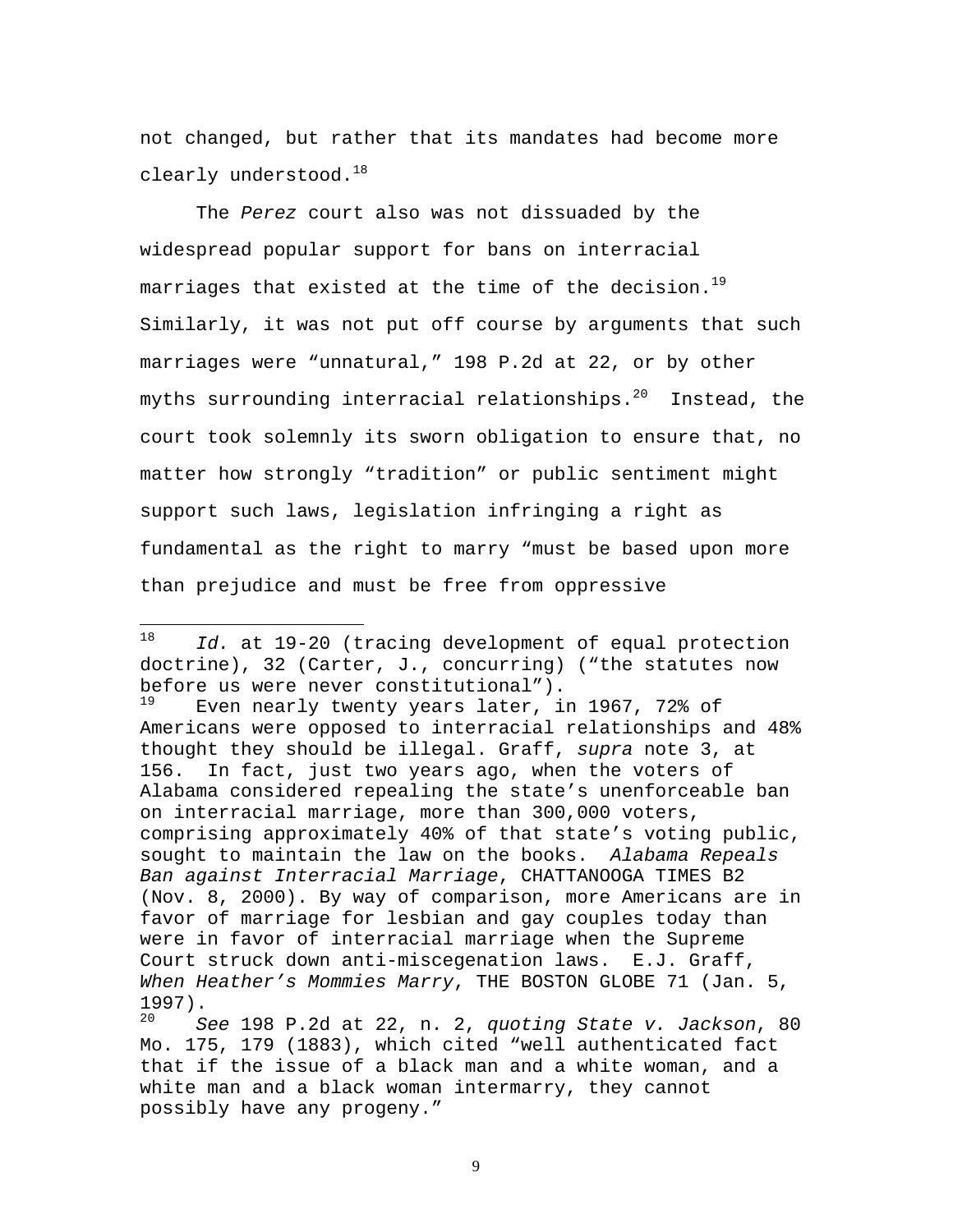discrimination to comply with the constitutional requirements of due process and equal protection of the laws." 198 P.2d at 19; *see also id*. at 29 (Carter, J., concurring) (condemning anti-miscegenation laws, however popular, as "the product of ignorance, prejudice and intolerance").

The *Perez* majority also rejected the contentions that "the institution of matrimony is the foundation of society," the integrity of which the nation has a strong interest in maintaining, *id.* at 37; that the state should be able to define who may marry and who may not, *id.* at 37, 39; and that the laws were being applied equally, because members of each racial group were equally precluded from marrying members of the other group. *Id.* at 46.

The *Perez* court was skeptical of the harms allegedly suffered by children born to opposite-race parents, *id.* at 22 and 22 nn. 2-3, and refused to punish children by giving legal force to prejudice about their parents' relationship. *Id.* at 26, 33.

The *Perez* majority also was not deterred by arguments that the state should be allowed to bar certain marriages on the grounds of "moral prohibition," *id.* at 44-45; the adverse social effects they might generate, *id.* at 25, 33; supposedly innate, biological differences, *id.* at 23-25,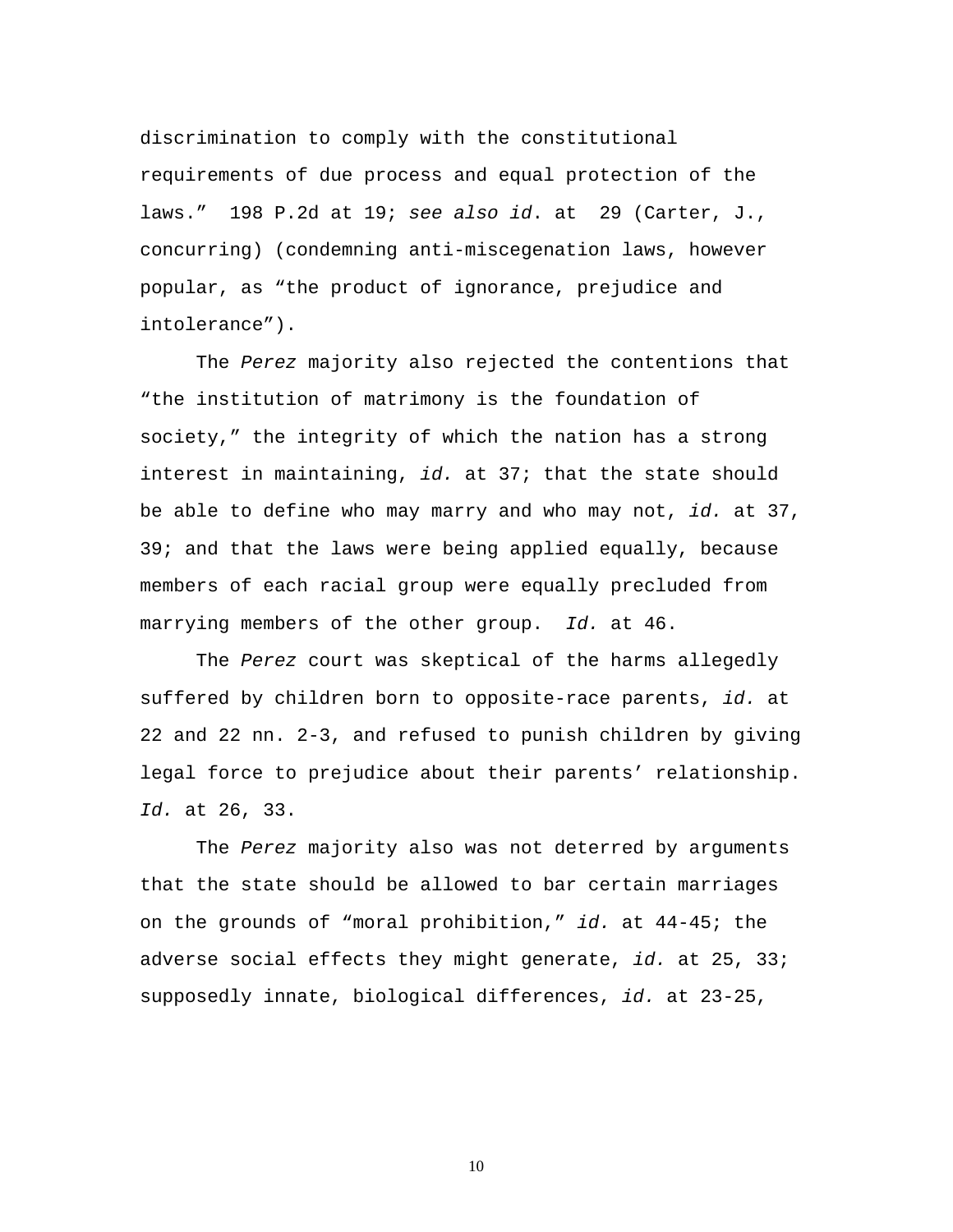44-45; or the state's interest in prohibiting bigamy and incest. *Id.* at 40, 46.<sup>21</sup>

The argument that courts should defer to legislative fact-finding and policy-making in this area, *id.* at 33, 41- 43, 46, was also rejected. The *Perez* court understood that, under the Constitution, such deference is neither appropriate nor permissible when fundamental rights or certain forms of discrimination are involved. *Id*. at 21 (noting that legislation of this kind "must be viewed with great suspicion," is presumptively invalid, and is allowed under only the most exceptional circumstances), 33 (concurring that such legislation is "immediately suspect" and must be subjected by courts "to the most rigid scrutiny").

The *Perez* majority rejected this panoply of arguments on the ground that the right to marry is a fundamental right that cannot be restricted on discriminatory or arbitrary grounds that violate "the constitutional requirements of due process and equal protection of the laws," *id.* at 18-19. Justice Traynor's majority opinion reasoned that "the right to marry is the right to join in

 $\overline{a}$ 

<sup>21</sup> The *Perez* court rejected the argument that prohibiting certain marriages would protect public health (because of the alleged higher incidence of particular diseases within certain groups), *id*. at 21, on the grounds that the state (1) prohibited marriages between healthy individuals who did not satisfy the statutory criteria and (2) permitted marriages between unhealthy individuals who did satisfy the statutory criteria. *Id*. at 21.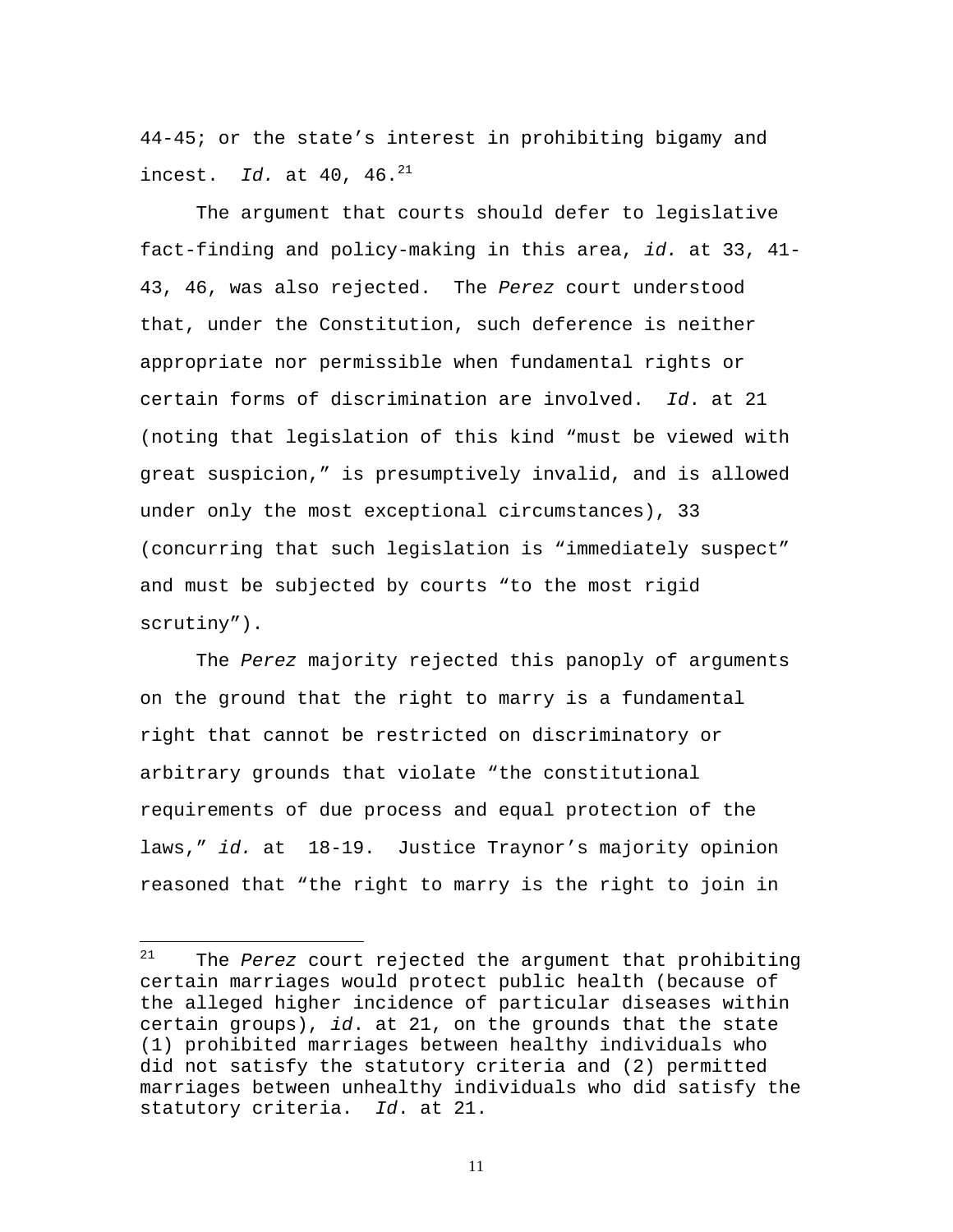marriage with the person of one's choice," *id.* at 19; that this is "the essence of the right to marry," *id.* at 21; that "restrict[ing] the scope of [one's] choice [as to whom to marry] restricts [the] right to marry," *id.* at 19; that the right is a "right of individuals, not of … groups," *id.* at 2; and that to bar an individual "by law from marrying the person of his choice," who, to that individual, "may be irreplaceable," improperly is to treat human beings like interchangeable commodities, "bereft of worth and dignity." *Id.* at 30.

Nineteen years after *Perez*, the United States Supreme Court unanimously followed the California high court's result by handing down *Loving v. Virginia*. Like the *Perez* majority, the Supreme Court was not deterred by the lengthy historical roots of anti-miscegenation laws, 388 U.S. at 6, prior case law accepting such laws, *id*. at 7, 10, the continued prevalence of such laws, $22$  religious justifications for such laws, $^{23}$  or continued popular opposition to interracial marriage.<sup>24</sup> Like the *Perez* majority, the Supreme Court in *Loving* rejected the argument

 $22$ Id. at 6, n.5 (citing contemporaneous antimiscegenation statutes of 16 states).<br> $\frac{23}{d}$  at 3 (guoting the following)

Id. at 3 (quoting the following rationale offered by the trial court: "Almighty God created the races white, black, yellow, malay and red, and he placed them on separate continents. And but for the interference with his arrangement, there would be no cause for such marriages. The fact that he separated the races shows that he did not intend for the races to mix.").

See footnote 19, *supra*.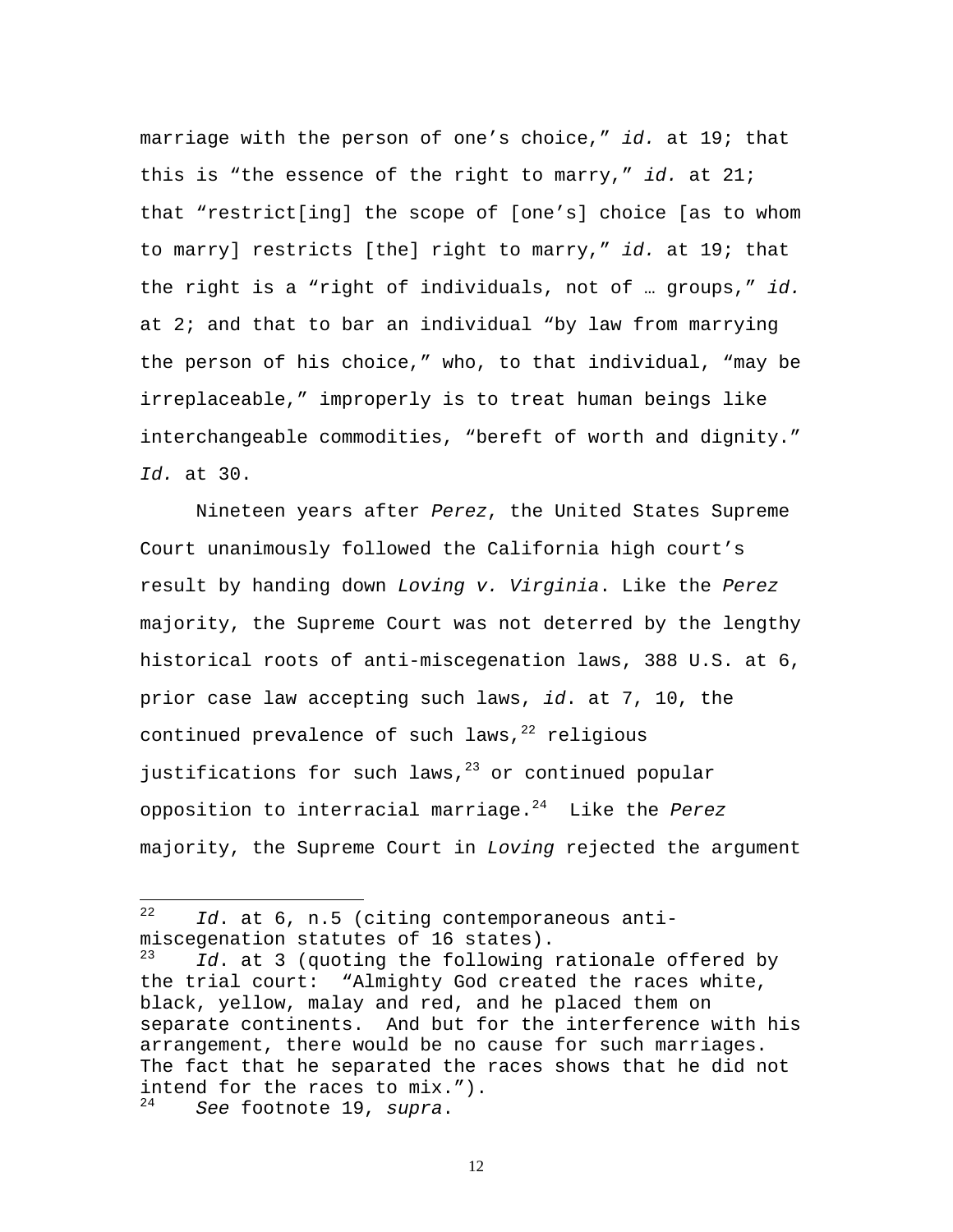that the equal application of an invidious statutory regime somehow justified precluding the plaintiff from marrying the person of his choice solely because of a constitutionally irrelevant aspect of his identity. *Id*. at  $8 - 9$ .

The arguments proffered by the defendants in this case – many of which are indistinguishable from the arguments proffered in defense of anti-miscegenation laws – are no more persuasive or legitimate in this case than they were in their original contexts.

Although *Perez* and *Loving* both dealt with restrictions on the right to marry based on race, the U.S. Supreme Court has emphasized that its "prior and subsequent decisions…confirm that the right to marry is of fundamental importance for all individuals."<sup>25</sup> Applying this principle outside the context of racial discrimination, the high court struck down a statute restricting divorced parents' right to marry if they could not show that they were meeting their child support obligations. *Zablocki*, 434 U.S. at 375, 390-91. Similarly, the Supreme Court struck down a prison regulation that prohibited inmates from marrying unless the prison superintendent approved the marriage. *Turner v. Safley*, 482 U.S. 78, 95-96, 99 (1987).

### **B. Courts Also Have Intervened To Correct Inequality Of Women Within The Institution Of Marriage.**

 $\overline{a}$ 

<sup>25</sup> *Zablocki v. Redhail*, 434 U.S. 374, 384 (1978) (emphasis added).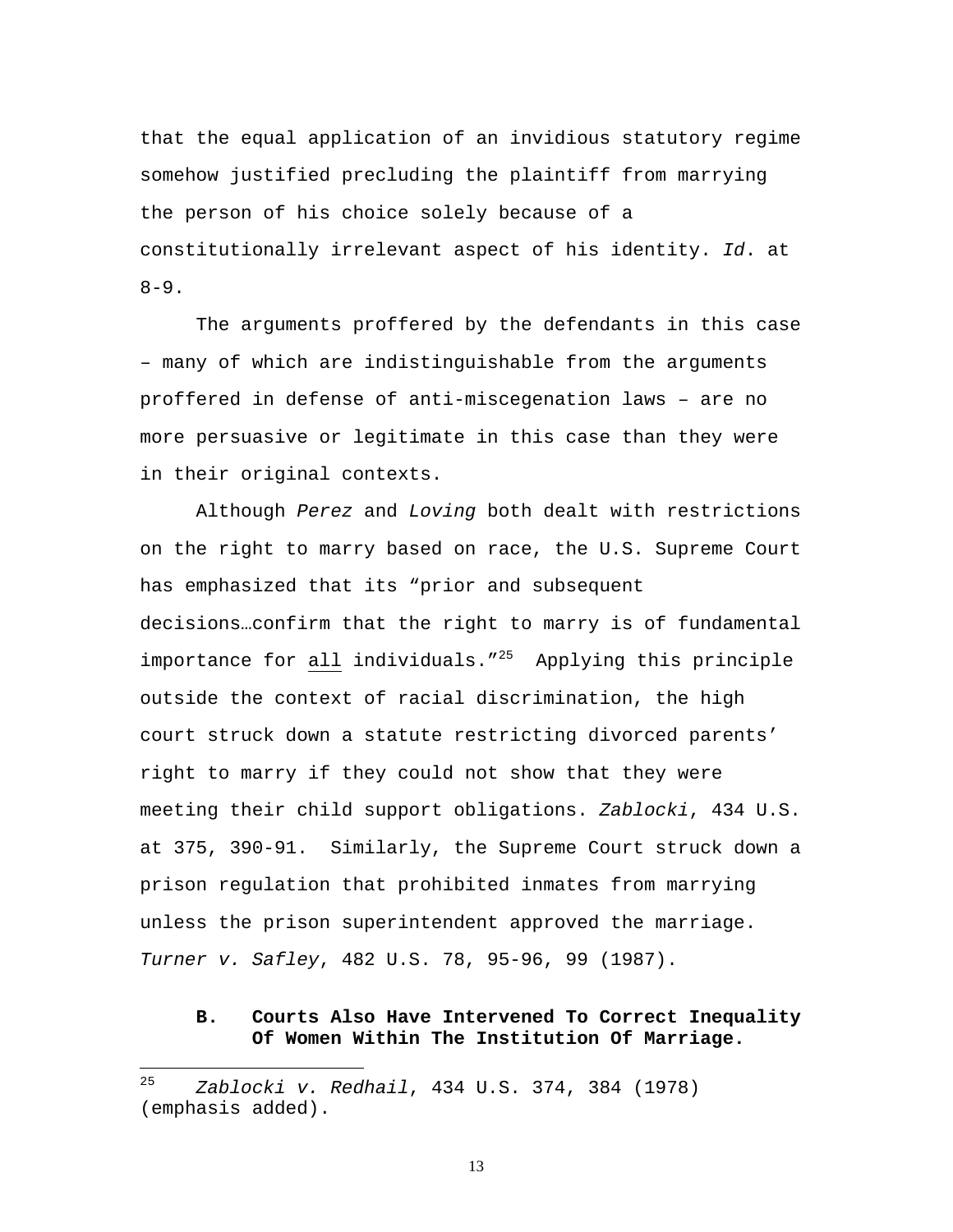The judiciary has also applied constitutional principles to put an end to denials of women's equality within marriage. $2^6$  Thus, courts have thoroughly repudiated the common law doctrine of "coverture." Under this doctrine, women were treated as their husbands' servants, without any independent legal rights.<sup>27</sup> *See Bradwell v. Illinois*, 83 U.S. (16 Wall.) 130, 141 (1872) (Bradley, J., joined by Swayne and Field, JJ., concurring in judgment)(reaffirming common law principle that "a woman had no legal existence separate from her husband, who was regarded as her head and representative in the social state," and that a wife could not enter a binding contract without her husband's consent). As a result of contemporary understandings of the fundamental principles of liberty, privacy, and equality, the law no longer allows husbands to exercise such control over their wives. *See, e.g., Planned Parenthood v. Casey*, 505 U.S. 833, 897-98 (1992) (striking spousal notice provisions of Pennsylvania abortion statute); *Kirchberg v. Feenstra*, 450 U.S. 455, 461 (1981)(striking down Louisiana community property law

<sup>26</sup> For a discussion of these issues that focuses in particular upon the development in Massachusetts of gender equality within marriage, *see Amicus* Brief of Historians Nancy F. Cott, Michael Grossberg, et al.<br><sup>27</sup> See e.g. William Blackstone Comm

See, e.g., William Blackstone, Commentaries on the Laws of England ch. 15, Book 1, p. 430 ("By marriage, the husband and wife are one person in law: that is, the very being or legal existence of the woman is suspended during the marriage, or at least is incorporated and consolidated into that of the husband; under whose wing, protection, and cover, she performs every thing….").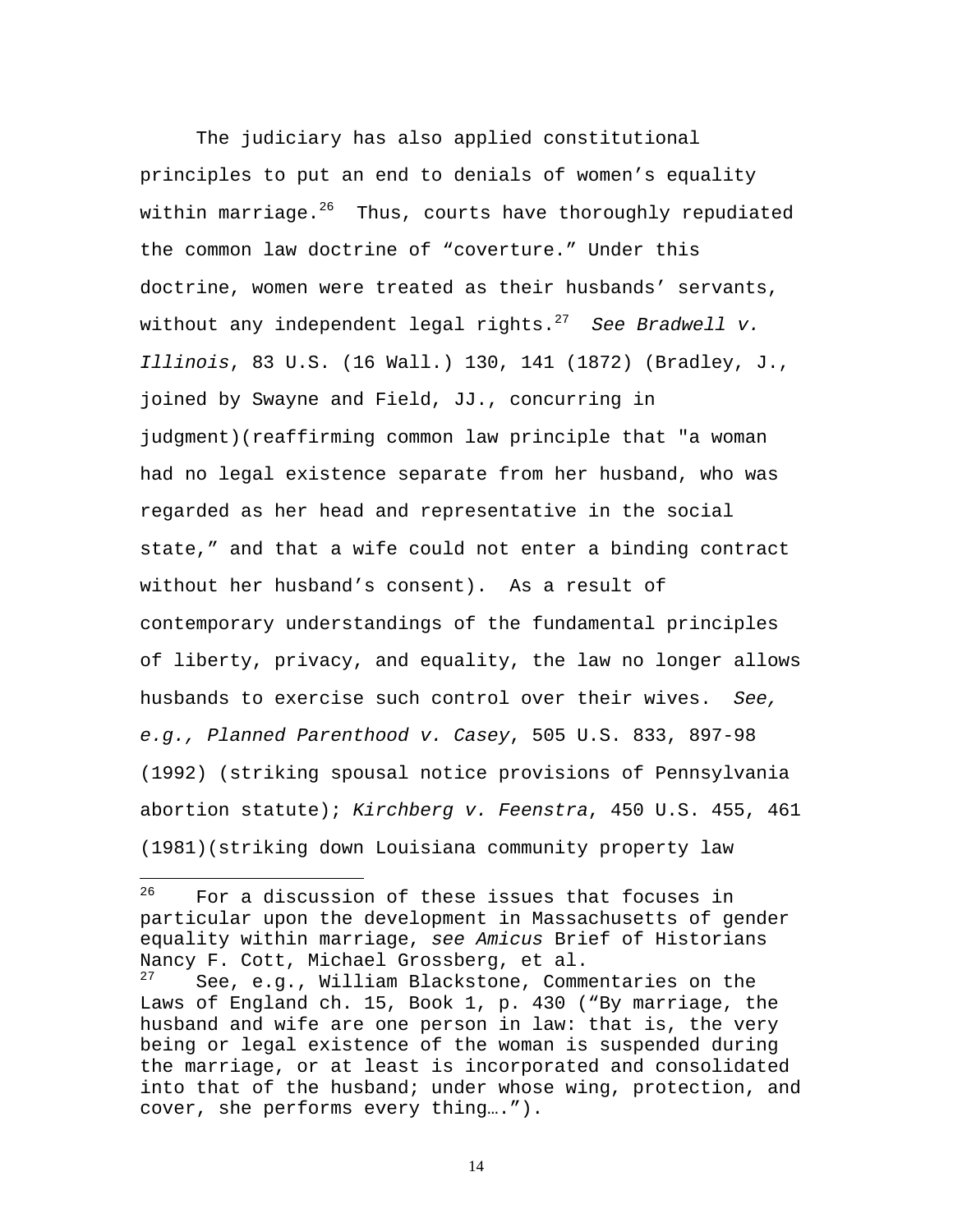treating husband as "head and master" of property jointly owned with wife).

Likewise, the courts have disdained as "barbarous" and unenforceable; *State v. Oliver*, 70 N.C. 60, 61 (1874); the related doctrine of "chastisement," through which the law gave "the husband power to use such degree of force [including horsewhipping] as [was] necessary to make the wife behave herself and know her place." *Joyner v. Joyner*, 59 N.C. 322, 325 (1862).

Similarly, the so-called "marital exemption" to the crime of rape – which once was present in nearly all states and dated back centuries – has been held unconstitutional by numerous courts as a violation of equal protection. *See, e.g.*, *People v. Liberta*, 474 N.E. 2d 567, 572-73, 575 (N.Y. 1984).

Courts correspondingly have extended to women the right to sue for loss of consortium, previously available only to men. *See, e.g.*, *Moran v. Quality Aluminum Casting Co.*, 150 N.W.2d 137, 139-43 (Wis. 1967).

Based on equality concerns, courts likewise have reinterpreted common law principles to allow married women the right to use their maiden names, *State v. Taylor*, 415 So. 2d 1043, 1048 (Ala. 1982), and have abolished the common law rule "giving a father, as against a mother, a primary right to have his child bear his surname." *In re*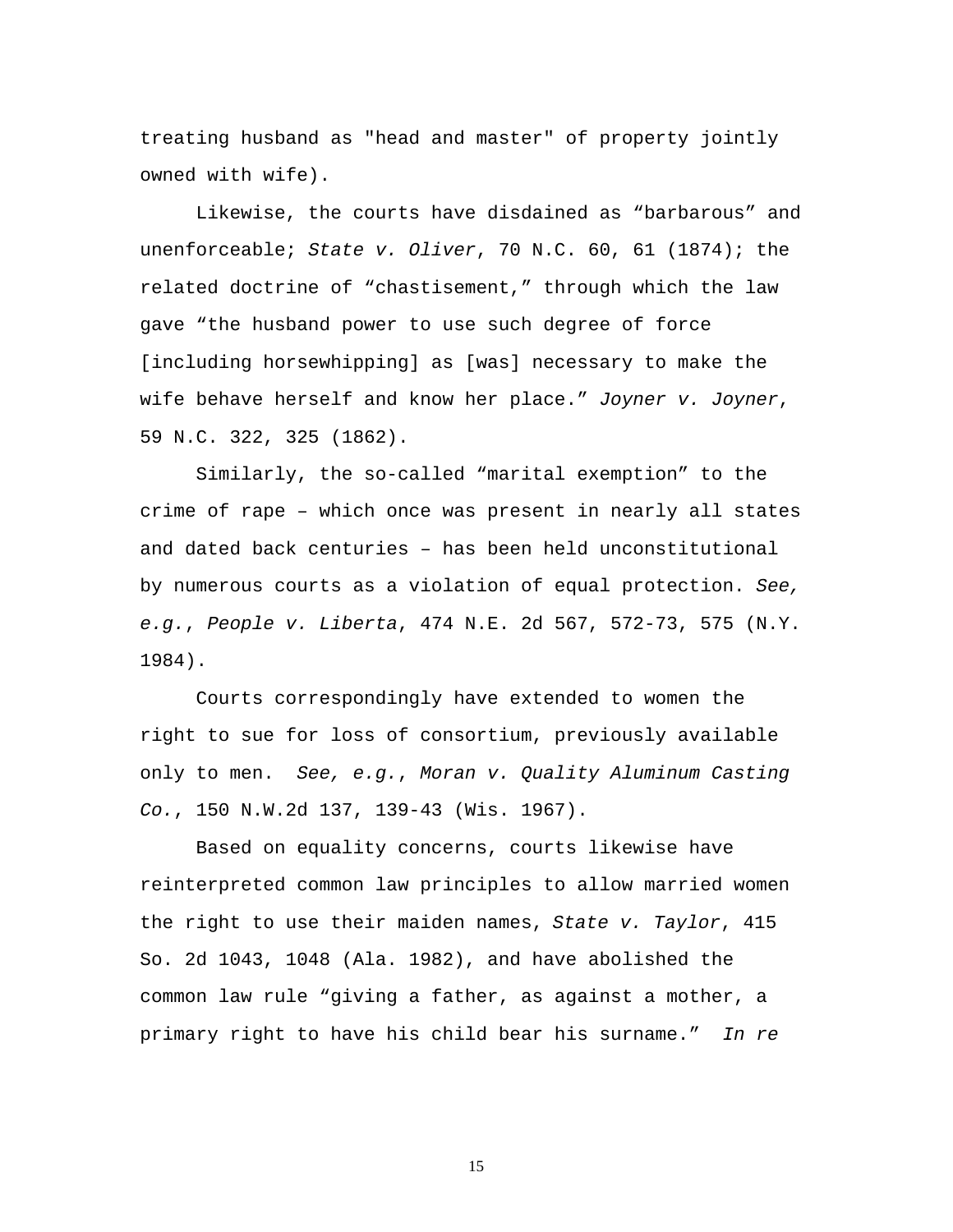*Marriage of Schiffman*, 620 P.2d 579, 583 (Cal. 1980). 28

### **C. Allowing Some In Our Society To Be Deprived Of Equal Marriage Rights Denies Human Dignity and Perpetuates Intolerable Harm.**

As demonstrated above, courts repeatedly have fulfilled their duty to protect the fundamental right to marry and to enforce, within the institution of marriage, the constitutional guarantee of equal protection of the laws. In so doing, they have demonstrated a deep appreciation for the meaning of marriage. As the United States Supreme Court observed in *Griswold v. Connecticut*, 381 U.S. 479, 486 (1965),

Marriage is a coming together for better or for worse, hopefully enduring, and intimate to the degree of being sacred. It is an association that promotes a way of life, not causes; a harmony in living, not political faiths; a bilateral loyalty, not commercial or social projects. Yet it is an association for as noble a purpose as any involved in our prior decisions.

*See also Maynard v. Hill*, 125 U.S. 190 (1888) (characterizing marriage as "the most important relation in life"); *Turner v. Safley*, 482 U.S. at 95-96 (noting that

 $28$ With equal rights, courts also have mandated equal responsibilities in marriage. *See, e.g., Orr v. Orr*, 440 U.S. 268, 282-83 (1979)(striking down Alabama statutes providing that husbands, but not wives, may be required to pay alimony upon divorce); *Jersey Shore Medical Center-Fitkin Hospital v. Estate of Baum*, 417 A.2d 1003, 1005 (N.J. 1980) (overturning common law rule by holding that "both spouses are liable for necessary expenses incurred by either spouse in the course of the marriage.").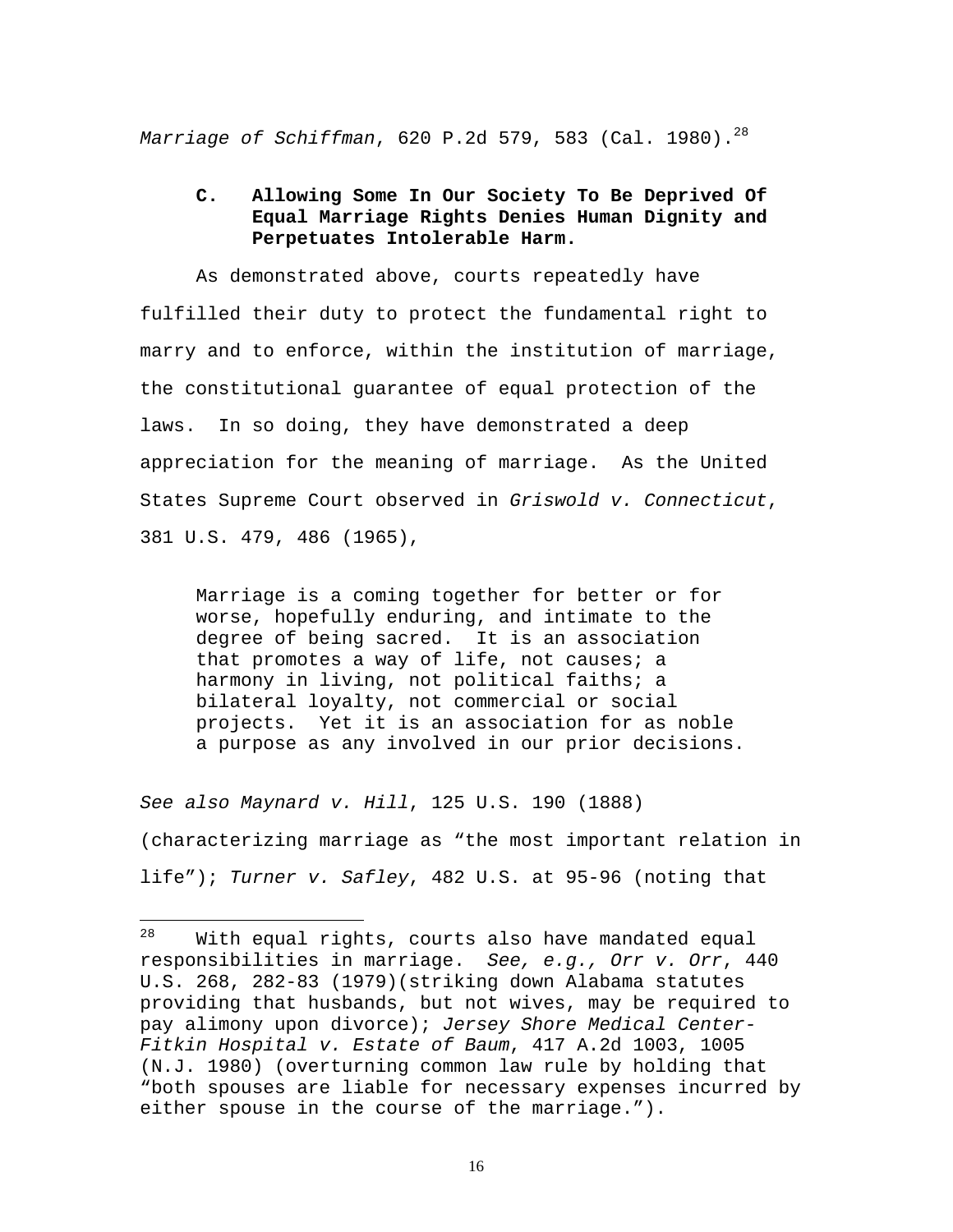marriages "are expressions of emotional support and public commitment" that may have spiritual significance and may be "an exercise of religious faith as well as an expression of personal dedication").

To deny some individuals the right to marry the partner of their choice, based on personal characteristics, is not only to deny them a host of important tangible and intangible benefits and rights, $^{29}$  but is to treat them as less than fully human. Those who have been denied the right have readily grasped this. Professor Peggy Cooper Davis has explained that

former slaves seized the right to marry enthusiastically not only for its private but also for its social meaning…. The formation of legally recognized marriage bonds signified treatment as a human being rather than as chattel – acceptance as people and as members of the political community.<sup>30</sup>

The exclusion of lesbians and gay men from marriage is coming to be understood as having much the same significance. As Professor Nancy Cott has written,

The exclusion of same-sex partners from free choice in marriage stigmatizes their relationships, and reinforces a caste supremacy

1

<sup>29</sup> *See Turner*, *supra*, 482 U.S. at 95-96; Brief of *Amici Curiae* Boston Bar Assocation, et al. <sup>30</sup> Prof. Peggy Cooper Davis, *Neglected Stories* 35 (1997); *see also* Prof. Nancy Cott, *Public Vows: A History Of Marriage And The Nation* 33 (2000) (denial of right to marry prior to emancipation "quintessentially expressed [slaves'] lack of civil rights").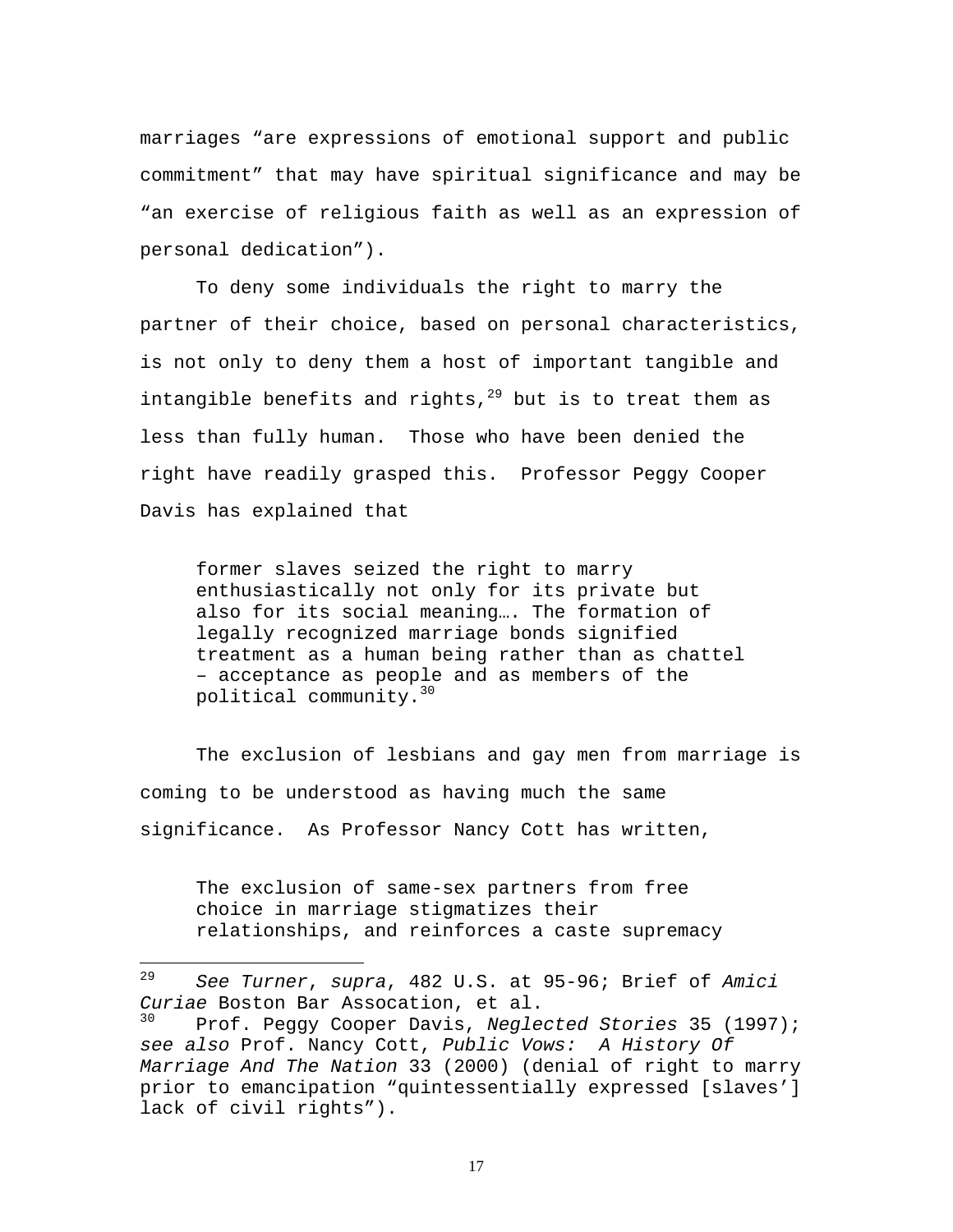of heterosexuality over homosexuality just as laws banning marriage across the color line exhibited and reinforced white supremacy.<sup>31</sup>

Courts have recognized the ways in which denials of the right to marry create one of the most profound, farreaching, and harmful forms of inequality and have responded by fulfilling their duty to enforce the Constitution's mandates regardless of "tradition" or public opinion.<sup>32</sup> In light of the fundamental importance of the civil rights principles reflected in previous, hard fought battles for legal equality, *Amici* urge this Court to do no less.

### **II. UNDER FEDERAL PRINCIPLES OF EQUAL PROTECTION, SEXUAL ORIENTATION CLASSIFICATIONS MERIT STRICT SCRUTINY**

For the reasons discussed in Appellants' brief, the application of the Commonwealth's marriage laws to deny lesbian and gay couples access to the institution of marriage lacks a rational relationship to any legitimate government interest and therefore violates the right to equal protection even under rational basis review. Accordingly, the level of scrutiny applied in the instant case is not outcome-determinative. $33$  Should the Court find otherwise, *Amici* agree with Appellants that, although it is

 $\overline{a}$ 

 $^{31}$  *Id.* at 216.

<sup>32</sup> *See Perez*, 198 P.2d at 32-33; *Loving*, 388 U.S. at 11; *Turner*, 482 U.S. at 84.<br><sup>33</sup> Pecause there is n

Because there is no rational basis for the application of the marriage statutes to exclude lesbian and gay couples, it follows *a fortiori* that such application cannot withstand strict scrutiny.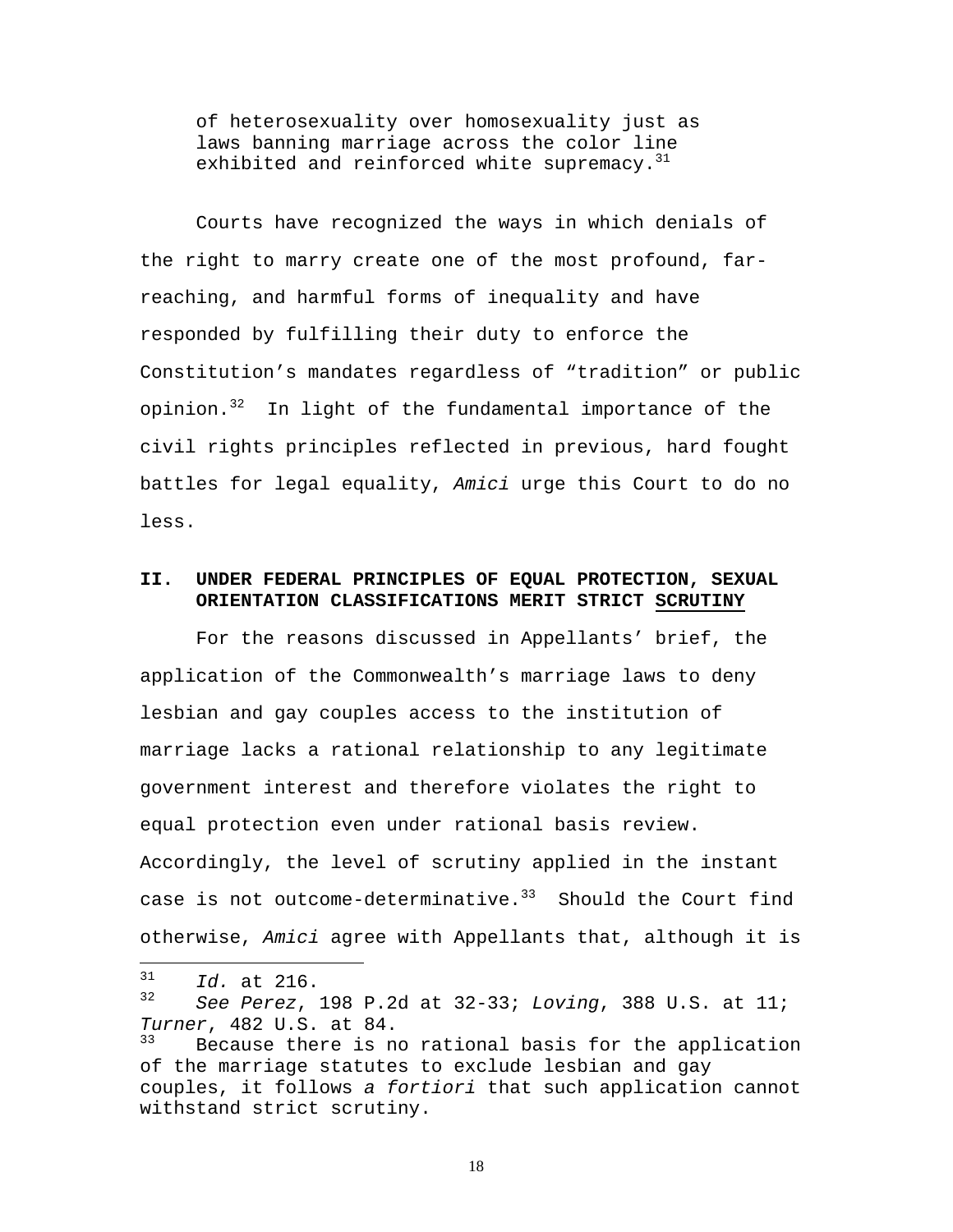an open question, the Massachusetts Constitution compels the conclusion that classifications based on sexual orientation are subject to strict scrutiny.<sup>34</sup> To the extent the Court seeks the guidance of federal jurisprudence in interpreting the equality guarantees of the Massachusetts Constitution,<sup>35</sup> *Amici* provide here an explication of the principles articulated by the United States Supreme Court for determining when classifications merit strict scrutiny. *Amici* then show that, under those principles, lesbians and gay men constitute a suspect class. Therefore, laws that disadvantage this group – such as the application of Massachusetts' marriage laws – must be subjected to strict scrutiny. This is particularly so because, as discussed below, lesbians and gay men cannot rely on the political processes to obtain protection from discrimination.

 $\overline{a}$ 

 $34$  The Commonwealth's argument that the marriage laws do not discriminate on the basis of sexual orientation is patently meritless. The marriage statutes, as applied, result in a complete exclusion of all lesbians and gay men from the right to marry the person of their choice. Although the denial of a marriage license is not explicitly premised on sexual orientation, in functional terms the different-sex requirement is a proxy for heterosexuality. Although this Court is not, of course, limited to the floor established by federal law when interpreting analogous provisions of the Massachusetts Constitution, it has at times looked to federal case law for guidance. *See, e.g., Wynn & Wynn P.C. v. Mass. Comm'n Against Discrimination*, 431 Mass. 655, 699 n. 29 (2000); *Longval v. Superior Ct. Dep't of Trial Ct.*, 434 Mass. 718, 721-31 (2001); *Scaccia v. State Ethics Comm'n*, 431 Mass. 351, 354- 55 (2000).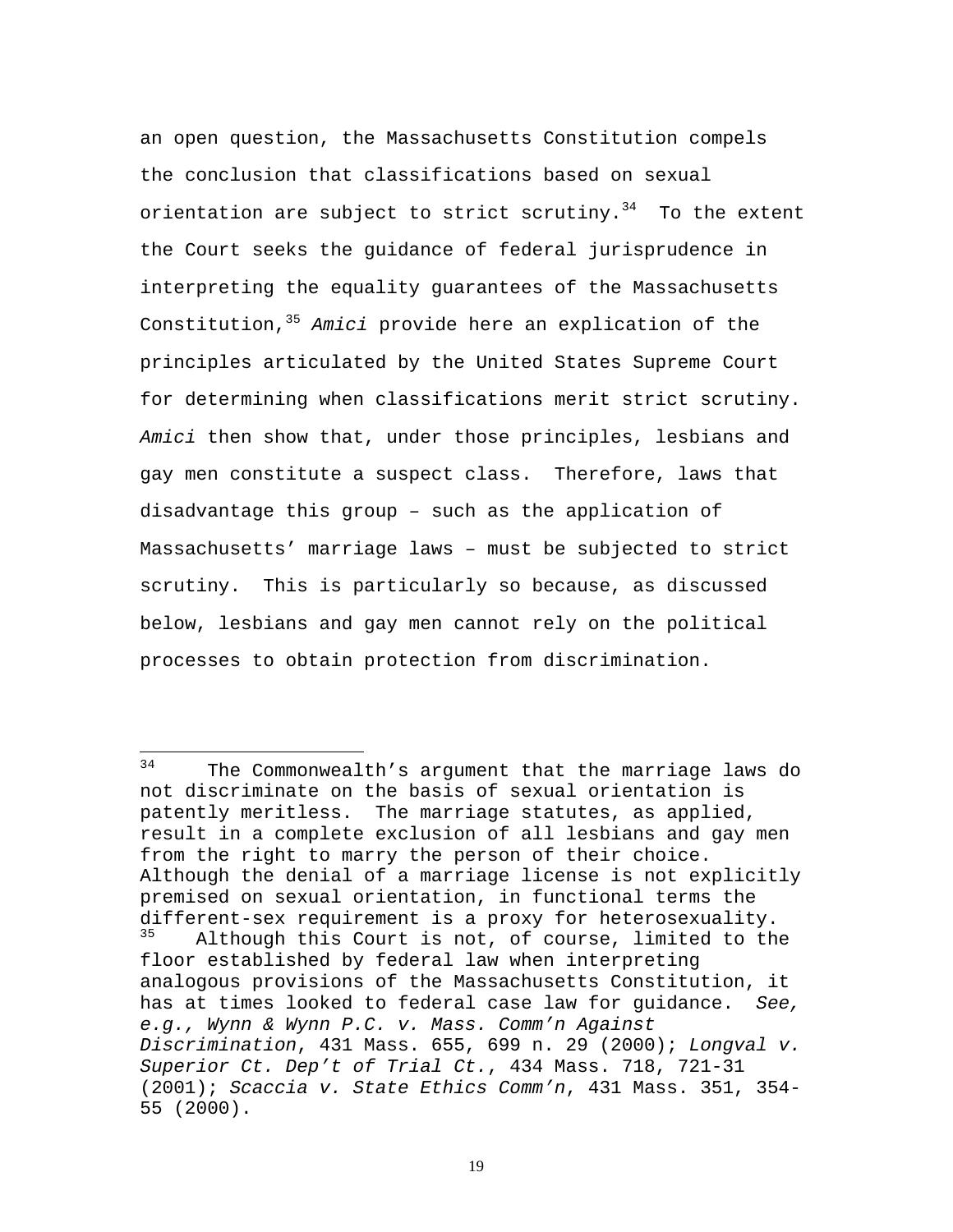The level of scrutiny applicable to sexual orientation classifications is an unsettled question under federal law. In the only instance in which the United States Supreme Court granted *certiorari* in a case involving an equal protection challenge to a law that discriminated against lesbians and gay men, *Romer v. Evans*, 517 U.S. 620 (1996), the Court did not address - let alone decide - this issue.<sup>36</sup> In *Romer*, the Supreme Court struck down an amendment to the Colorado Constitution that barred the enactment of antidiscrimination laws and other protections against sexual orientation discrimination, holding that the amendment failed rational basis review. Because the provision was unconstitutional under even the lowest level of scrutiny, the Court did not reach the question of whether heightened scrutiny applies to such classifications. *See Hooper v. Bernalillo County Assessor*, 472 U.S. 612, 618 (1985) (courts need not decide level of scrutiny when challenged classification fails under lowest level of review).  $37$ 

<sup>36</sup> <sup>36</sup> In a dissent from the denial of *certiorari* in a case involving sexual orientation discrimination against a public employee, Justice Brennan, joined by Justice Marshall, concluded that sexual orientation classifications merit at least heightened scrutiny. *Rowland v. Mad River Local Sch. Dist.*, 470 U.S. 1009, 1014 (1985) (Brennan, J., dissenting from denial of writ of *certiorari*; joined by Marshall, J.).

Few state courts have analyzed this question. In one case that did, *Tanner v. Oregon Health Sciences University*, 971 P.2d 435, 447 (Or. App. 1998), the Oregon Court of Appeals held that sexual orientation classifications trigger strict scrutiny under the Oregon Constitution. *See also Children's Hospital and Medical Center v. Belshe*, 97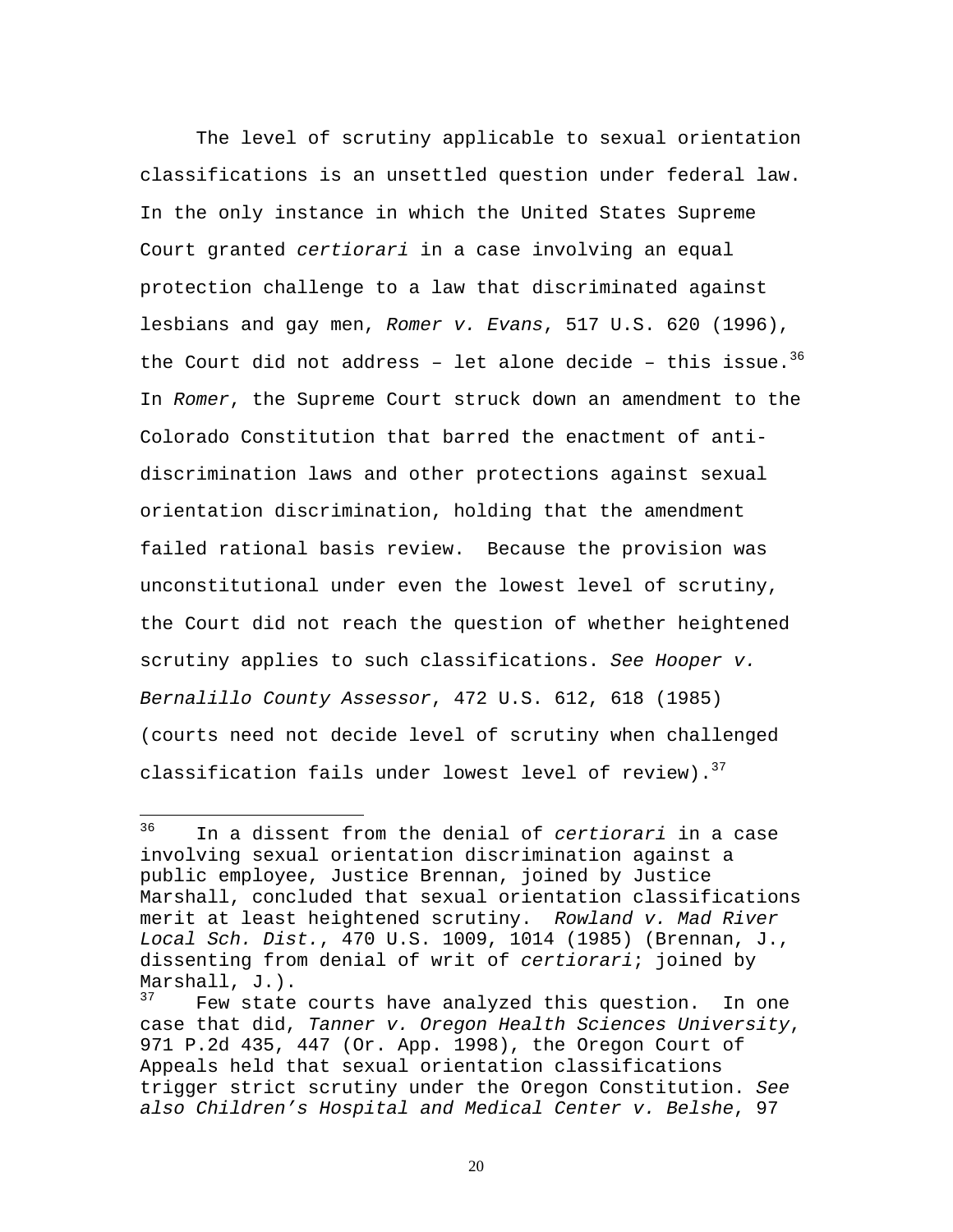*Bowers v. Hardwick*, 478 U.S. 186 (1986), in which the Supreme Court held that the criminal prosecution of samesex sexual activity does not violate due process, is sometimes misunderstood to have determined the level of equal protection scrutiny applicable to laws that disadvantage lesbians and gay men. But the Court expressly noted in *Bowers* that it was addressing only the due process question. *Id.* at 190, 196 n. 8. Thus, the level of equal protection scrutiny was not at issue in that case. As Judge Norris explained in *Watkins v. United States Army*,

The Supreme Court did not decide in [*Bowers*]… whether discrimination against homosexuals violates equal protection. All [*Bowers*] decided is that homosexual sodomy is not…protected by the due process clause. It is perfectly consistent to say that homosexual sodomy is not a practice so deeply rooted in our traditions as to merit due process protection, and at the same time to say, for example, that because homosexuals have historically been subject to invidious discrimination, laws which burden homosexuals as a class should be subjected to heightened scrutiny under the equal protection clause. Indeed, the two propositions may be complementary: In all probability, homosexuality is not considered a deeplyrooted part of our traditions precisely because homosexuals have historically been subjected to invidious discrimination.

Cal. App.  $4^{th}$  740, 769, 118 Cal. Rptr. 2d 629, 650 (2002) (citing sexual orientation as example of suspect class).

 $\overline{a}$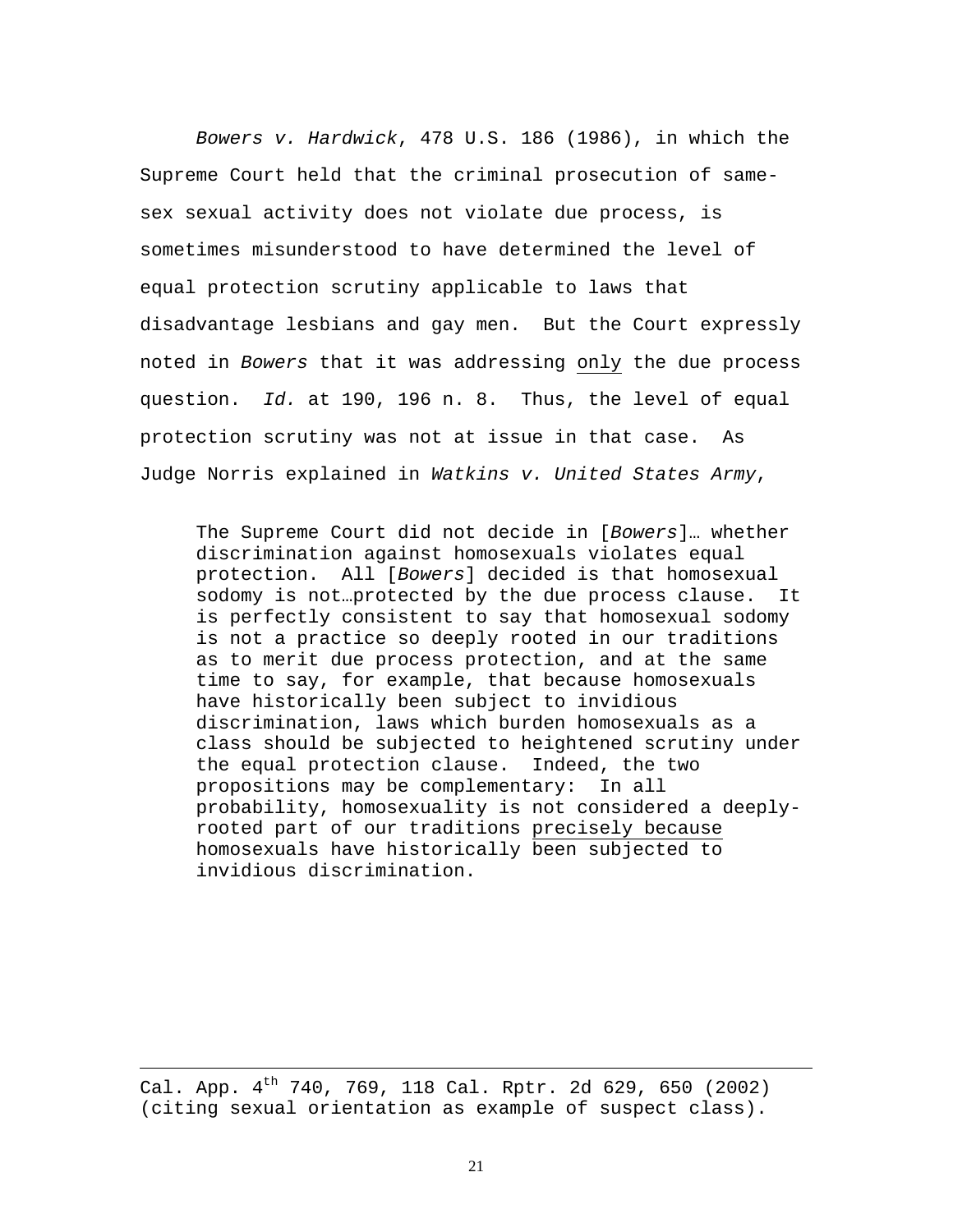875 F.2d 699, 717-19 (9<sup>th</sup> Cir. 1989) (Norris, J., concurring in judgment; joined by Canby, J. [internal quotation marks omitted]. $)^{38}$ 

The principles developed in federal equal protection cases make it clear that sexual orientation classifications should receive strict scrutiny. The courts have long taken on the responsibility of protecting the rights of unpopular minorities when the political process is unlikely to correct for majoritarian hostility. In the landmark fourth footnote of *U.S. v. Carolene Prods. Co.*, 304 U.S. 144, 152

38 Some of the federal circuit courts have considered and rejected the application of strict scrutiny to sexual orientation classifications, but all but one of those cases arose in the context of military and security clearance policies. The courts' refusals to apply strict scrutiny in those cases has no bearing on cases outside of that context, since the courts have held that special deference must be given to government judgments regarding military operations and national security. *See, e.g., Able v. U.S.*, 155 F.3d 628, 634 (2d Cir. 1998) ("deference to military assessments and judgments gives the judiciary far less scope to scrutinize the reasons…that the military has advanced to justify its actions.") (emphasis added); *High Tech Gays v. Defense Indust. Sec. Clearance Office*, 895  $F.2d 563 (9<sup>th</sup> Cir. 1990).$ 

*Equality Foundation v. Cincinnati*, 128 F.3d 289, 294 (6th Cir. 1997), *cert. denied*, 525 U.S. 943 (1998), is the only federal circuit court case to evaluate the applicable level of scrutiny for sexual orientation classifications outside of the military and security clearance context. This decision, rejecting heightened scrutiny, is fatally flawed because it rested on the misunderstanding that the *Romer* Court decided that rational basis review was the appropriate level of scrutiny for laws disadvantaging lesbians and gay men. *Id.* at 294. A number of the military cases were based on the same misunderstanding. *See, e.g., Woodward v. U.S.*, 871 F.2d 1068, 1076 (Fed. Cir. 1989); *Steffan v. Perry*, 41 F.3d 677, 685 n. 3 (D.C. Cir. 1994).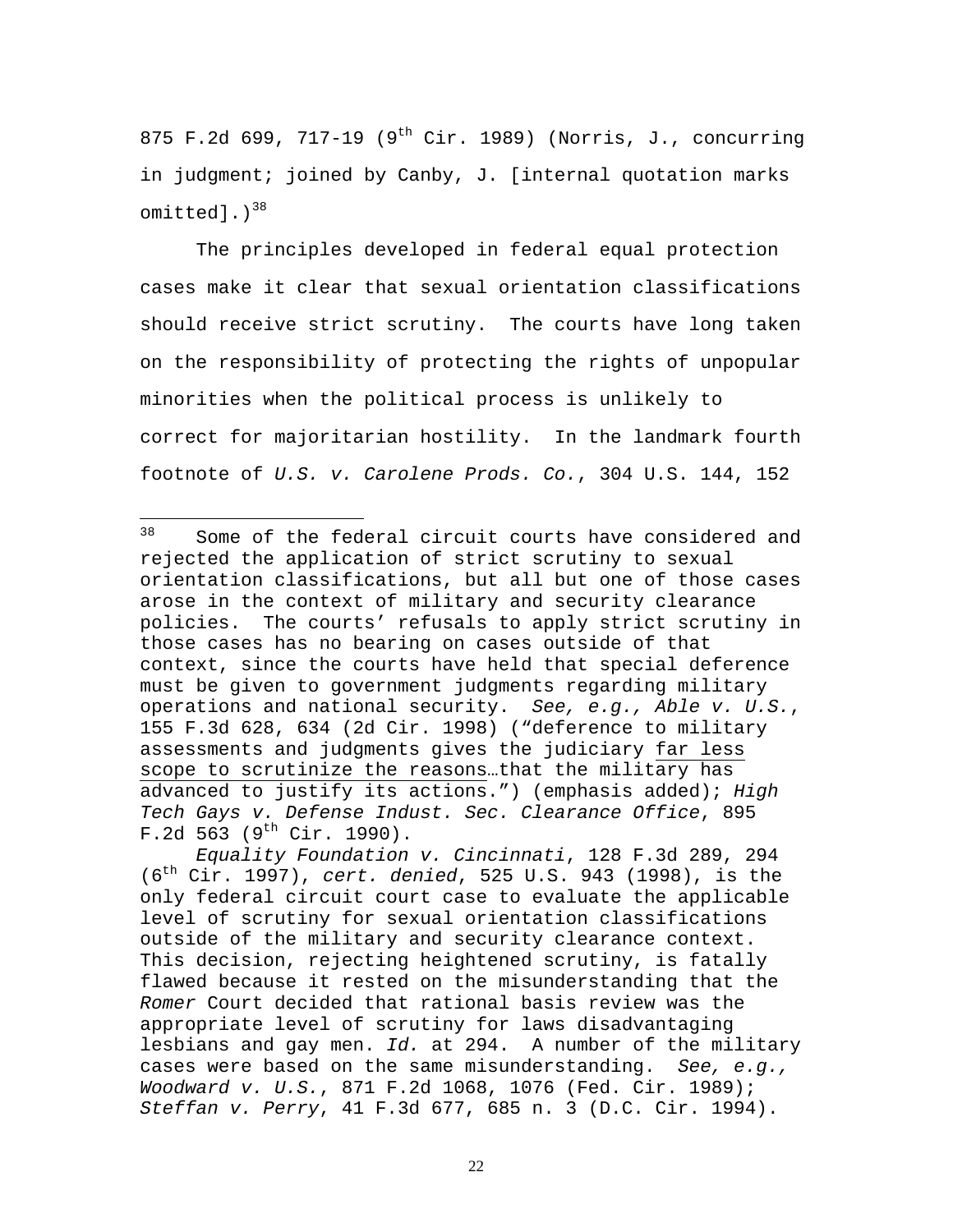n.4 (1938), the United States Supreme Court first recognized that "prejudice against discrete and insular minorities may be a special condition, which tends seriously to curtail the operation of those political processes ordinarily to be relied upon to protect minorities, and…may call for a correspondingly more searching judicial inquiry." *Id.* Certain types of classifications, historically tied to "prejudice and antipathy" and "seldom related to the achievement of any legitimate state interest," signal a breakdown in the normal political processes and warrant special judicial vigilance. *Cleburne v. Cleburne Living Center*, 473 U.S. 432, 440 (1985). In the nomenclature of the United States Supreme Court, such classifications are suspect and require special scrutiny to ensure that the Equal Protection Clause serves its intended function – "nothing less than the abolition of all caste-based and invidious class-based legislation." *Plyler*, 457 U.S. 202, 213 (1982).

As the United States Supreme Court has summarized:

[A] suspect class is one "saddled with such disabilities, or subjected to such a history of purposeful unequal treatment, or relegated to such a position of powerlessness as to command extraordinary protection from the majoritarian political process."…[These groups have] been subjected to unique disabilities on the basis of stereotyped characteristics not truly indicative of their abilities.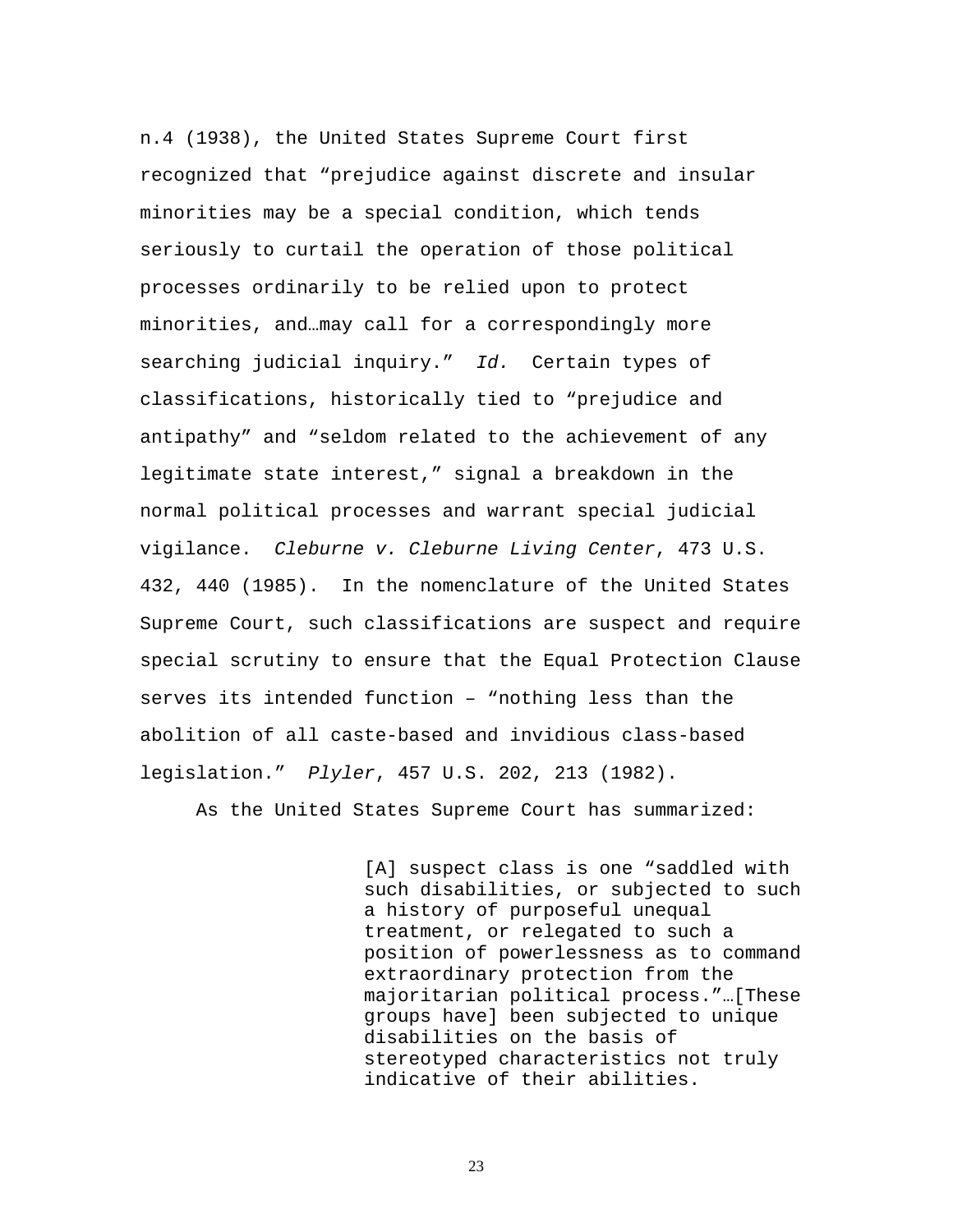*Mass. Bd. of Retirement v. Murgia*, 427 U.S. 307, 313 (1976) (quoting *San Antonio Indep. Sch. Dist. v. Rodriguez*, 411 U.S. 1, 28 (1973)).<sup>39</sup>

From these and other United States Supreme Court precedents, three factors supporting strict scrutiny emerge: (1) a history of purposeful unequal treatment on the basis of stereotyped characteristics or antipathy; (2) a lack of relation between the trait defining the group and the ability to perform or contribute to society; and  $(3)$  a position of relative political powerlessness within the majoritarian political sphere.<sup>40</sup>

<sup>39</sup> United States Supreme Court equal protection precedent traditionally has divided government classifications into three categories: suspect, quasi-suspect and non-suspect. *See, e.g., Cleburne*, 473 U.S. at 440. The Court has held that classifications based on race, alienage and national origin are suspect, and thus sustainable only where narrowly tailored to serve a compelling government interest. *Id.* Classifications based upon gender and illegitimacy have been held to be quasi-suspect, and thus subjected to intermediate scrutiny: such classifications have been sustainable only where substantially related to a sufficiently important government interest. *Id.* However, the Court appears to be moving away from this three-tiered framework, and has reviewed classifications formerly considered quasi-suspect as closely as it scrutinizes suspect classifications. *See United States v. Virginia*, 518 U.S. 515, 531 (1996) (holding that classifications based on gender violate equal protection unless they are substantially related to an "exceedingly persuasive justification"). Whether or not the Court continues to collapse the top two tiers of the equal protection standard, it is clear that, at a minimum, sexual orientation classifications should be evaluated under some form of heightened scrutiny.

Instead of specifying a rigid checklist, the Supreme Court has identified "several formulations" that "might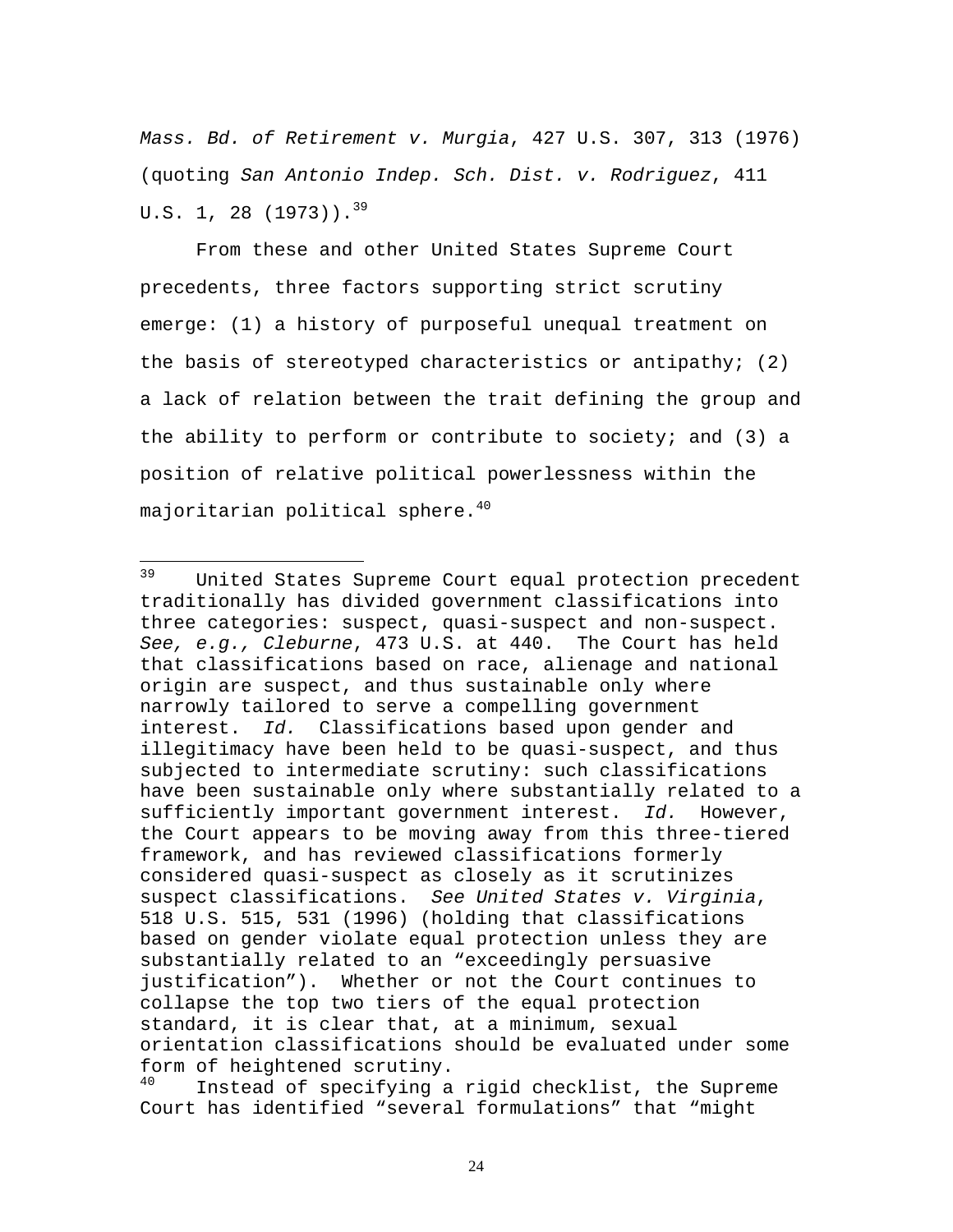For the reasons discussed below, lesbians and gay men have all of these indicia of a suspect class and therefore merit strict scrutiny.

### **A. Lesbians And Gay Men Have Suffered A History Of Purposeful Unequal Treatment**

Lesbians and gay men – like women and racial and ethnic minorities – historically have suffered, and today continue to suffer, broad-based discrimination. $41$  The forms of this discrimination have changed over time, but groupbased animosity toward lesbians and gay men has remained constant.<sup>42</sup>

In the 1950s, almost all gay people assumed that survival required them to hide their sexual orientation completely – from friends, from family and from co-workers. Thus, discrimination primarily took the form of exposing the sexual orientation of gay people and then harassing

explain [its] treatment of certain classifications as 'suspect.'" *Plyler*, 457 U.S. 217 n.14. Every court that has addressed the question has

1

concluded that gay men and lesbians have been subject to a history of discrimination. *High Tech Gays,* 895 F.2d at 573; *Ben Shalom v. Marsh*, 881 F. 2d 454, 465 (7th Cir. 1989), *cert. denied*, 494 U.S. 1004 (1990); *Padula v. Webster*, 822 F.2d 97, 104 (D.C. Cir. 1987); *see also Rowland*, 470 U.S. at 1014 (Brennan, J., dissenting from denial of *certiorari;* joined by Marshall, J.).<br><sup>42</sup> Obviously a regitation of the entire bist. Obviously a recitation of the entire history of discrimination against lesbians and gay men is beyond the

scope of this brief. What follows is a summary intended to capture in broad strokes the forms that such discrimination has taken.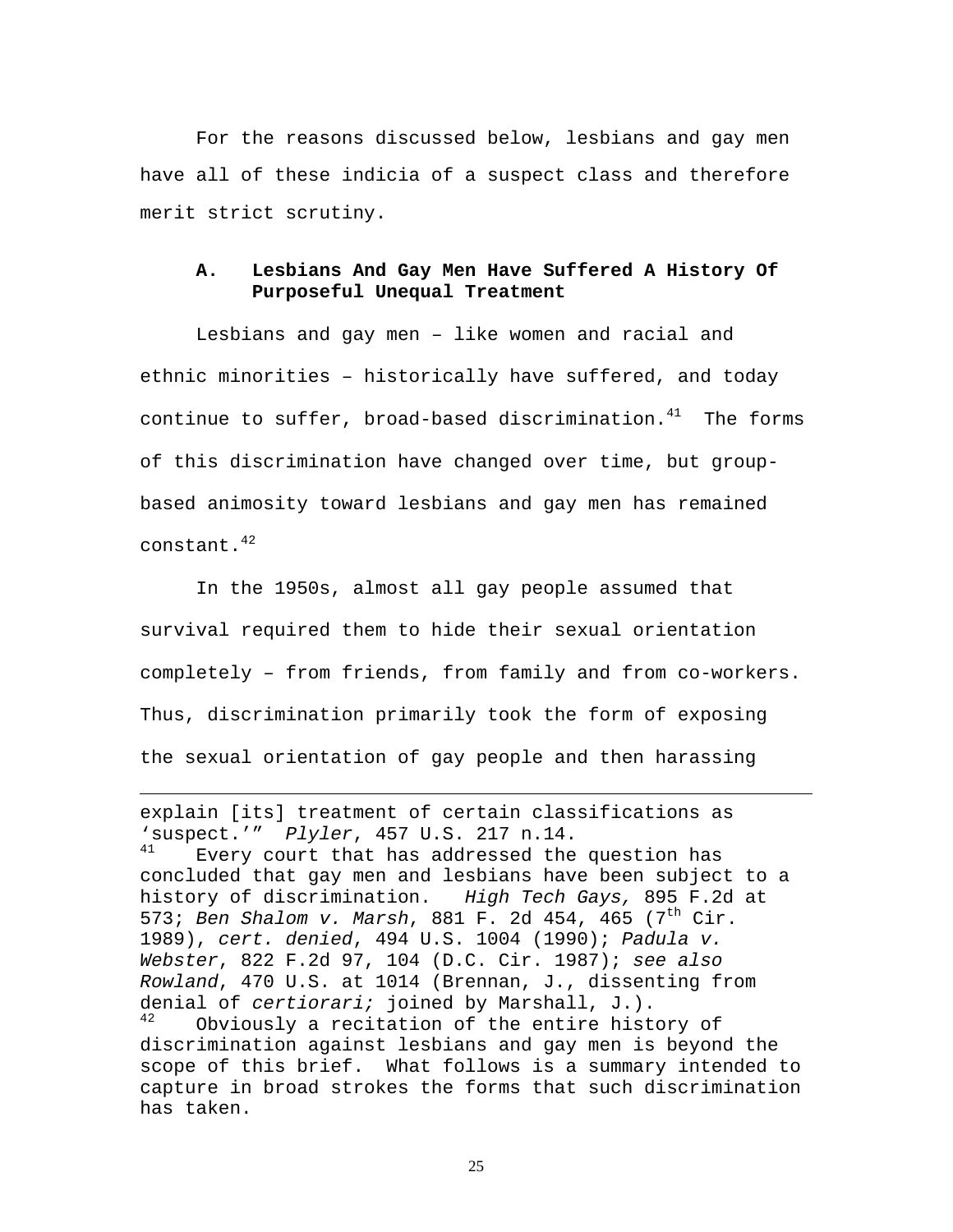them and/or punishing them for their sexual orientation. For example, gay people – labeled "sex perverts" – were grouped with Communists as security risks. Patricia A. Cain, *Litigating for Lesbian and Gay Rights: A Legal History*, 79 Va. L. Rev. 1551, 1565 (1993). In 1953, President Eisenhower issued Executive Order 10,450 calling for the dismissal of all "sex perverts" from government employment. *Id.* at 1566.

During this time, police commonly raided gay bars and arrested patrons. Frightened of publicity, victims rarely challenged any charges. *Id.* at 1565. In addition, "[u]ntil 1965, homosexual aliens were excluded from admission into the United States as psychopaths under 8 U.S.C. section  $1182(a)(4)$ , " and for many years after that lesbians and gay aliens were still excluded as "sexual deviants." Tracey Rich, *Sexual Orientation Discrimination in the Wake of Bowers v. Hardwick*, 22 Ga. L. Rev. 773, 773 n. 4 (1988); *see also Boutilier v. INS*, 387 U.S. 118, 124 (1967) (upholding deportation because "Congress commanded that homosexuals not be allowed to enter.").

Over the last 40 years, more and more gay people have refused to hide their orientation. Honesty, however, has brought targeted discrimination. In a 2000 survey, three out of four gay, lesbian and bisexual respondents reported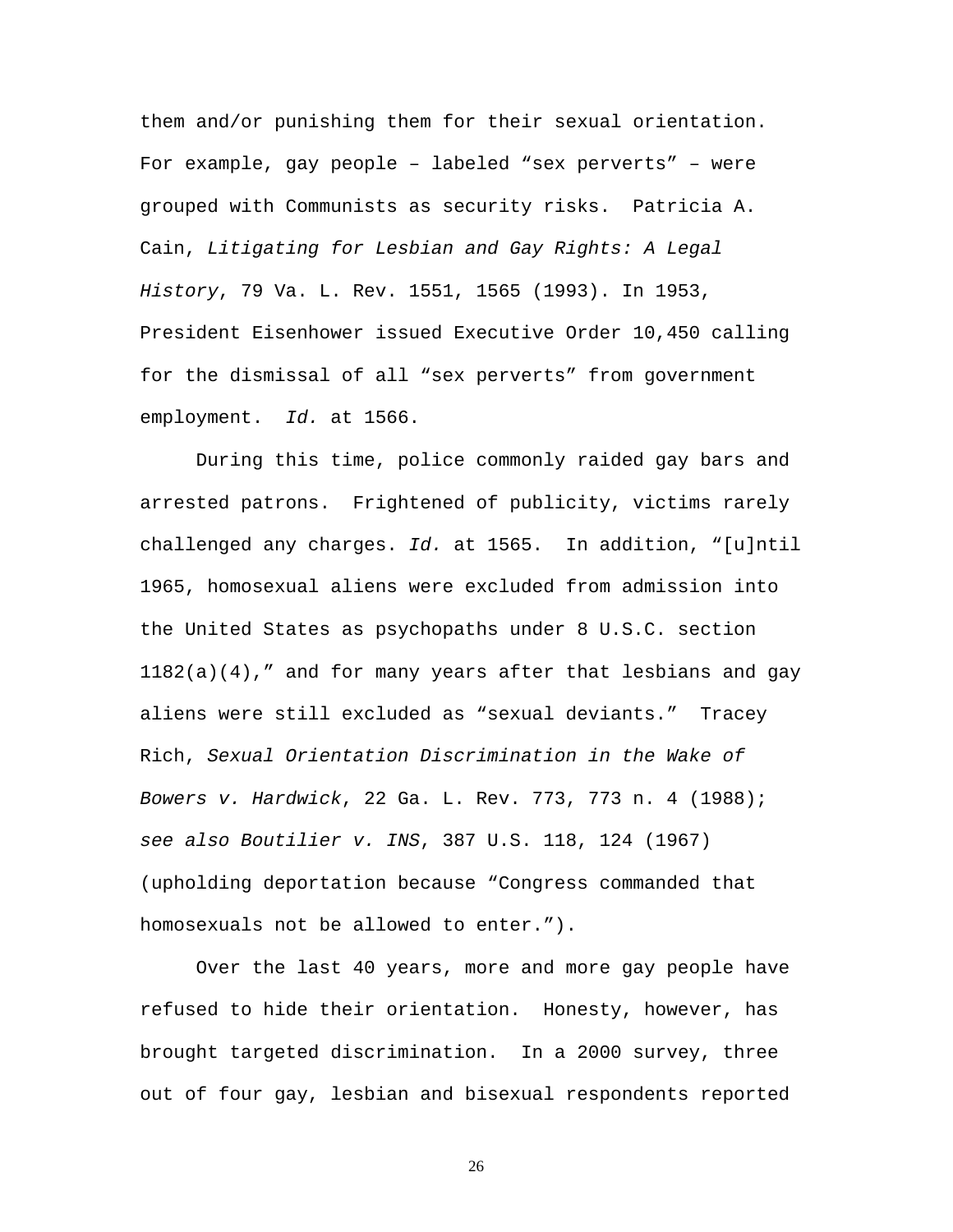that they had experienced prejudice and discrimination because of their sexual orientation. $43$  Lesbians and gay men across the country have suffered employment discrimination in all types of workplaces, including schools, hospitals, the telephone company and police departments. *See, e.g, Weaver v. Nebo Sch. Dist.*, 29 F. Supp. 2d 1279 (D. Utah 1998) (lesbian high school coach in Utah fired from job because of her sexual orientation); *DeSantis v. Pacific Tel.*, 608 F.2d 327 (9th Cir. 1979)(California telephone company discriminated against lesbian and gay operators); *Miguel v. Guess,* 51 P.3d 89 (Wash. App. 2002) (lesbian xray technician in Washington hospital fired because of her sexual orientation); *Quinn v. Nassau County Police Dept.*, 53 F. Supp. 2d 347 (E.D.N.Y. 1999) (gay New York police officer sexually harassed because of his sexual orientation).

Whether or not they attempt to hide their sexual

 $\overline{a}$ 

<sup>43</sup> The Kaiser Family Foundation, *Inside-OUT: A Report On The Experiences Of Lesbians, Gays And Bisexuals In America And The Public's Views On Issues And Policies Related To Sexual Orientation* (Nov. *2001), available at www.kff.org/content/2001/3193/*

*LGBSurveyReport.pdf ("KFF Study"), at 3. See also* U.S. Surgeon General, *The Surgeon General's Call to Action To Promote Sexual Health And Responsible Sexual Behavior* ("Surgeon General's Call to Action")(July 9, 2001), available at

http://www.surgeongeneral.gov/library/sexualhealth/call.htm , at 4 (reporting that American culture "stigmatizes homosexual behavior, identity and relationships").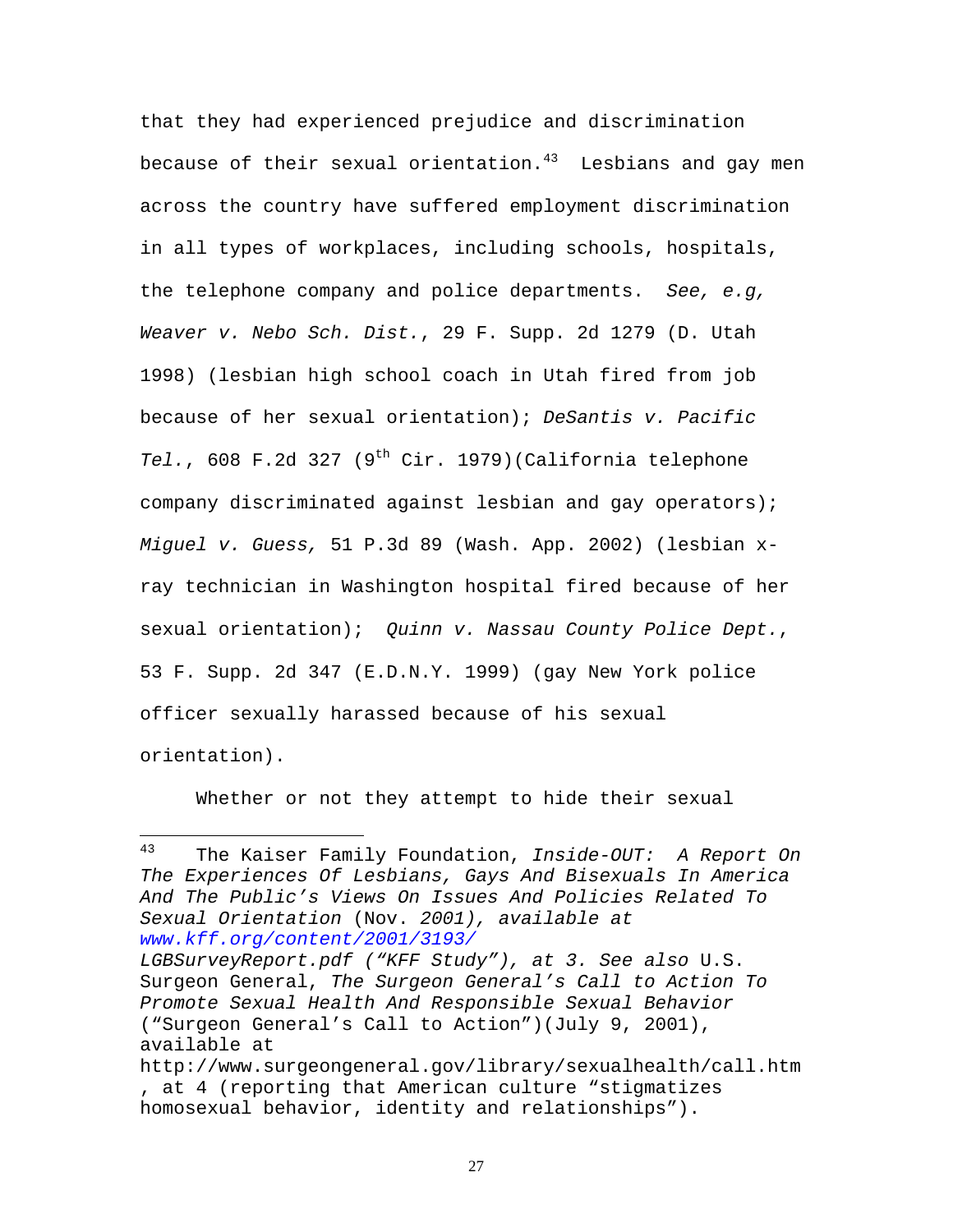identity, gay people are vulnerable to physical violence in this society. In a 2000 survey, one third of lesbian and gay respondents reported that they had been personally targeted for physical violence because of their sexual orientation.<sup>44</sup> Lesbians and gay men are among the leading targets of hate crimes in many communities. The FBI reported 8,063 bias motivated crimes in 2000, 16% of which targeted lesbians and gay men. $45$  Moreover, studies have found that the bias murders of gay men and lesbians are characterized by "overkill," the use of "extraordinary violence such as multiple stab wounds, mutilation and dismemberment." Lori Rotenberk, *Study Links Homophobia*, *151 Murders*, Chicago Sun-Times, Dec. 21, 1994, at 27. The serious social problem of anti-gay violence drew national attention in 1998 and 1999 after the gruesome bias murders of three men identified as gay by their murderers – Wyoming college student Matthew Shepard; Pfc. Barry Winchell, killed by fellow soldiers at Fort Campbell, Kentucky; and Billy Jack Gaither of Sylacauga, Alabama.<sup>46</sup>

 $\overline{a}$ 

 $^{44}$  KFF Study, at 4.<br> $^{45}$  Fodoral Bureau of

<sup>45</sup> Federal Bureau of Investigation, *Hate Crime Statistics 2000* (November 19, 2001), *available at*

http://www.fbi.gov.pressrel/pressrel01/2000hc.htm. <sup>46</sup> *See* Sue Anne Pressley, *2 Accused of Killing, Burning Gay Man*, WASHINGTON POST, March 5, 1999, at A01; *Soldier* 

*Sentenced to Prison - Man Pleads Guilty to Lesser Charge in*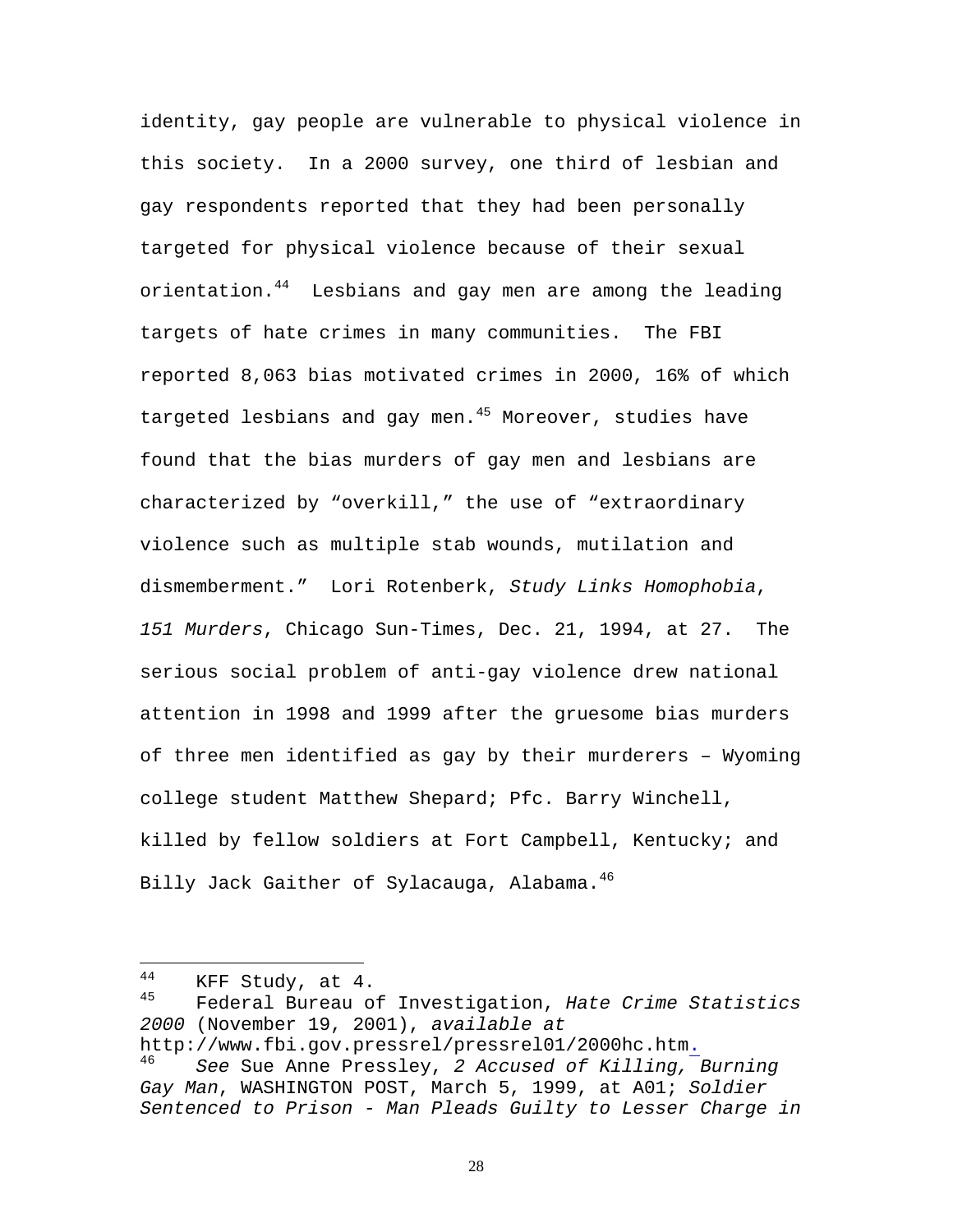Another especially painful form of discrimination endured by lesbians and gay men involves their intimate family life. Gay parents are often denied custody of their children, or subjected to burdensome restrictions or supervision of their visitation, simply because of their sexual orientation and irrespective of their parenting ability. *See, e.g.*, *Ex parte H.H.,* Ct. Civ. App. 2991129 (Ala. S.Ct. Feb. 15, 2002) (Moore, C.J., concurring) (concurring in denial of custody to lesbian mother on ground that "[h]omosexual conduct is…abhorrent, immoral, detestable, a crime against nature…a violation of the law of nature and of nature's God [and]…an inherent evil against which children must be protected"); *Weigand v. Houghton*, 730 So. 2d 581, 586-87 (Miss. 1999); *Bottoms v. Bottoms*, 457 S.E.2d 102 (Va. 1995).

The discrimination faced by lesbians and gay men, like the discrimination faced by other groups treated as suspect classes, is pervasive and destructive. This history of discrimination distinguishes lesbians and gay men from other groups that the United States Supreme Court has deemed non-suspect classes, such as close relatives and individuals 50 or older. *See*, *e.g.*, *Lyng v. Castillo*, 477

*Killing of Barracks Mate Rumored to be Gay*, AUGUSTA CHRON., Jan. 9, 2000, at A03.

1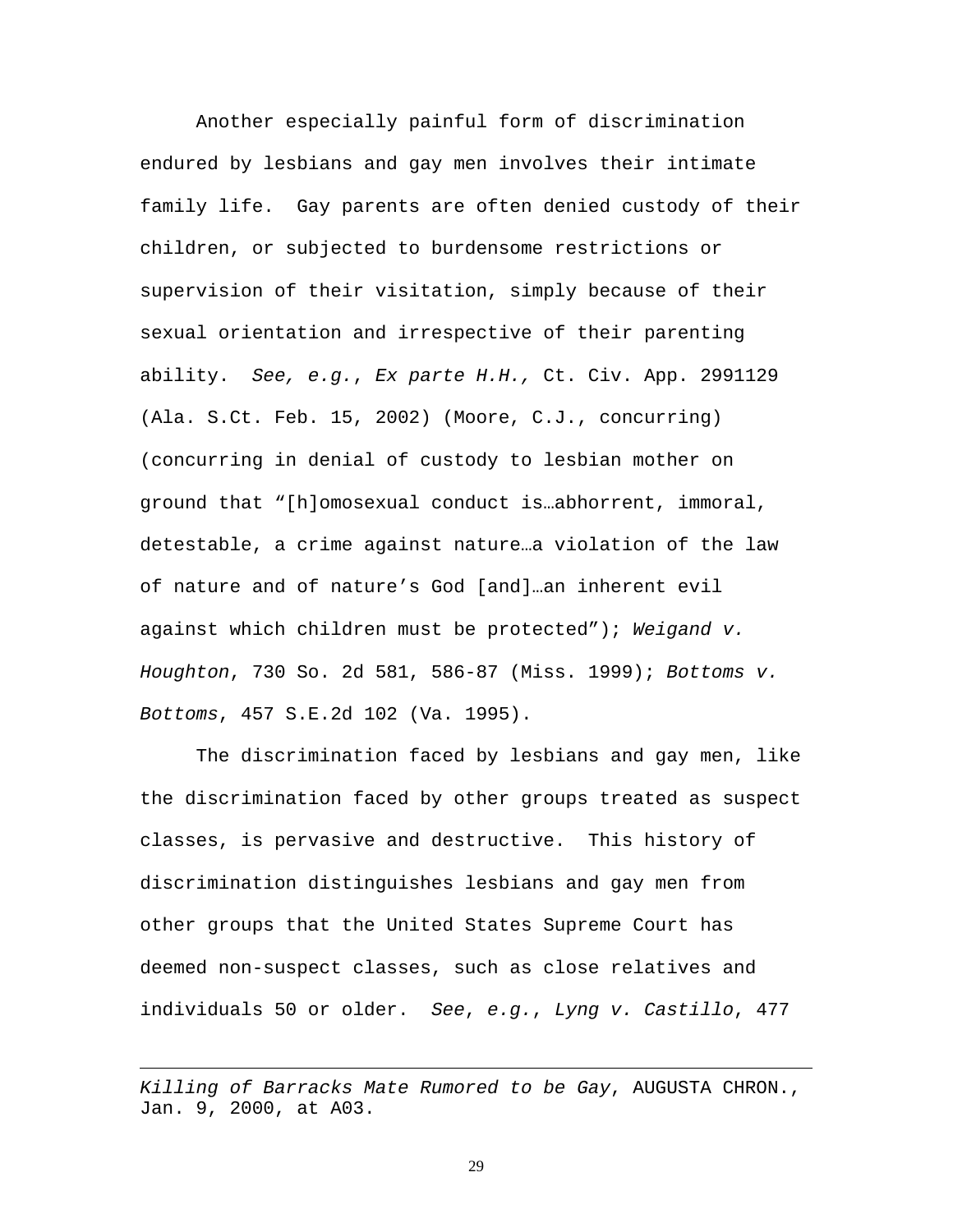U.S. 635, 638 (1986); *Murgia*, 427 U.S. at 313-14.

### **B. Sexual Orientation Is Unrelated to Ability To Perform In Or Contribute To Society**

Being lesbian or gay bears no relation to an individual's ability to perform in or contribute to society. Various myths about sexual orientation have long prevailed in our society and have contributed greatly to the invidious discrimination that lesbians and gay men experience. These myths link homosexuality with mental illness, child molestation and a compulsive interest in sex rather than loving, family-centered relationships. The evidence disputing these pernicious stereotypes is overwhelming.

Both the American Psychiatric Association and the American Psychological Association have adopted resolutions stating that homosexuality is not correlated with any "impairment in judgment, stability, reliability or general social and vocational capabilities."<sup>47</sup>

Although the odious myth persists, there is no link between homosexuality and child molestation. $48$  Nor is there

<sup>47</sup> <sup>47</sup> American Psychiatric Association, *Fact Sheet: Homosexual and Bisexual Issues* (February 2000), *available at* http://www.psych.org/news\_stand/

homosexual12.pdf; Brief *Amici Curiae* of the Massachusetts Psychological Association, et al. ("Mass. Psych. Ass'n Brief").

<sup>48</sup> *See, e.g.,* Carole Jenny, et al., *Are Children at Risk of Sexual Abuse by Homosexuals?*, 94 Pediatrics 44 (1994)(finding that only 0.7% of child sex abusers are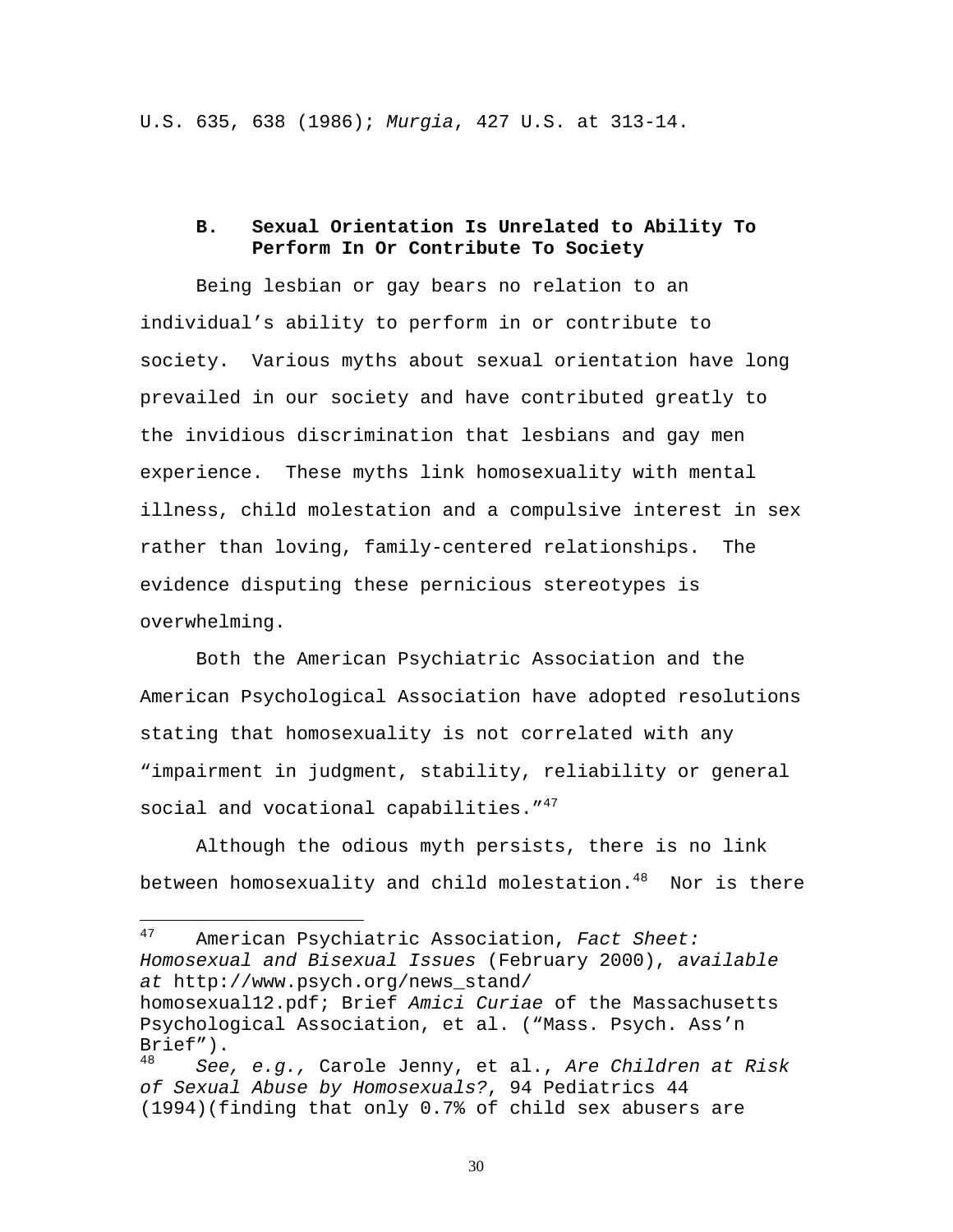any evidence that being raised by a gay or lesbian parent has any negative effect on a child's healthy development. Indeed, the scientific research uniformly shows that children who have lesbian or gay parents are no different from other children with respect to their healthy development, *i.e.*, in terms of their self-esteem, psychological well-being, cognitive functioning and social adjustment. $49$ 

Likewise, the idea that being lesbian or gay is only about sex, whereas being heterosexual is much more multifaceted, stems from erroneous prejudice, not from any true difference between lesbians and gay men, on the one hand, and heterosexuals on the other. Most gay people, like most heterosexuals, desire stable, loving relationships.<sup>50</sup> In a

homosexual); Mass. Psych. Ass'n Brief. *See also* John Boswell, *Christianity, Social Tolerance and Homosexuality* at 16 (1980) (noting that accusations of child molestation have historically been made against disfavored minorities vulnerable to such "propaganda," be they gay people, Jews or others).

<sup>49</sup> *See, e.g.,* Judith Stacey and Timothy Biblarz, *(How) Does the Sexual Orientation of Parents Matter?*, 66 Am. Soc. Rev. 159, 161 (2001) (surveying the research); Child Welfare League of America, CWLA Standards Regarding Sexual Orientation of Applicants, and CWLA Policy Regarding Adoption by Lesbian and Gay Individuals, available in Ann Sullivan (ed.), *Issues in Gay and Lesbian Adoption: Proceedings of the Fourth Annual Pierce-Warwick Adoption Symposium* (1995); Ellen C. Perrin, M.D. and the Committee on Psychosocial Aspects of Child and Family Health, American Academy of Pediatrics, *Policy Statement: Coparent or Second Parent Adoption by Same Sex Parents*, 109 Pediatrics 339, 339 (Feb. 2002); *see also* Mass. Psych. Ass'n Brief.<br>50 Coo Mag

See Mass. Psych. Ass'n Brief.

 $\overline{a}$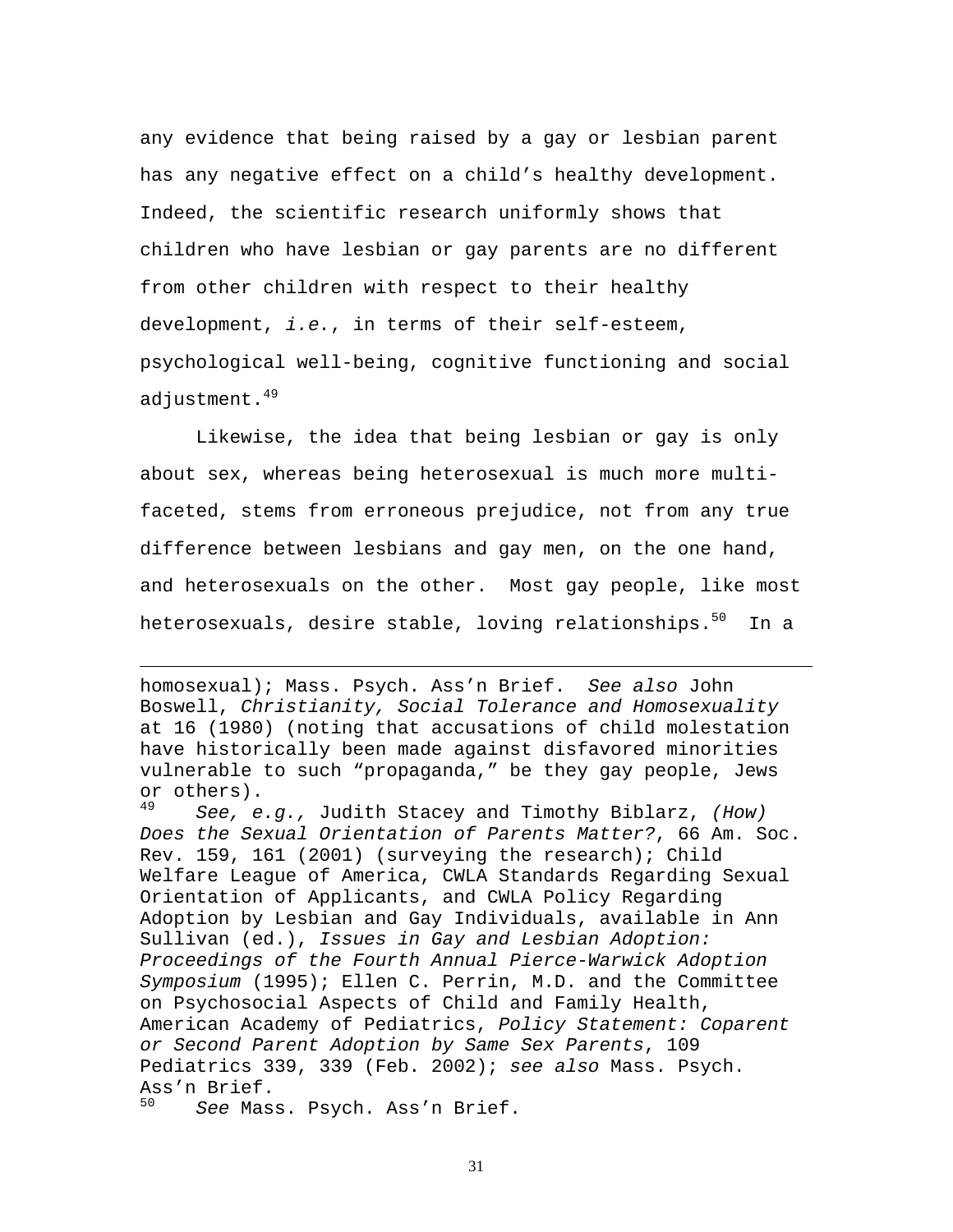2000 survey, 74% of lesbians and gay men said they would get legally married if they could, and more than one quarter were living with a partner as if they were  $married.^{51}$ 

In sum, sexual orientation has no bearing on a person's ability to perform in or contribute to society, and sexual orientation is not an accurate or appropriate proxy for anything else. $52$  Therefore, "discrimination against homosexuals is 'likely…to reflect deep-seated prejudice rather than…rationality.'" *Rowland*, 470 U.S. at 1014 (Brennan, J., dissenting from denial of *certiorari*; joined by Marshall, J.) (*quoting Plyler*, 457 U.S. at 216 n. 14)); *see Watkins*, 875 F.2d at 725 (Norris, J., concurring in judgment; joined by Canby, J.) ("[The] irrelevance of sexual orientation to the quality of a person's contributions to society…suggests that classifications based on sexual orientation reflect prejudice and inaccurate stereotypes…").

 $51$  $51$  KFF Survey, at 4.<br> $52$  This fast disting

This fact distinguishes sexual orientation from certain classes deemed non-suspect by the courts. *See, e.g., Cleburne*, 473 U.S. at 442 (mentally retarded not suspect class because, *inter alia*, they "have a reduced ability to cope with and function in the everyday world"); *see also Murgia*, 427 U.S. at 313 (individuals 50 or older not suspect class because, *inter alia*, they "have not…been subjected to unique disabilities on the basis of stereotyped characteristics not truly indicative of their abilities.").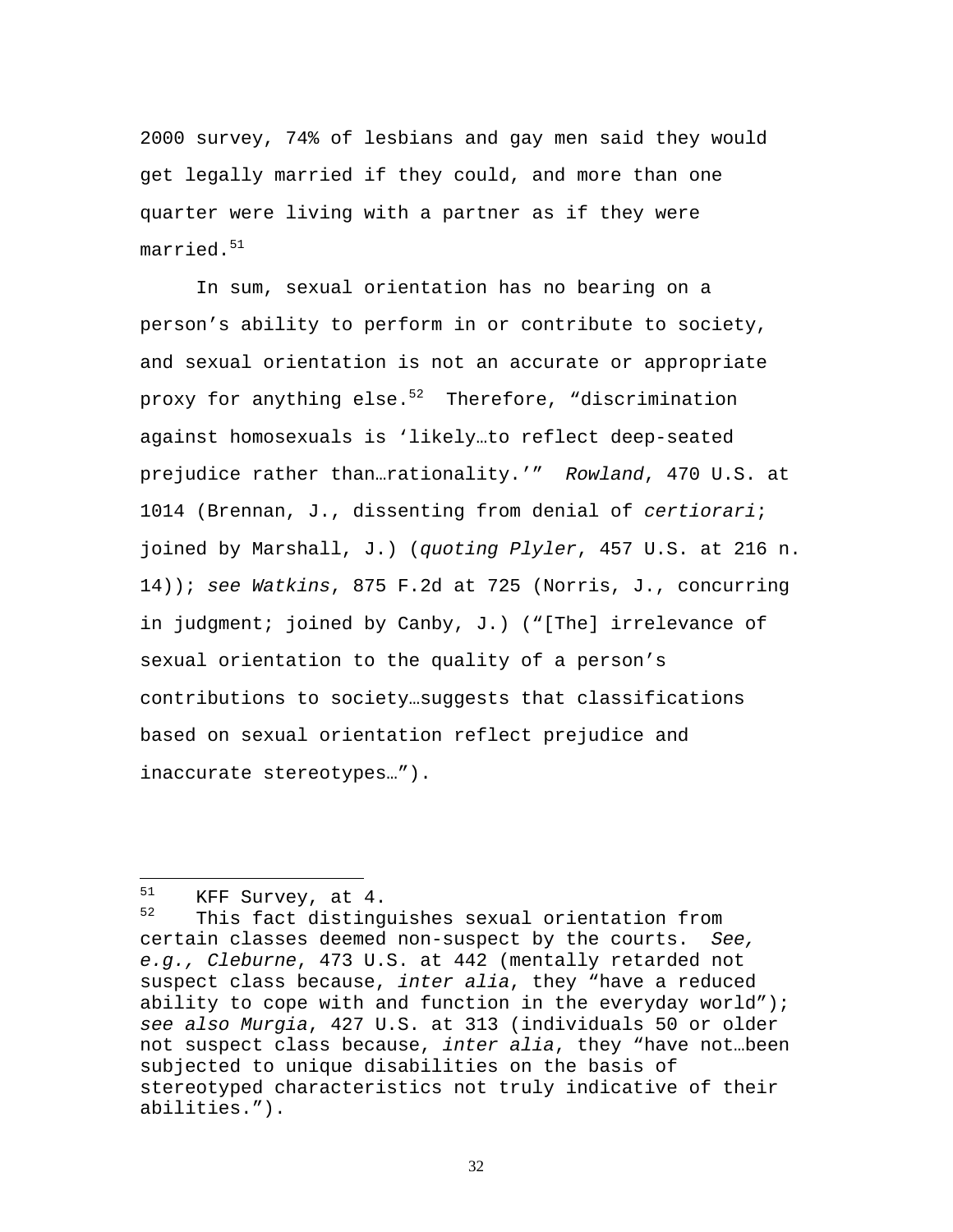### **C. Lesbians And Gay Men Are Uniquely Disadvantaged In The Political Arena**

Although gay men and lesbians have become more visible politically in recent years, they still face significant obstacles in the political process and thus represent precisely the kind of powerless minority whom the *Carolene Products* Court sought to protect.

In a rational response to the history of irrational homophobia, many gay men and lesbians attempt to conceal their sexual orientation in a variety of contexts in order to avoid stigma, discrimination and violence.<sup>53</sup> Among other harmful consequences, this means that gay men and lesbians are deterred from political activism because they fear "expos[ing] themselves to the very discrimination they seek to eliminate." *Watkins*, 875 F.2d at 727 (Norris, J., concurring in judgment; joined by Canby, J.).

As Justices Brennan and Marshall observed, "because of the immediate and severe opprobrium often manifested against homosexuals once so identified publicly, members of this group are particularly powerless to pursue their rights openly in the political arena." *Rowland*, 470 U.S. at 1014 (Brennan, J., dissenting from denial of *certiorari;*  joined by Marshall, J.); *see also* Hon. Guido Calabresi, *Antidiscrimination and Constitutional Accountability (What* 

<sup>53</sup> <sup>53</sup> In a 2000 survey, 45% of lesbians and gay men reported that they were not open about their sexual orientation to their employers; 28% were not open to co-workers; and 16% were not open to family members. KFF Study, at 2.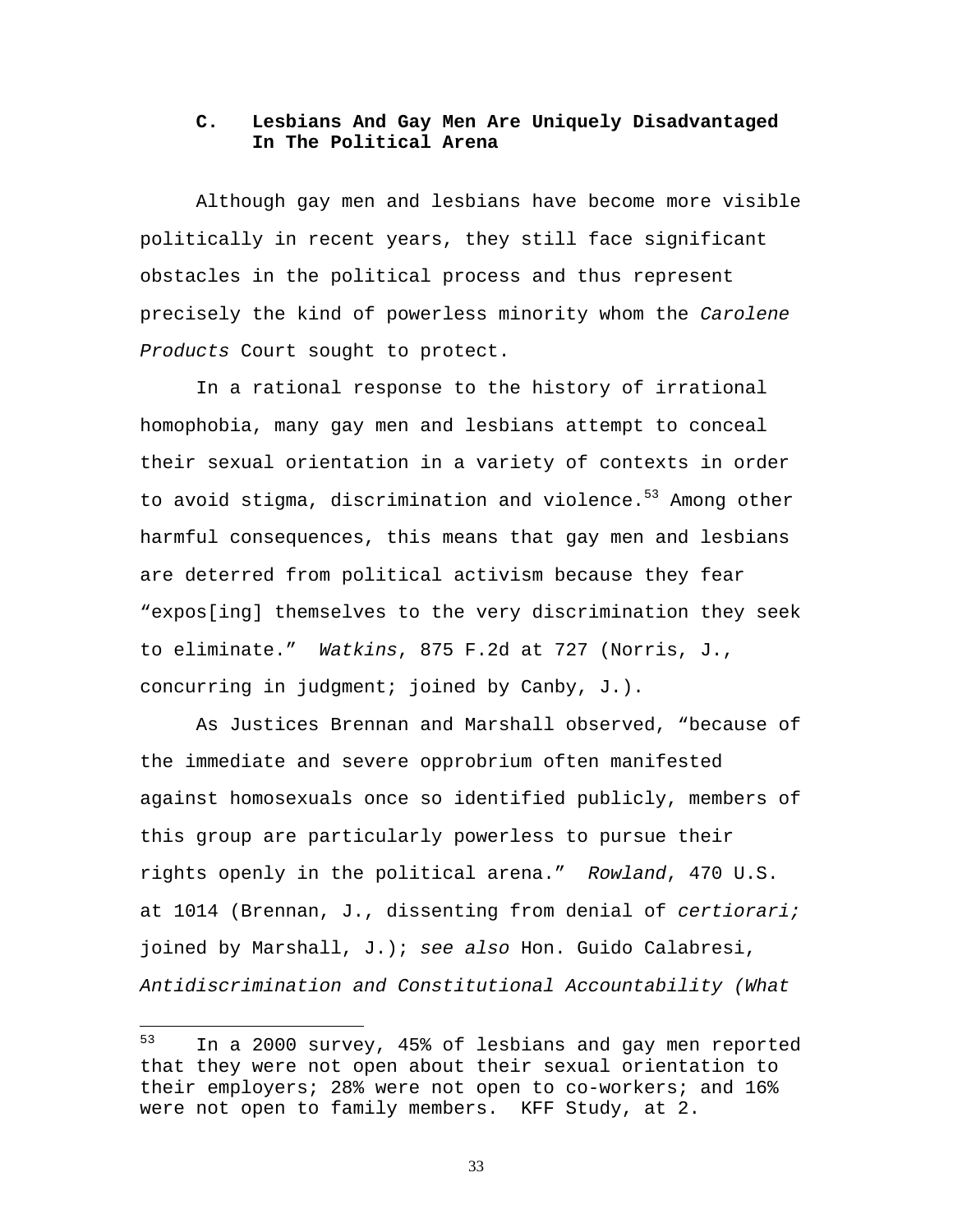*the Bork-Brennan Debate Ignores)*, 105 Harv. L. Rev. 80, 97- 98 n. 51 (1991) (noting that, "although a minority cares passionately about an issue…it can sometimes only engage in the political process by identifying itself in ways that are physically or economically dangerous for it. The position of homosexuals in many parts of the country and that of blacks in the South for many years are obvious examples."). This poses a particular problem for political organizers who "somehow…must induce each anonymous homosexual to reveal his or her sexual preference to the larger public and to bear the private costs this public declaration may involve." Bruce A. Ackerman, *Beyond Carolene Products*, 98 Harv. L. Rev. 713, 731 (1985); *see also* Janet E. Halley, *The Politics of the Closet: Towards Equal Protection for Gay, Lesbian and Bisexual Identity*, 36 U.C.L.A. L. Rev. 915, 970-73 (1989).

Moreover, lesbians and gay men are woefully underrepresented in this country's legislatures. A comparison to the situation of women in 1973, when gender classifications were found to warrant heightened scrutiny, is instructive. The plurality in *Frontiero v. Richardson*, 411 U.S. 677, 686 n. 17 (1973), premised its conclusion that "classifications based upon sex…are inherently suspect" on the fact that women were "vastly underrepresented." At the time, there had never been a woman president, there had never been a woman on the United States Supreme Court, there was not a woman in the United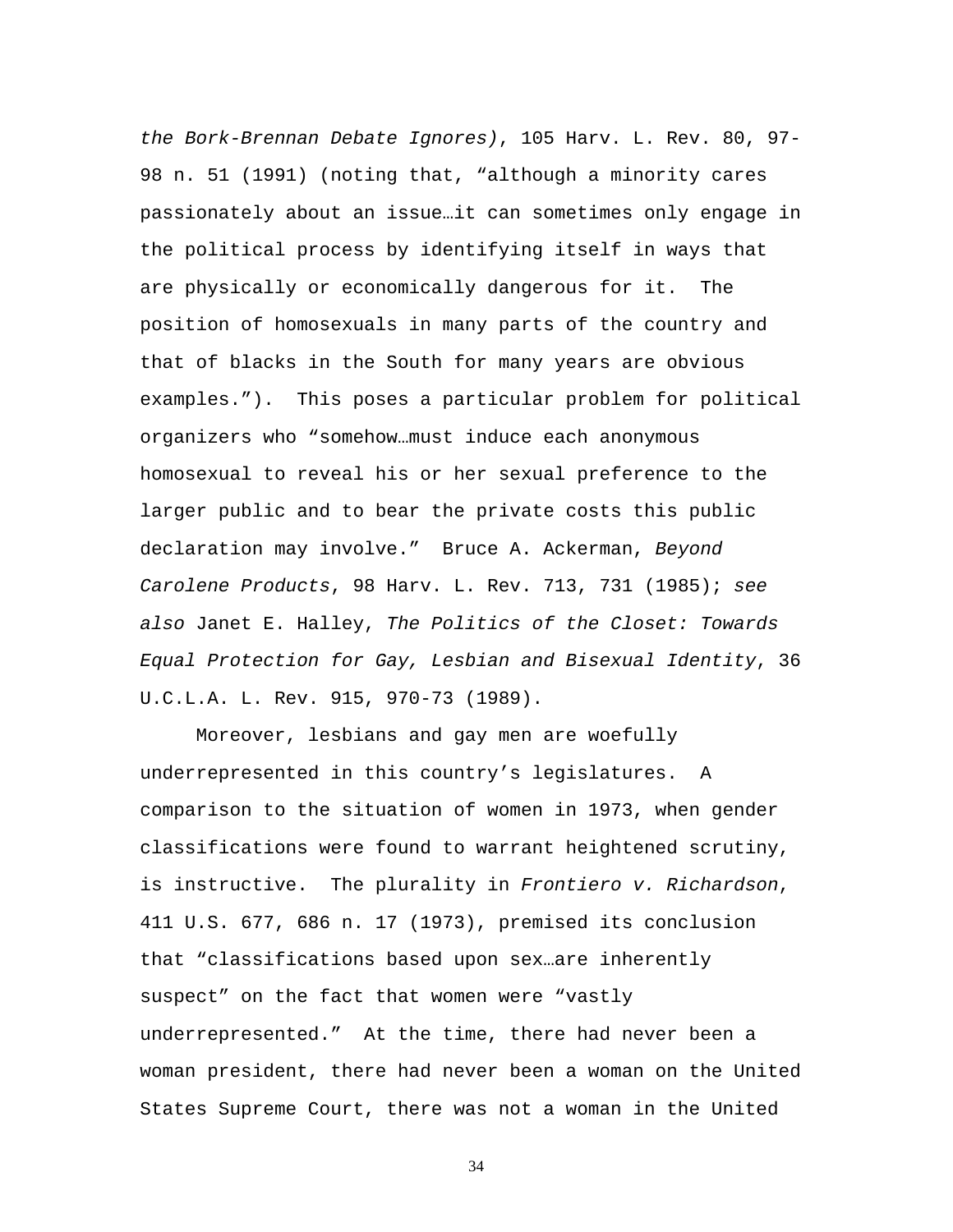States Senate (although there had been in the past), and there were only 14 women in the House of Representatives. If women were underrepresented in 1973, lesbians and gay men are virtually unrepresented in 2002. There have been no known lesbians or gay men on the Supreme Court; the first and only openly gay jurist to sit on the bench in any federal courthouse was appointed in 1994 to sit on a district court.<sup>54</sup> There has never been an openly gay president or member of the Senate. The only one of the elected offices mentioned in *Frontiero* that has ever been held by an openly gay person is that of member of the House, where only 5 have ever served. $55$ 

Not only are openly gay office holders virtually absent from the critical decision-making bodies that make, interpret and enforce laws that affect them, but they also are notoriously shunned by other constituencies. Non-gay individuals may avoid forming visible alliances with gay people – or even voting for legislation protecting the rights of lesbians and gay men – for fear of being perceived as homosexual. Halley, at 973 ("[t]hese legal and social prohibitions hobble everyone's discourse about

/NewsArchive/news112101/chuck112101.htm.

<sup>54</sup> <sup>54</sup> Chuck Colbert, *Sharper Focus: Honoring Harvard's "Judge Debbie," INNEWSWEEKLY, November 21, 2001*, available at http://www.innewsweekly.com/Pages

<sup>55</sup> *See* David Crary, *Openly Gay Politicians Remain Rare (*June 24, 2002), *available at*

http://www.victoryfund.org/public/press/pressrelease.cfm?Pr essReleaseArticleID=50; Marcelo Vilela, *Out in Congress*, available at http://www.house.gov/frank/k\_state.html.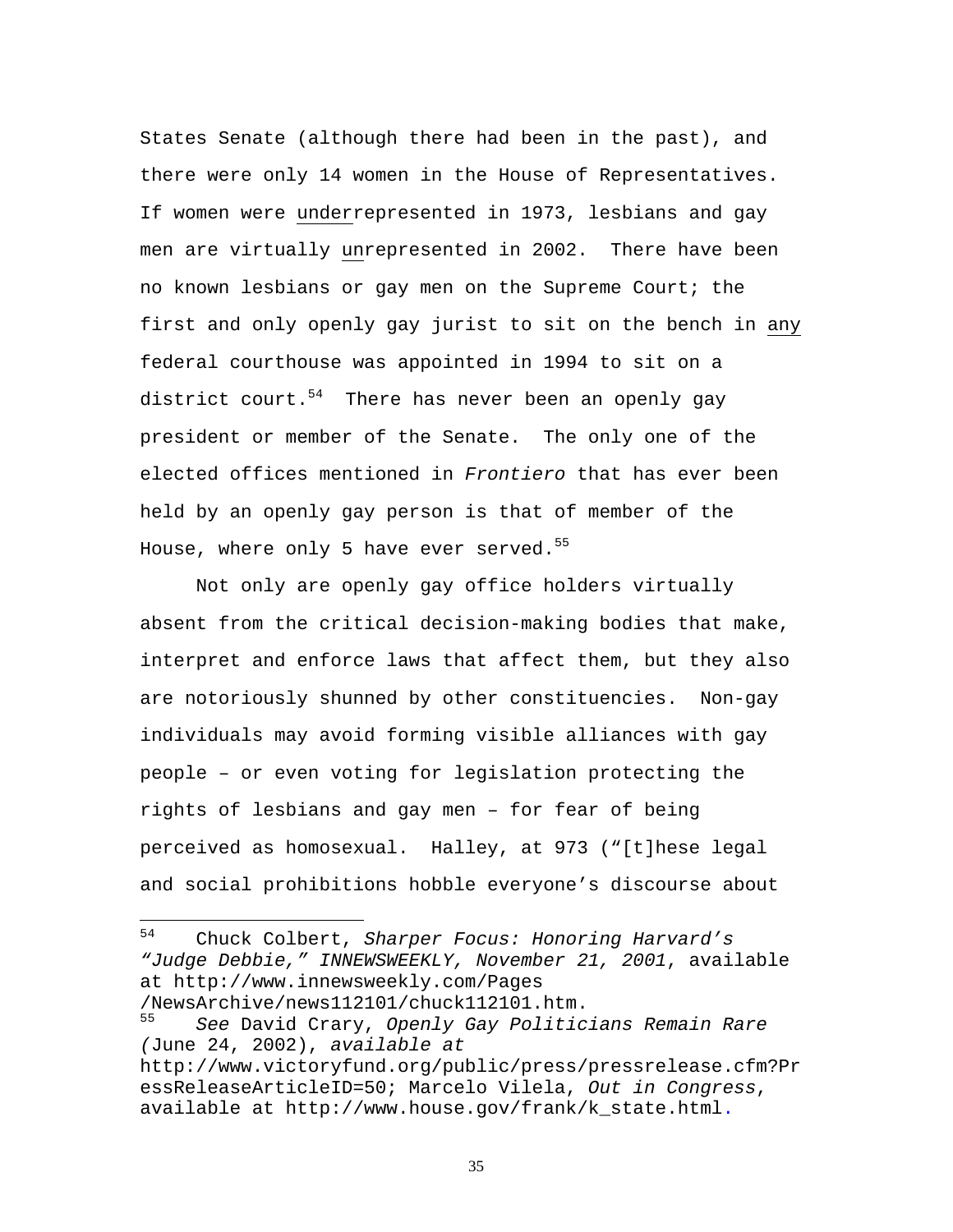gay rights, producing a process failure of constitutional magnitude").

The existence of legislation in some local jurisdictions protecting against sexual orientation discrimination in certain contexts does not mean that laws disadvantaging lesbians and gay men should not be subjected to strict scrutiny. Indeed, today women and most racial, ethnic and religious minority groups are protected from discrimination through state and federal laws. *See, e.g.,* 42 U.S.C. § 2000e. In fact, laws discriminating on the basis of race were found to deserve strict scrutiny after passage of a series of Civil Rights Acts, as well as widespread adoption of state anti-discrimination laws. Likewise, sex discrimination was found to deserve heightened scrutiny after Title VII of the Civil Rights Act of 1964, the Equal Pay Act of 1963 and other federal laws prohibiting sex discrimination were passed. *See*, *e.g.*, *Frontiero*, 411 U.S. at 687-88 (plurality opinion). The existence of these protections did not stop the Supreme Court from determining that discrimination on the basis of race and sex must be subjected to heightened scrutiny. To the contrary, such protections constitute strong evidence that the legislature has acknowledged a history of purposeful unequal treatment. *See*, *e.g.*, *id.* (citing antidiscrimination legislation in support of conclusion that classifications based on gender must be subjected to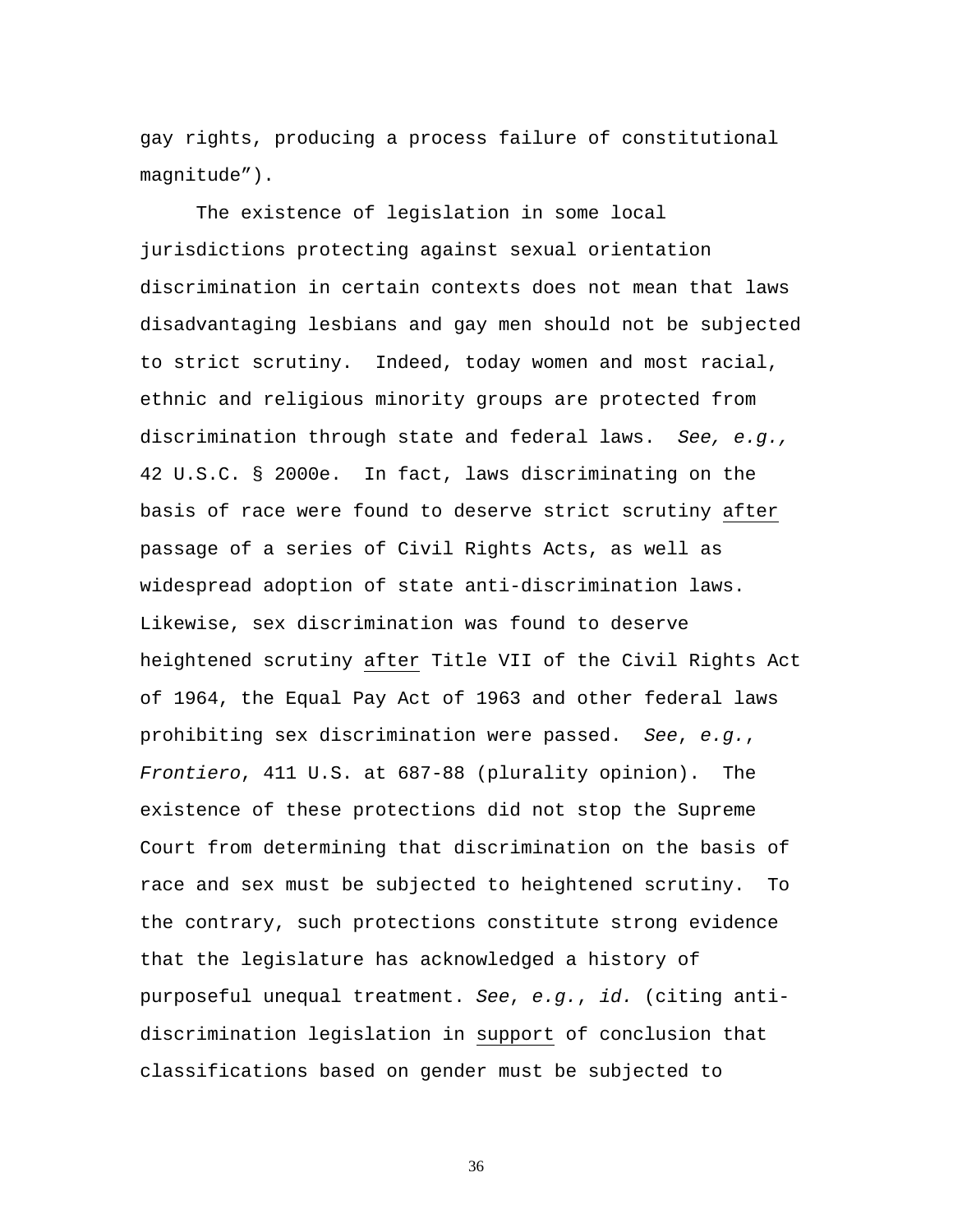heightened scrutiny).<sup>56</sup> It follows that the far more limited protections for lesbians and gay men do not preclude strict scrutiny of classifications on the basis of sexual orientation.

When lesbians and gay men have achieved modest successes in the political arena, the response often has been to change the rules of the game in order to eliminate the benefits they have obtained. Specifically, the initiative and referendum process has been vigorously used to block legislative protection of lesbians and gay men. $57$ Initiatives repealing sexual orientation anti-

discrimination laws and prohibiting their future enactment were passed in Colorado and Maine, as well as in Cincinnati and several municipalities in Oregon and California.<sup>58</sup> Some of these initiatives went well beyond repealing existing non-discrimination laws to deny every branch of state and

56 In sharp contrast to these protections, no federal law expressly prohibits employment discrimination based on sexual orientation, and such discrimination remains lawful in the vast majority of state and local jurisdictions. *See* Human Rights Campaign, *Frequently Asked Questions on Sexual Orientation Discrimination*, *available at* 

http://www.hrc.org/worknet/nd/nd\_facts.asp#3.<br>57 Coo o q wPeferendums in 3 States Seek

See, e.g., "Referendums in 3 States Seek to Thwart Gay Rights: Homosexuality Measures in Michigan, Florida and Texas Would Remove Protected Status and Deny Benefits," L.A. Times, Nov. 4, 2001, at A38.<br> $58$  See id: The Data Lounge, Ma

<sup>58</sup> See *id.*; The Data Lounge, *Maine Civil Rights Repeal*, available *at* 

http://www.datalounge.com/datalounge/issues/index. html?storyline=298; Lambda Legal Defense & Education Fund, *History of Anti-Gay Initiatives in the U.S.*, available at http://www.lambdalegal.org/cgi-bin/iowa /documents/record?record=16.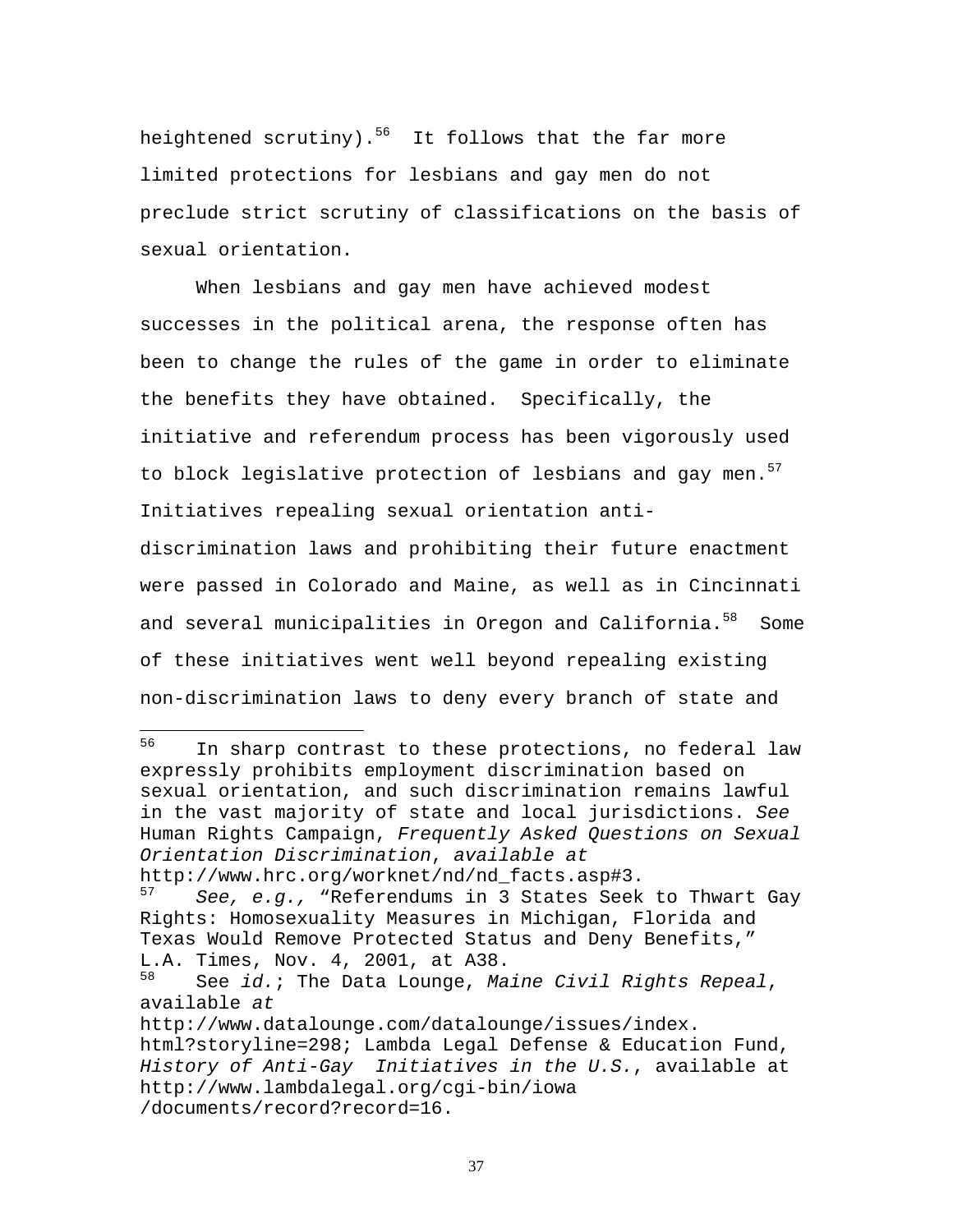local government the power to adopt any form of protection for lesbians and gay men. Moreover, in Hawaii, Alaska and Nebraska, voters by referenda enacted state constitutional amendments precluding judicial review of discrimination in marriage against lesbians and gay men.<sup>59</sup> This extraordinary use of the political process to strip the government of the power to protect an unpopular minority mirrors the backlash against the civil rights laws of the 1960s, which took the form of state constitutional amendments that prohibited, or created barriers to the enactment of, laws barring racial discrimination in housing. *See Reitman v. Mulkey*, 387 U.S. 369 (1967); *Hunter v. Erikson*, 393 U.S. 385 (1969).

As a result of the foregoing, as Justices Brennan and Marshall concluded, lesbians and gay men "are particularly powerless to pursue their rights openly in the political arena." *Rowland*, 470 U.S. 1014 (Brennan, J., dissenting from denial of *certiorari*; joined by Marshall, J.); *see also Watkins*, 875 F.2d at 727 (Norris, J., concurring in judgment; joined by Canby, J.) ("It cannot be seriously disputed…that homosexuals as a group cannot protect their right to be free from invidious discrimination by appealing to the political branches. The very fact that homosexuals have historically been underrepresented in and victimized

1

<sup>59</sup> *See* Stephen Buttry and Leslie Reed, *Challenge is Ahead Over 416*, Omaha World-Herald, Nov. 8, 2000, at 1; Lambda Legal Defense & Education Fund, Hawaii, *Alaska Election Results Don't Stop Freedom to Marry Movement*, *available at* http://www.lambdalegal.org/cgi-bin /iowa/documents/record?record=302.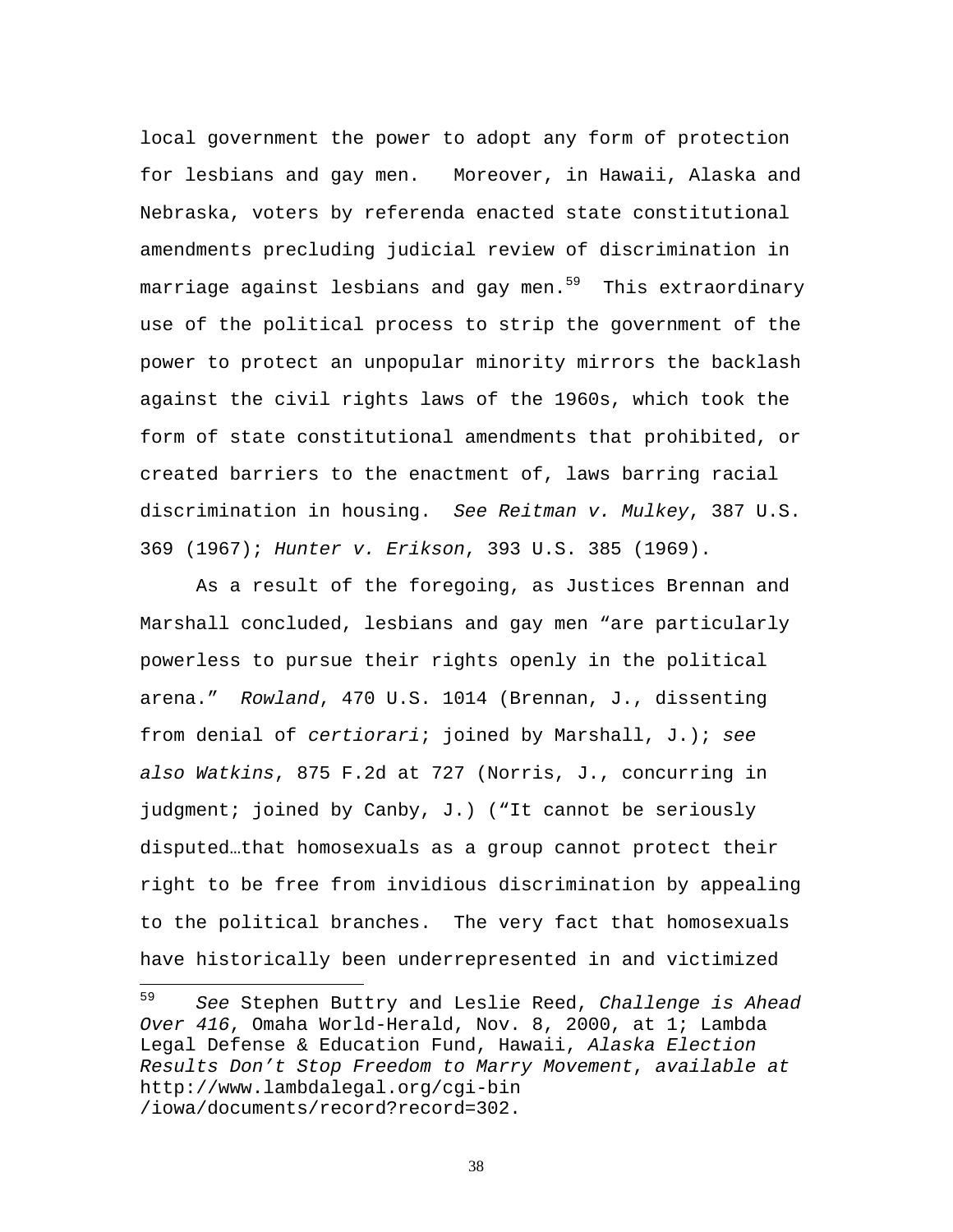by political bodies is itself strong evidence that they lack the political power necessary to ensure fair treatment at the hands of government.").

### **D. Even If Immutability Were Necessary – Which It Is Not – Sexual Orientation Is Sufficiently Immutable To Trigger Strict Scrutiny.**

Although the United States Supreme Court has mentioned "immutability" in some of its heightened scrutiny cases, it never has held that only classes of persons with immutable traits can be deemed suspect. *See, e.g.*, *Cleburne*, 473 U.S. at 442 n. 10 (casting doubt on immutability theory); *id*. at 440-41 (stating the defining characteristics of suspect classes without mentioning immutability); *Murgia*, 427 U.S. at 313 (same); *Rodriguez*, 411 U.S. at 28 (same); *Lyng*, 477 U.S. at 638 (immutability is one of several disjunctive alternatives).

Even if it were necessary, however, immutability does not mean "genetic." Rather, it refers to a characteristic that is "unchosen and unalterable," Note, *The Constitutional Status of Sexual Orientation: Homosexuality as a Suspect Classification*, 98 Harv. L. Rev. 1285, 1301, (1985), and "beyond the individual's control." *Cleburne*, 473 U.S. at 441 (explaining why illegitimacy is a suspect classification). *See also Hernandez-Montiel v. INS*, 225 F.3d 1084, 1092 (9<sup>th</sup> Cir. 2000) ("immutable" means that the characteristic that defines the group "either cannot change, or should not be required to change because it is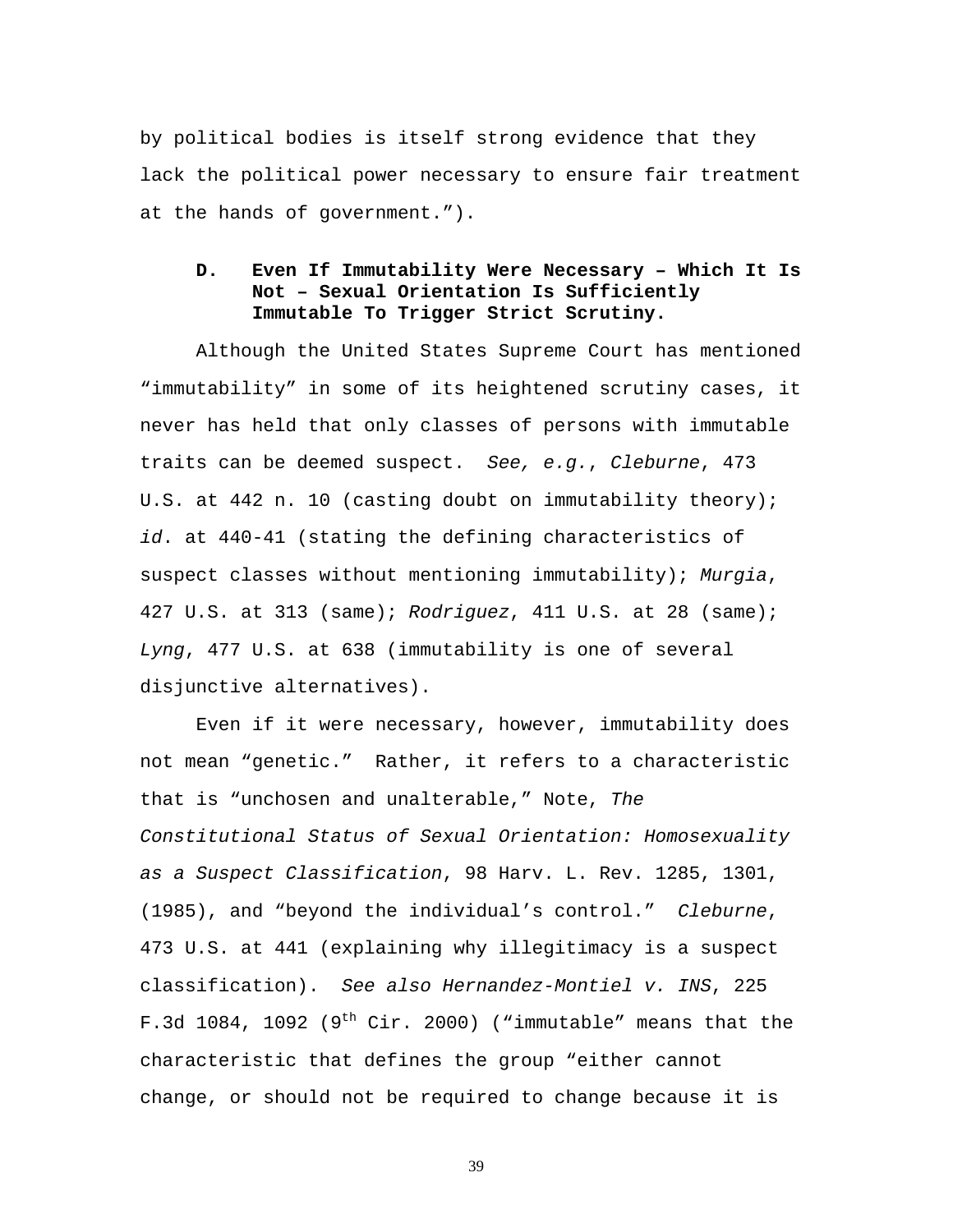fundamental to...individual identities or consciences.").<sup>60</sup> Sexual orientation is such a characteristic. *Id.* Although the origins of sexual desire are still unknown, there is consensus that a person's sexual orientation, homosexual or heterosexual, cannot be changed either by a simple decision-making process or by medical intervention.<sup>61</sup>

In short, lesbians and gay men have been the victims of harsh discrimination, and they cannot rely on the political process to address violations of their civil rights. As Justices Brennan and Marshall summarized:

1

[H]omosexuals constitute a significant and insular minority of this country's population.

<sup>60</sup> Moreover, immutability does not mean an absolute inability to change the class trait. Illegitimate children can be adopted; aliens can become naturalized; people can change their sex; and members of certain races and ethnic groups can "pass" as white or hide their national origin. <sup>61</sup> *See, e.g.,* American Psychiatric Association, *Fact Sheet: Homosexual and Bisexual Issues* (February 2000), *available at* http://www.psych.org/news\_stand/homosexual12.pdf ("There is no published scientific evidence supporting the efficacy of 'reparative therapy' as a treatment to change one's sexual orientation"); *Surgeon General's Call to Action* ("There is no valid scientific evidence that sexual orientation can be changed."); Mass. Psych. Ass'n Brief.

S*ee also Watkins*, 875 F.2d at 726 (Norris, J., concurring in judgment; joined by Canby, J.) (concluding that the theoretical mutability of sexual orientation does not present an obstacle to recognizing gay men and lesbians as a suspect class after posing the following thought experiment: "Would heterosexuals living in a city that passed an ordinance burdening those who engaged in or desired to engage in sex with persons of the opposite sex find it easy not only to abstain from heterosexual activity but also to shift the object of their sexual desires to persons of the same sex?").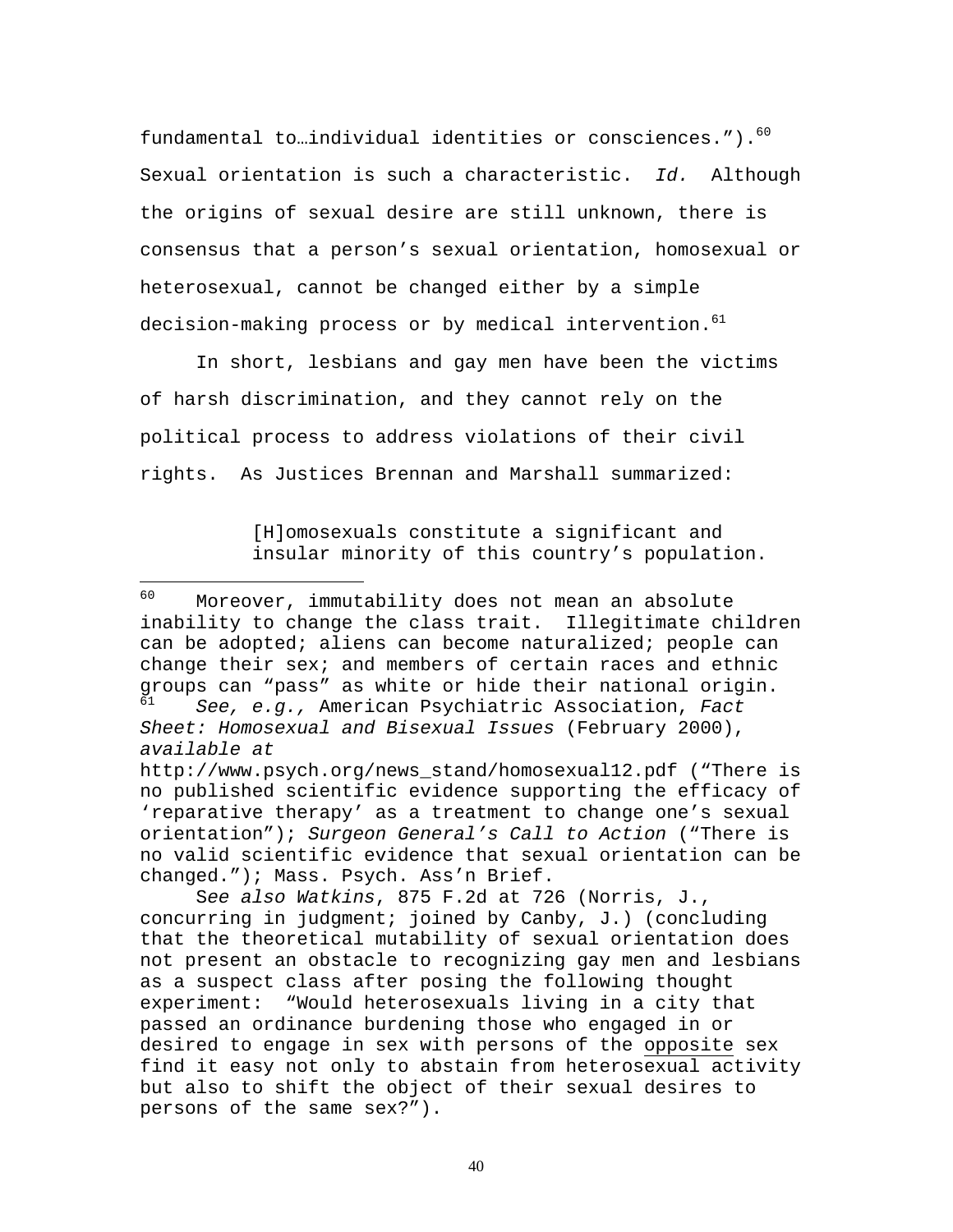Because of the immediate and severe opprobrium often manifested against homosexuals once so identified publicly, members of this group are particularly powerless to pursue their rights openly in the political arena. Moreover, homosexuals have historically been the object of pernicious and sustained hostility, and it is fair to say that discrimination against homosexuals is likely…to reflect deep seated prejudice rather than…rationality. State action against members of such groups based simply on their status as members of the group traditionally has been subjected to strict, or at least heightened, scrutiny by this Court.

*Rowland*, 470 U.S. at 1014 (Brennan, J., dissenting from denial of *certiorari*, joined by Marshall, J.) (internal quotation marks omitted). Leading constitutional scholars agree that sexual orientation classifications merit strict scrutiny. *See* Laurence H. Tribe, *American Constitutional Law* 1616 (2d ed.) (1988); John Hart Ely, *Democracy and Distrust* 162-64 (1980). Thus, in the unlikely event that it is necessary to reach the issue, *Amici* urge this Court to subject the defendants' application of Massachusetts' marriage laws to strict scrutiny.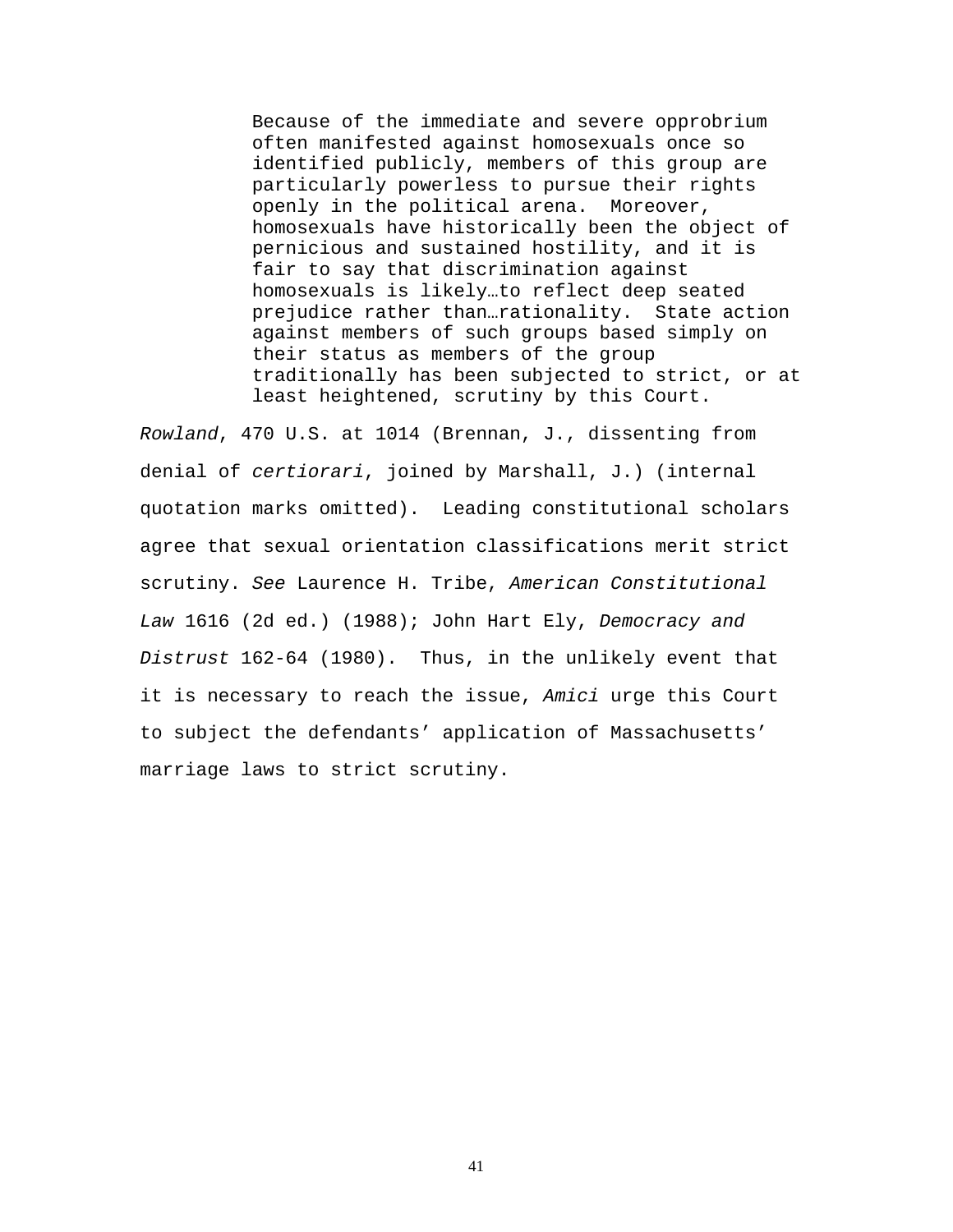#### **CONCLUSION**

The communities represented by *Amici* have experienced and understand discrimination. Applying Massachusetts' marriage laws to discriminate against lesbians and gay men is just as arbitrary and injurious as the inequalities that the marriage laws of the past worked on people of color, women and other disfavored minorities. And this discrimination is equally unconstitutional.<sup>62</sup> Just as courts across the country in the past were called upon to end, and did end, those painful and degrading forms of discrimination and denials of civil rights, *Amici* urge this Court to do the same here.

<sup>62</sup> <sup>62</sup> *See Romer v. Evans*, 517 U.S. at 635 (holding that laws that "classif[y] homosexuals not to further a proper legislative end but to make them unequal to everyone else" and "stranger[s] to [the state's] laws" fail even the lowest level of scrutiny under the Constitution).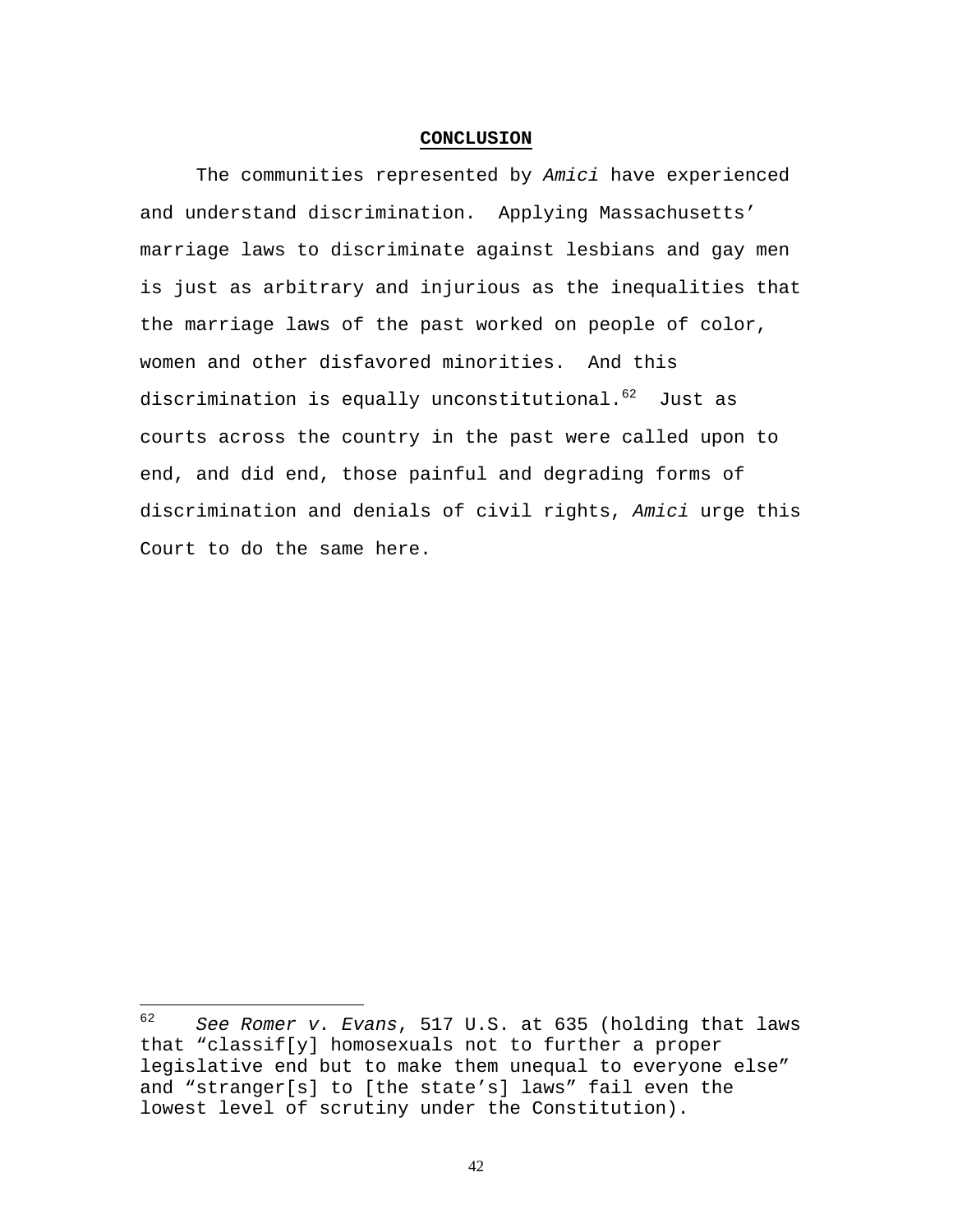#### RESPECTFULLY SUBMITTED,

URBAN LEAGUE OF EASTERN MASSACHUSETTS; WOMEN'S BAR ASSOCIATION OF MASSACHUSETTS; NATIONAL LAWYERS GUILD, MASSACHUSETTS CHAPTER; MASSACHUSETTS NOW; MASSACHUSETTS BLACK WOMEN ATTORNEYS; MASSACHUSETTS ASSOCIATION OF HISPANIC ATTORNEYS; LAWYERS' COMMITTEE FOR CIVIL RIGHTS UNDER LAW OF THE BOSTON BAR ASSOCIATION; GREATER BOSTON CIVIL RIGHTS COALITION; FAIR HOUSING CENTER OF GREATER BOSTON; AMERICAN CIVIL LIBERTIES UNION OF MASSACHUSETTS; AMERICAN CIVIL LIBERTIES UNION FOUNDATION; PEOPLE FOR THE AMERICAN WAY FOUNDATION; LAMBDA LEGAL DEFENSE AND EDUCATION FUND; NATIONAL CENTER FOR LESBIAN RIGHTS; NATIONAL ASSOCIATION OF WOMEN LAWYERS; NATIONAL ORGANIZATION FOR WOMEN FOUNDATION, INC.; NORTHWEST WOMEN'S LAW CENTER; NOW LEGAL DEFENSE AND EDUCATION FUND; ASIAN AMERICAN LEGAL DEFENSE AND EDUCATION FUND, COMMUNITY CHANGE, INC.; MEXICAN AMERICAN LEGAL DEFENSE AND EDUCATIONAL FUND; NATIONAL ASIAN PACIFIC AMERICAN LEGAL CONSORTIUM; PUERTO RICAN LEGAL DEFENSE AND EDUCATION FUND; JEWISH ALLIANCE FOR LAW AND SOCIAL ACTION; AND NATIONAL COUNCIL OF JEWISH WOMEN

By Their Attorneys,

Paul Holtzman (BBO # 563184) Hugh Dun Rappaport (BBO # 642263) KROKIDAS & BLUESTEIN LLP 141 Tremont Street Boston, MA 02111 (617) 482-7211

\_\_\_\_\_\_\_\_\_\_\_\_\_\_\_\_\_\_\_\_\_\_\_\_\_\_\_\_\_

Of Counsel: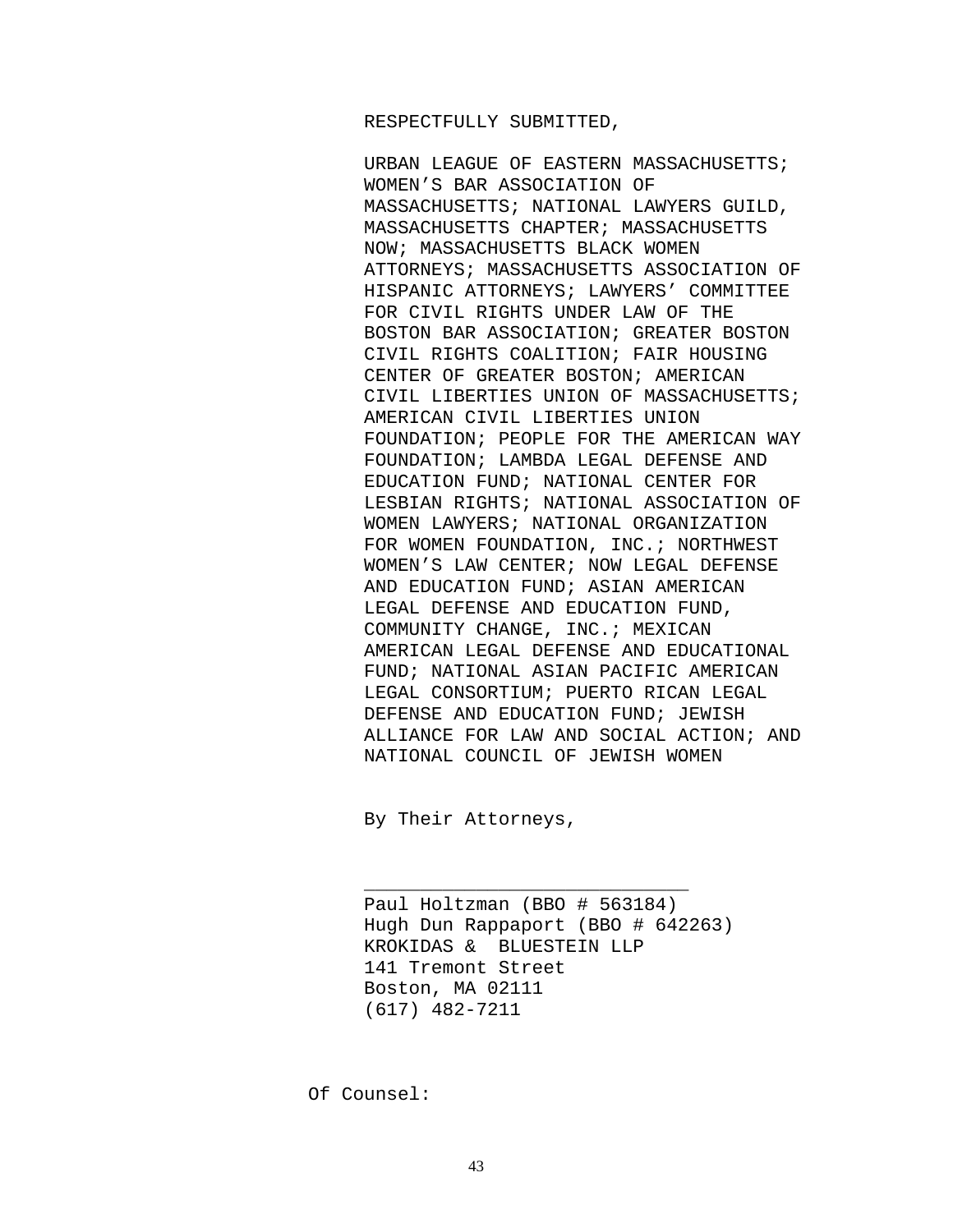Leslie Cooper James D. Esseks AMERICAN CIVIL LIBERTIES UNION FOUNDATION 125 Broad Street New York, New York 10004 (212) 549-2627

John Reinstein, BBO # 416120 Sarah R. Wunsch, BBO # 548767 ACLU OF MASSACHUSETTS 99 Chauncy St., Suite 310 Boston, Massachusetts 02111 (617) 482-3170

Jon W. Davidson Senior Counsel LAMBDA LEGAL DEFENSE AND EDUCATION FUND, INC. 3325 Wilshire Boulevard, Ste. 1300 Los Angeles, California 90010 (213) 382-7600

Shannon Minter Legal Director NATIONAL CENTER FOR LESBIAN RIGHTS 870 Market Street, Suite 570 San Francisco, CA 94102 (415) 392-6257 x310

Elliot M. Mincberg Judith E. Schaeffer PEOPLE FOR THE AMERICAN WAY FOUNDATION 2000 M Street, NW, Suite 400 Washington, D.C. 20036 (202) 467-4999

OFCON\OFCON\119793.2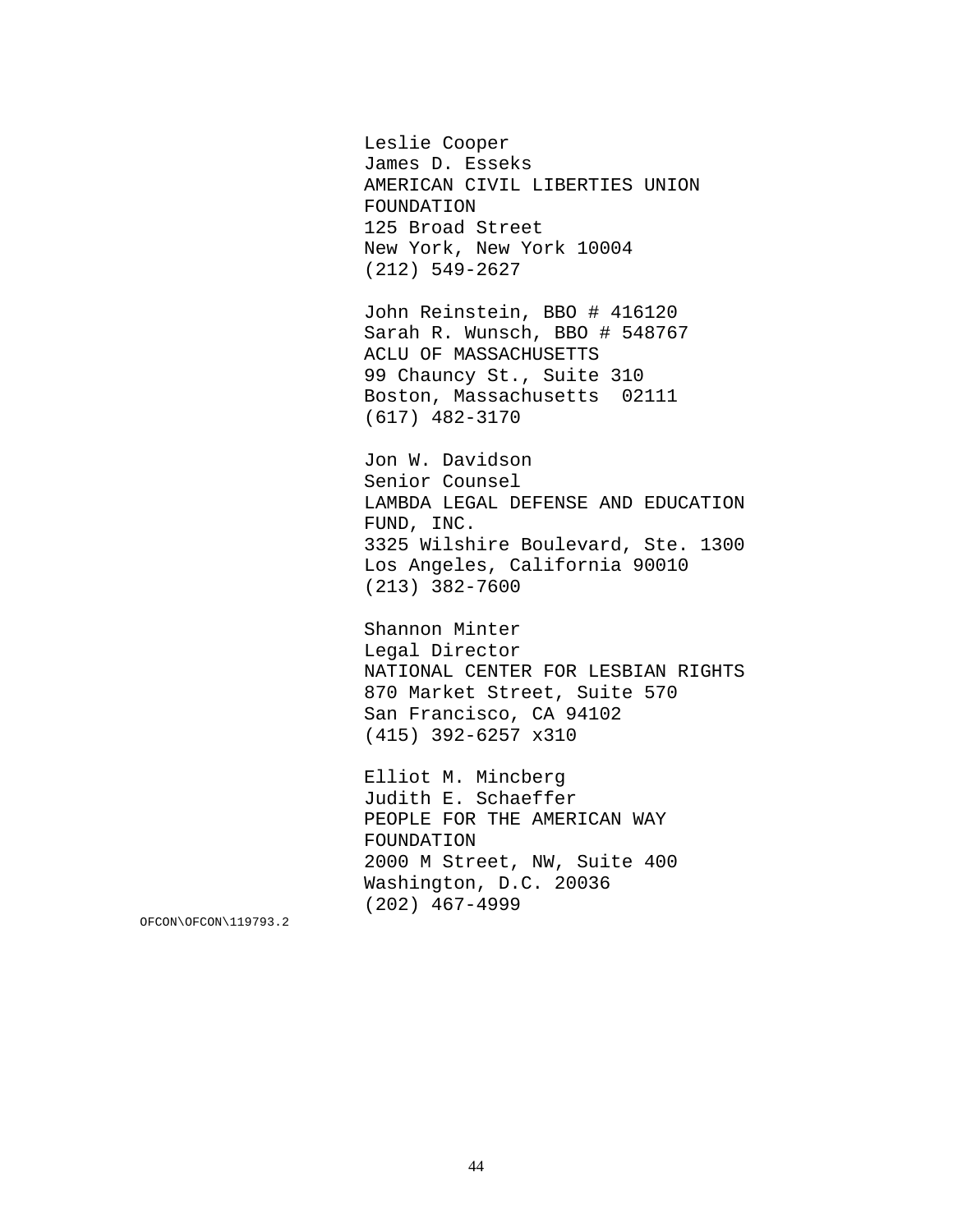#### **ADDENDUM**

The American Civil Liberties Union Foundation (ACLU) is a non-profit, non-partisan corporation founded in 1920 for the purpose of maintaining and advancing civil liberties in the United States. It has over 300,000 members nationwide. The ACLU has a long history of legal advocacy to protect the rights of all citizens to equal protection under the law. In 1986, the ACLU created a Lesbian and Gay Rights Project (Project) to direct litigation to combat sexual orientation discrimination. The Project has participated in numerous state cases involving the protection of relationships formed between lesbians and gay men.

The American Civil Liberties Union of Massachusetts (ACLUM) is a non-profit organization of over 12,000 members, whose purpose is to defend and protect fundamental civil rights and civil liberties guaranteed by state and federal constitutions and laws. ACLUM has long been involved in litigation challenging discriminatory practices against protected classes and interference with the exercise of fundamental rights. These have included *Personnel Adminstrator v. Feeney*, 442 U.S. 256 (1979) (gender discrimination); *Adoption of Susan*, 416 Mass. 1003 (1993) (permitting joint adoption petition by two adults of same gender); *Massachusetts Electric Company v. Massachusetts Commission Against Discrimination* 375 Mass. 160 (1978) (pregnancy discrimination), *School Committee of Springfield v. Board of Education*, 366 Mass. 315 (1974) (race discrimination); and Jones v. Roe, 33 Mass. App. Ct. 660 (1992) (rejecting tradition of gender-based presumption in favor of father for surname of child).

The Asian American Legal Defense and Education Fund (AALDEF), founded in 1974, is a non-profit organization based in New York City. AALDEF defends the civil rights of Asian Americans nationwide through the prosecution of lawsuits, legal advocacy and dissemination of public information. AALDEF has throughout its long history supported equal rights for all people, including the rights of gay and lesbian couples.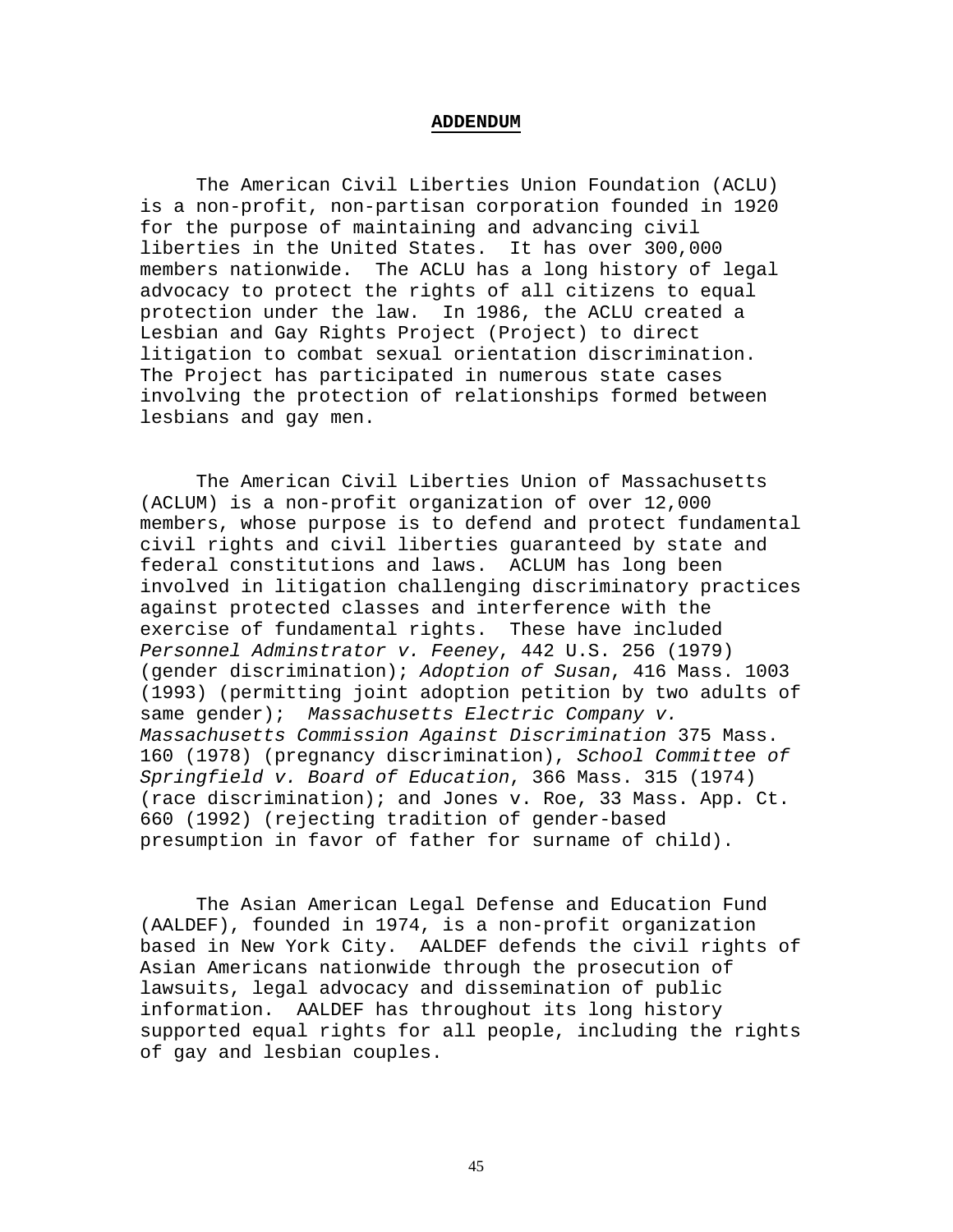Community Change, Inc. (CCI), a non-profit, Bostonbased organization founded in 1968, is dedicated to promoting racial justice and equity by challenging systemic racism and acting as a catalyst for anti-racist action and learning. CCI serves as a voice in the community to challenge policies and actions that result in discrimination. CCI is a catalyst for action through its educational work and its organizing of coalitions and change campaigns. CCI is an active resource center in support of those who are addressing institutional issues related to employment, economic justice, the justice system, equitable education and public policy as the concerns of racism intersect with the concerns of gender, class, age and sexual orientation.

The Fair Housing Center of Greater Boston is a nonprofit organization whose mission is to promote equal housing opportunities for all people throughout the greater Boston area. While our goal of an open housing market may be elusive, we believe it is achievable. Yet it will ring hollow if, within those homes, only some Massachusetts residents are allowed to create families recognized and protected by the Commonwealth's marriage laws while others remain second class citizens. We also note that Massachusetts recognizes both marital status and sexual orientation as protected classes in the housing context. Refusing to recognize same sex marriages in some ways undercuts that protection.

The Greater Boston Civil Rights Coalition (GBCRC) is a coalition of approximately 40 organizations and agencies representing various public, private, religious, ethnic and racial groups and neighborhoods in the greater Boston area. Founded in 1979, the mission of the GBCRC is to work for equitable, humanitarian and non-discriminatory treatment of all persons. We believe that the current application of Massachusetts marriage law relegates gay and lesbian residents of the Commonwealth to second class status, preventing them from joining together and raising their families in marriage for no reason other than the perpetuation of historical bias and persecution.

The Jewish Alliance for Law and Social Action (JALSA) is a Boston-based human rights organization inspired by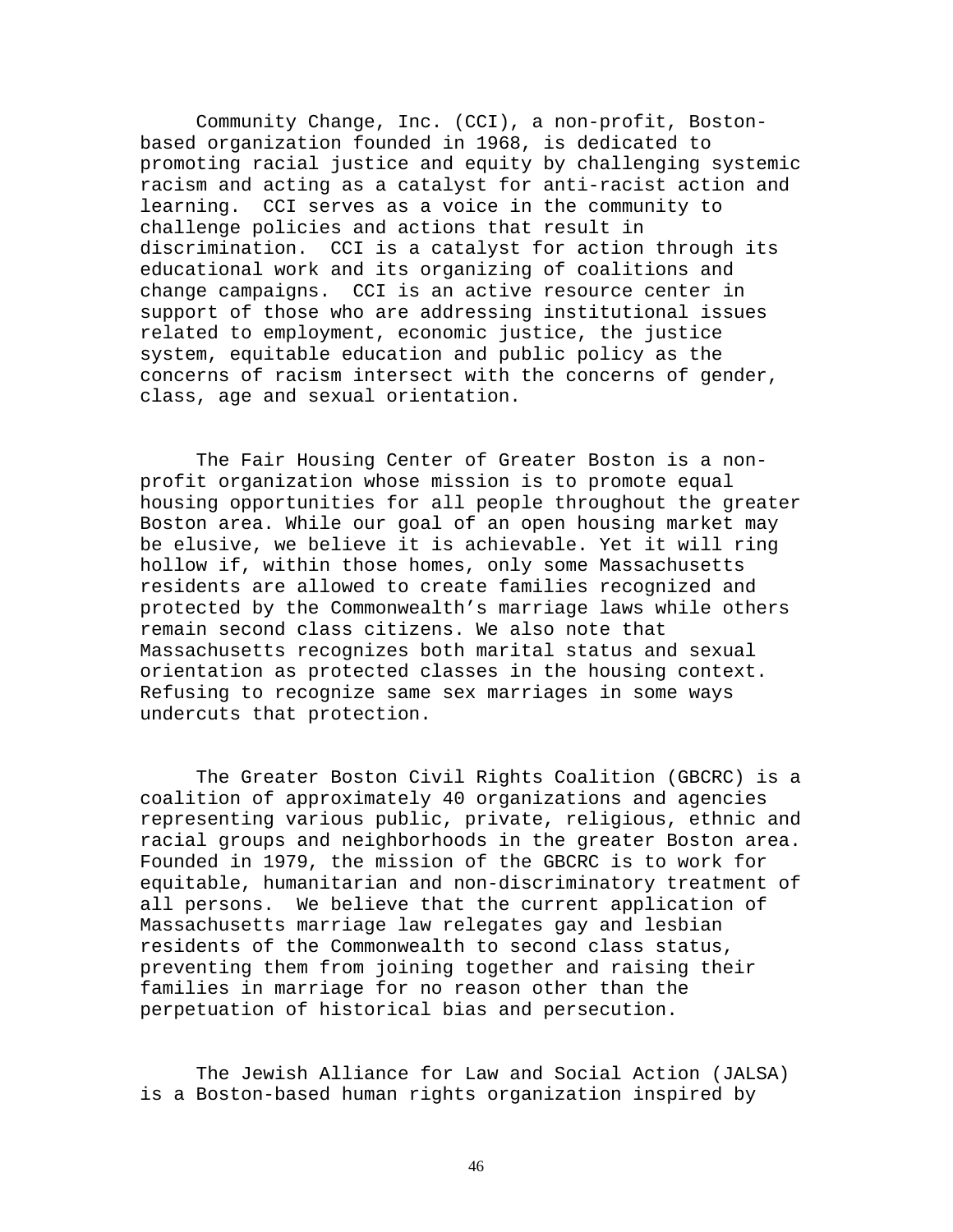Jewish teachings and values and committed to social justice, civil rights, and civil liberties. Inheriting an 80 year old tradition of advocacy and pursuit of progressive public policy in the United States, the members of JALSA have written legislation and participated in litigation to end discrimination on the basis of race, gender, age, religion, national origin, and sexual orientation in employment, education, housing, and civil rights. JALSA is committed to removing all discrimination on the basis of sexual orientation.

Lambda Legal Defense and Education Fund (Lambda Legal) is a national organization committed to achieving full recognition of the civil rights of lesbians, gay men, bisexuals, the transgendered, and people with HIV or AIDS, through impact litigation, education and public policy work. Founded in 1973, Lambda Legal now has five offices across the country, and is the largest and oldest legal organization devoted to these concerns. Lambda Legal was counsel in *Baehr v. Miike* and currently is counsel in *Lewis v. Harris*, lawsuits brought in Hawaii and New Jersey on behalf of same-sex couples seeking the right to marry. Lambda Legal has had a formal Marriage Project since 1994 and has identified winning this right as one of the organization's top priorities.

The Lawyers' Committee for Civil Rights Under Law of the Boston Bar Association (LCCR) is a non-profit law office that was founded in 1963 to provide free legal services to the victims of discrimination based on race or national origin. LCCR has been successful in some of the state's most important civil rights cases involving the desegregation of fire and police departments, school desegregation, housing discrimination and voting rights. LCCR has participated as *Amicus curiae* in numerous cases before the Supreme Judicial Court. The LCCR's clients are all too familiar with the destructive effects of discriminatory policies and the often decades long struggle to achieve equality through legislation. LCCR strongly believes the courts have a duty to protect all segments of American society in their quest for full social and civil rights.

The Massachusetts Association of Hispanic Attorneys is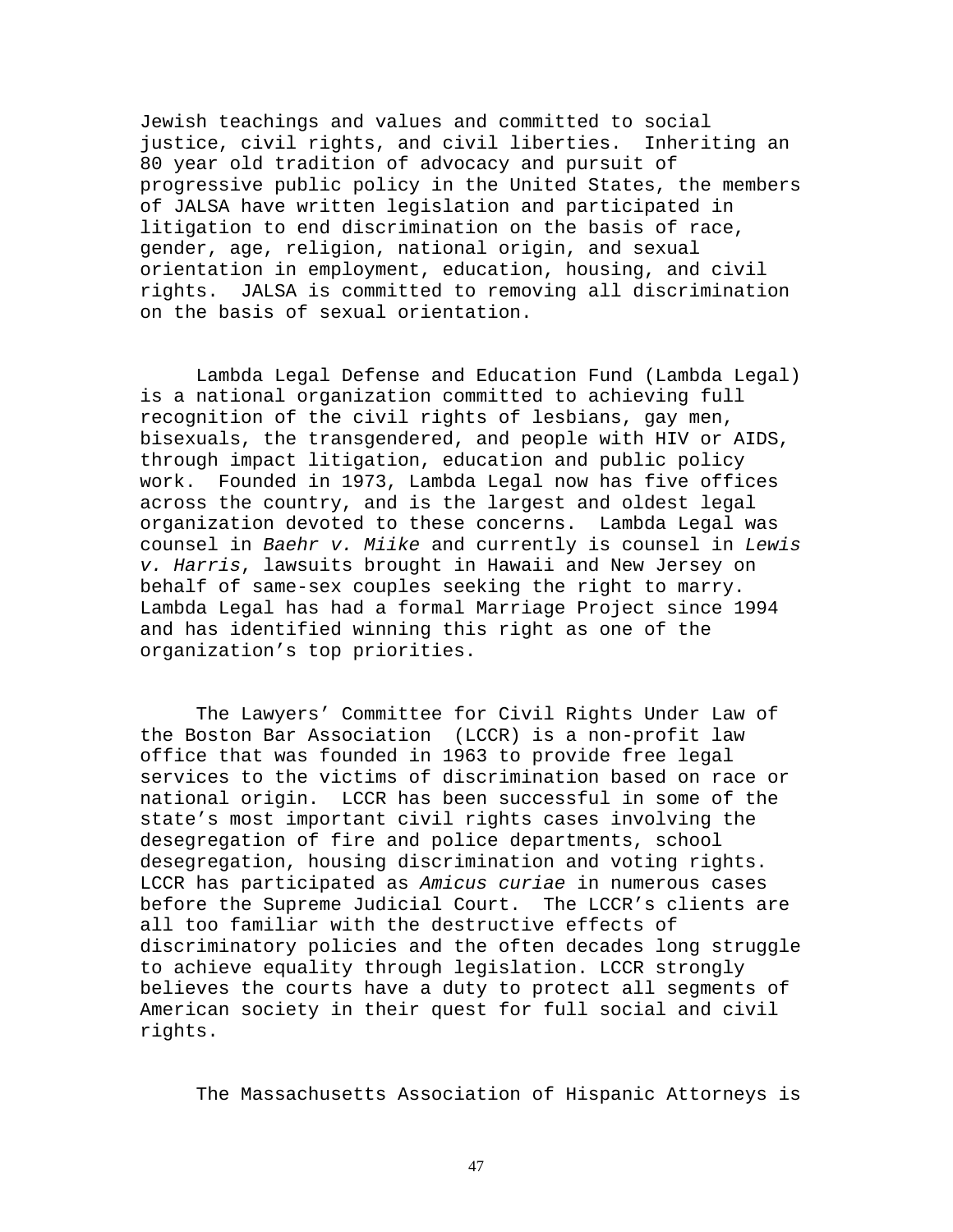a membership organization of over 100 attorneys whose goals are to assist the interests of the Hispanic community, to further equality under law for all and to promote equal access to justice.

The Massachusetts Black Women Attorneys was founded 21 years ago to promote and enhance the professional and community interests of black women in the legal profession. Among our goals are to promote and enhance the economic and political interests of black women; to improve and facilitate the fair and even-handed overall administration of law and justice, particularly as it applies to black women; and to advocate for the reform of the laws, ordinances, rules and regulations promulgated within or without the Commonwealth of Massachusetts to promote the interests of black women.

Massachusetts NOW (NOW) is the Massachusetts state chapter of the National Organization for Women. NOW is dedicated to making legal, political, social and economic change in our society in order to achieve our goal, which is to eliminate sexism and end all oppression. NOW considers this goal to include advocating for racial justice; economic justice; reproductive rights; civil rights for lesbians, bisexual women, and transgendered women; and the eradication of violence against women. NOW supports the right of same-sex couples to marry. Applying Massachusetts' marriage laws to include same-sex couples is a critical step toward full equality based on sex and gender.

The Mexican American Legal Defense and Educational Fund (MALDEF) is a national civil rights organization established in 1968. Its principal objective is to secure, through litigation, advocacy, and education, the civil rights of Latinos living in the United States. Securing non-discriminatory access to public benefits, including government-issued licenses, is a goal in several of MALDEF's substantive program areas.

The National Asian Pacific American Legal Consortium (NAPALC) is a national non-profit, non-partisan organization whose mission is to advance the legal and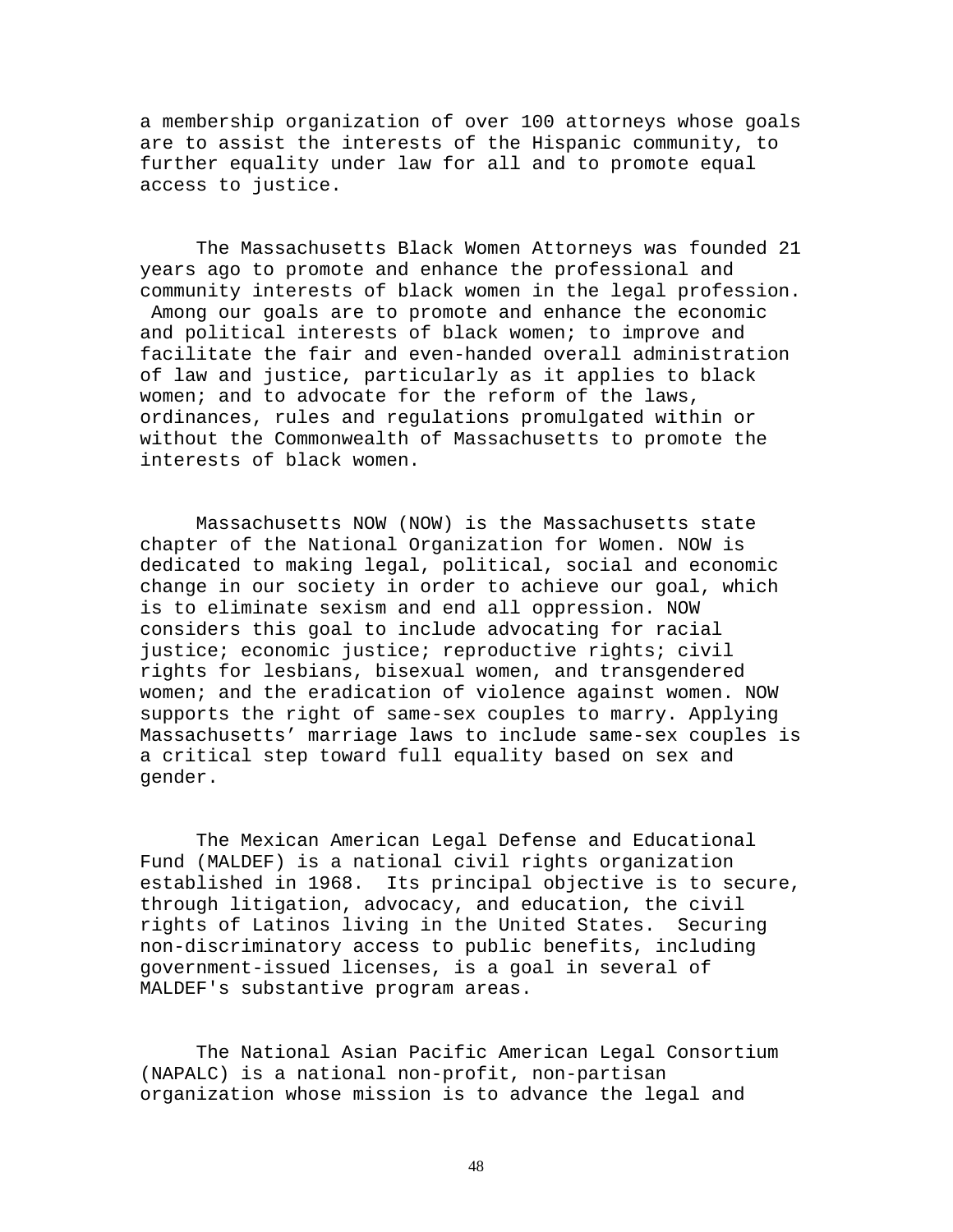civil rights of Asian Pacific Americans. Collectively, NAPALC and its Affiliates, the Asian American Legal Defense and Education Fund, the Asian Law Caucus and the Asian Pacific American Legal Center of Southern California, have over 50 years of experience in providing legal public policy advocacy and community education on discrimination issues. The question presented by this case is of great interest to NAPALC because it implicates the availability of civil rights protections for Asian Pacific Americans in this country.

The National Association of Women Lawyers (NAWL), headquartered in Chicago, is over 100 years old. It was the first and is the oldest women's bar association in the United States. Its members consist of individuals as well as professional associations. Part of NAWL's mission is to promote the welfare of women, children and families in all aspects of society. Among the areas of interest to the organization are economic justice, reproductive rights and equal protection. NAWL supports equality in marriage for all who wish to commit to the marriage relationship. Given its interest in issues affecting women and families as a class, NAWL has participated as *Amicus* in many courts of the United States, including the United States Supreme Court.

The National Center for Lesbian Rights (NCLR) is a national non-profit legal organization dedicated to protecting and advancing the civil rights of lesbians and gay men and their families through a program of litigation, public policy advocacy, free legal advice and counseling, and public education. Since its founding in 1977, NCLR has played a leading role in protecting and securing fair and equal treatment of lesbian and gay parents and their children.

The National Council of Jewish Women, Inc. (NCJW) is a volunteer organization, inspired by Jewish values, that works through a program of research, education, advocacy and community service to improve the quality of life for women, children and families and strives to ensure individual rights and freedoms for all. Founded in 1893, the NCJW has 90,000 members in over 500 communities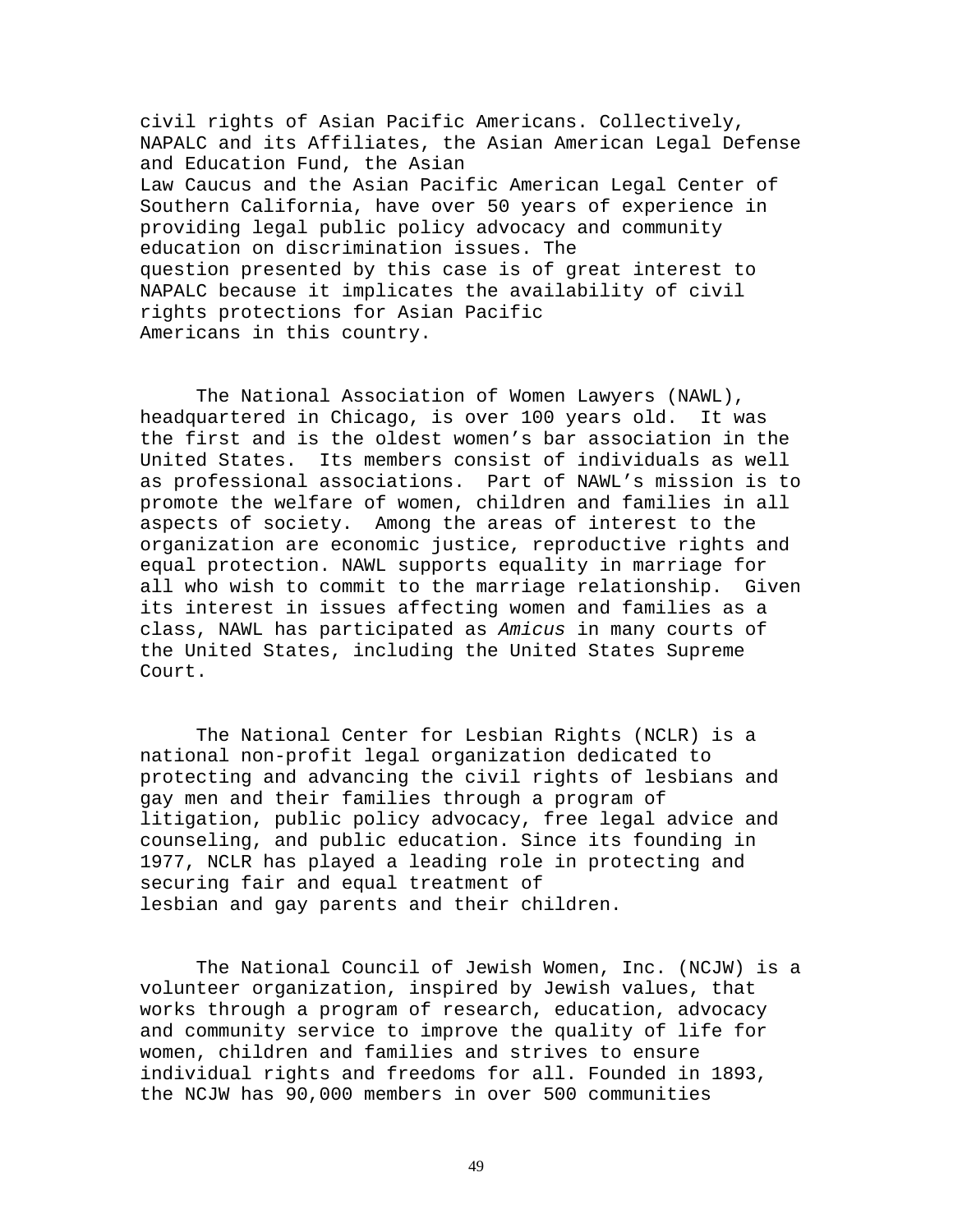nationwide. Given NCJW's *National Principle*, which states that "Discrimination on the basis of race, gender, national origin, ethnicity, religion, age, disability, marital status or sexual orientation must be eliminated," as well as NCJW's *National Resolution* supporting "The enactment and enforcement of laws and regulations which protect civil rights and individual liberties for all," we join this brief.

The National Lawyers Guild, Massachusetts Chapter (NLGMC) was founded in 1937 as an alternative to the then conservative and racially segregated American Bar Association. It is a membership organization that brings together law students, lawyers, legal secretaries, paralegals, judges, and community activists to collaborate in the process of using the law for political, economic, and social justice. Over the last 60 years, the NLGMC has worked to advance human and civil rights and anti-war movements. We believe that this case presents a key issue of human rights for gay and lesbian residents of Massachusetts.

The National Organization for Women Foundation, Inc. (NOW Foundation) is the largest feminist organization in the United States, with over 500,000 contributing members in more than 500 chapters in all 50 states and the District of Columbia. Since its founding in 1986, a major goal of NOW Foundation has been to ensure fair and equal treatment for, and an end to discrimination against, lesbians and gay men. In furtherance of that goal, NOW Foundation has supported numerous legal cases addressing the rights of lesbians and gay men. In particular, NOW Foundation has a strong interest in ensuring that there is heightened judicial scrutiny in all cases involving discrimination or differential treatment of lesbians and gay men.

The Northwest Women's Law Center (NWLC) is a nonprofit public interest organization that works to advance the legal rights of women through litigation, legislation, education and the provision of legal information and referral services. Since its founding in 1978, the NWLC has been dedicated to protecting and securing equal rights for lesbians and their families, and has long focused on the threats to equality based solely on sexual orientation.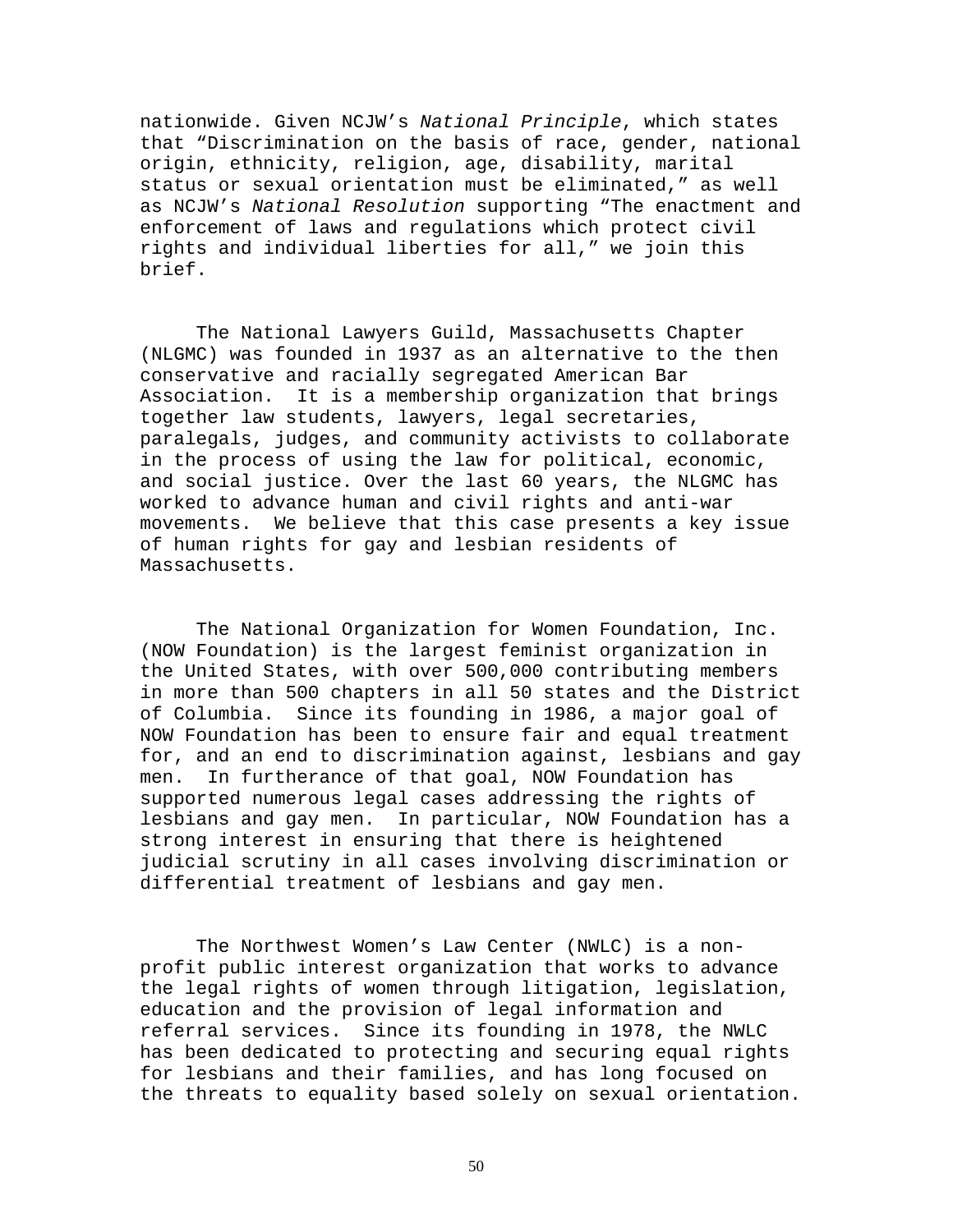Toward that end, the NWLC has participated as counsel and as *Amicus curiae* in cases throughout the country and is currently involved in numerous legislative and litigation efforts. The NWLC continues to serve as a regional expert and leading advocate in lesbian and gay issues.

NOW Legal Defense and Education Fund (NOWLDEF) is a leading national non-profit civil rights organization that has used the power of the law to define and defend women's rights for over thirty years. Expanding the rights of lesbians to be free from discrimination, and securing the rights of all women under state constitutions, are longstanding commitments of NOWLDEF.

People For the American Way Foundation (People For) is a non-partisan citizens' organization established to promote and protect civil and constitutional rights. Founded in 1980 by a group of religious, civic and educational leaders devoted to our nation's heritage of tolerance, pluralism and liberty, People For now has more than 600,000 members and supporters across the country, including in Massachusetts. People For has been actively involved in efforts nationwide to combat discrimination and promote equal rights, including efforts to protect and advance the civil rights of gay men and lesbians. People For regularly supports the enactment of civil rights legislation, participates in civil rights litigation, and conducts programs and studies directed at reducing problems of bias, injustice and discrimination. The instant case is of particular importance to People For because the decision of the court below erroneously failed to recognize the right of gay men and lesbians to participate fully in the institution of civil marriage, improperly condemning gay men and lesbians in Massachusetts to the status of secondclass citizens.

The Puerto Rican Legal Defense and Education Fund, Inc. (PRLDEF) is a national non-profit civil rights organization founded in 1972. It seeks to ensure the equal protection of the laws and to protect the civil rights of Latinos and/or immigrants through litigation and policy advocacy. Since its inception, PRLDEF has participated both as direct counsel and as *Amicus curiae* in numerous cases throughout the country concerning the proper